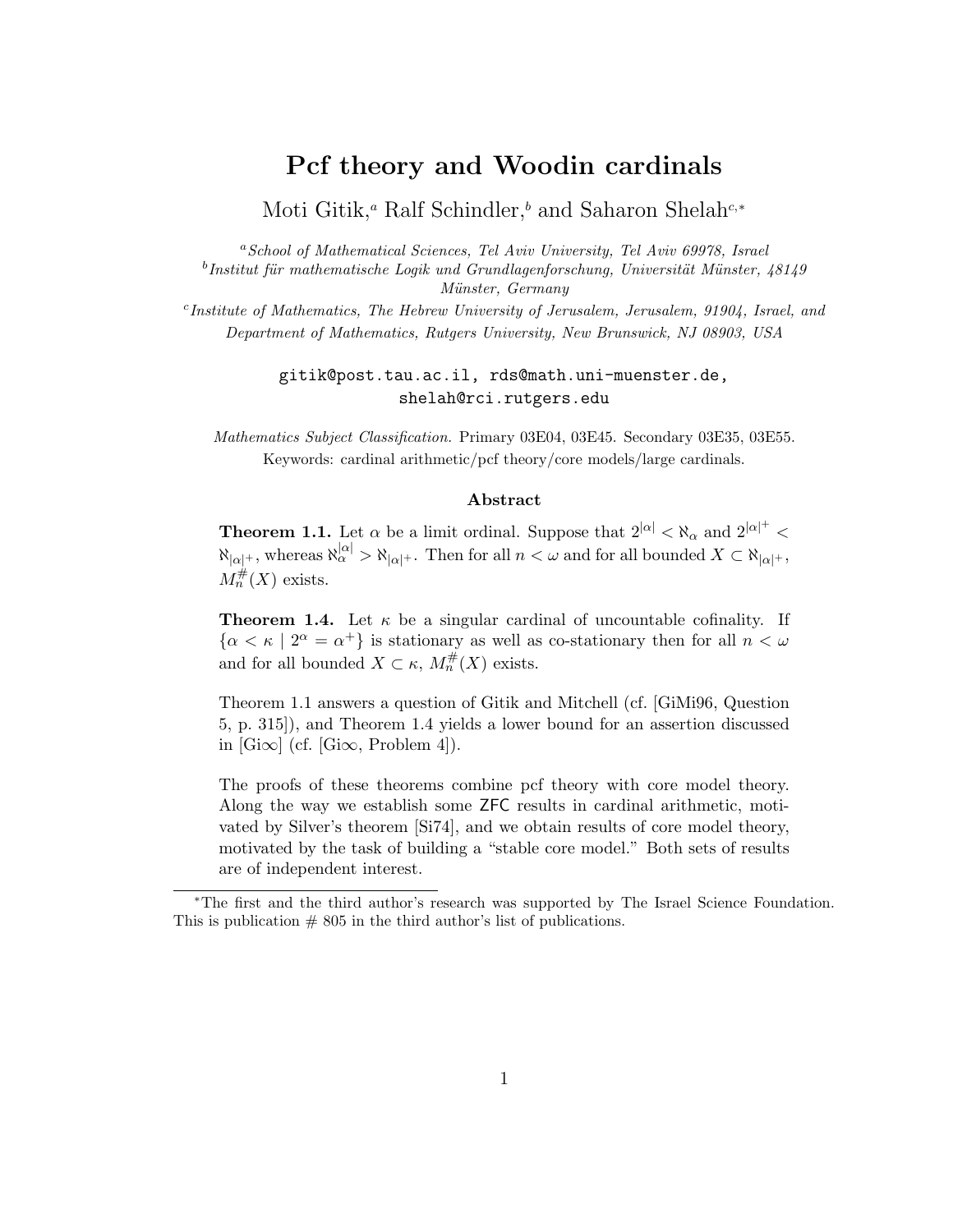### 1 Introduction and statements of results.

In this paper we prove results which were announced in the first two authors' talks at the Logic Colloquium 2002 in Münster. Specifically, we shall obtain lower bounds for the consistency strength of statements of cardinal arithmetic.

Cardinal arithmetic deals with possible behaviours of the function  $(\kappa, \lambda) \mapsto \kappa^{\lambda}$ for infinite cardinals  $\kappa$ ,  $\lambda$ . Easton, inventing a class version of Cohen's set forcing (cf. [Ea70]) had shown that if  $V \models$  GCH and  $\Phi$ : Reg  $\rightarrow$  Card is monotone and such that  $cf(\Phi(\kappa)) > \kappa$  for all  $\kappa \in \text{Reg}$  then there is a forcing extension of V in which  $\Phi(\kappa) = 2^{\kappa}$  for all  $\kappa \in \text{Reg.}$  (Here, Card denotes the class of all infinite cardinals, and Reg denotes the class of all infinite regular cardinals.) However, in any of Easton's models, the so-called Singular Cardinal Hypothesis (abbreviated by SCH) holds true (cf. [J78, Exercise 20.7]), i.e.,  $\kappa^{cf(\kappa)} = \kappa^+ \cdot 2^{cf(\kappa)}$  for all infinite cardinals  $\kappa$ . If SCH holds then cardinal arithmetic is in some sense simple, cf. [J78, Lemma 8.1].

On the other hand, the study of situations in which SCH fails turned out to be an exciting subject. Work of Silver and Prikry showed that SCH may indeed fail (cf. [Pr70] and [Si74]), and Magidor showed that **GCH** below  $\aleph_{\omega}$  does not imply  $2^{\aleph_{\omega}}$  =  $\aleph_{\omega+1}$  (cf. [Ma77a] and [Ma77b]). Both results had to assume the consistency of a supercompact cardinal. Jensen showed that large cardinals are indeed necessary: if SCH fails then  $0^{\#}$  exists (cf. [DeJe75]). We refer the reader to [J95] for an excellently written account of the history of the investigation of ¬SCH.

The study of ¬SCH in fact inspired pcf theory as well as core model theory. We know today that  $\neg\nSCH$  is equiconsistent with the existence of a cardinal  $\kappa$  with  $o(\kappa) = \kappa^{++}$  (cf. [Gi89] and [Gi91]). By now we actually have a fairly complete picture of the possible behaviours of  $(\kappa, \lambda) \mapsto \kappa^{\lambda}$  under the assumption that  $0^{\P}$  does not exist (cf. for instance [Gi02] and [Gi $\infty$ ]).

In contrast, very little is known if we allow  $0^{\P}$  (or more) to exist. (The existence of  $0<sup>9</sup>$  is equivalent with the existence of indiscernibles for an inner model with a strong cardinal.) This paper shall be concerned with strong violations of SCH, where we take "strong" to mean that they imply the existence of  $0^{\P}$  and much more.

It is consistent with the non-existence of  $0^{\P}$  that  $\aleph_{\omega}$  is a strong limit cardinal (in fact that GCH holds below  $\aleph_{\omega}$ ) whereas  $2^{\aleph_{\omega}} = \aleph_{\alpha}$ , where  $\alpha$  is a countable ordinal at least as big as some arbitrary countable ordinal fixed in advance (cf. [Ma77a]). As of today, it is not known, though, if  $\aleph_{\omega}$  can be a strong limit and  $2^{\aleph_{\omega}} > \aleph_{\omega_1}$ . The only limitation known to exists is the third author's thorem according to which  $\aleph_{\omega}^{\aleph_0} \leq 2^{\aleph_0} + \aleph_{\omega_4}$  (cf. [Sh94]).

Mitchell and the first author have shown that if  $2^{\aleph_0} < \aleph_\omega$  and  $\aleph_\omega^{\aleph_0} > \aleph_{\omega_1}$  then  $0^{\P}$ exists (cf. [GiMi96, Theorem 5.1]). Our first main theorem strengthens this result. The objects  $M_n^{\#}(X)$ , where  $n < \omega$ , are defined in [St95, p. 81] or [FoMaSch01,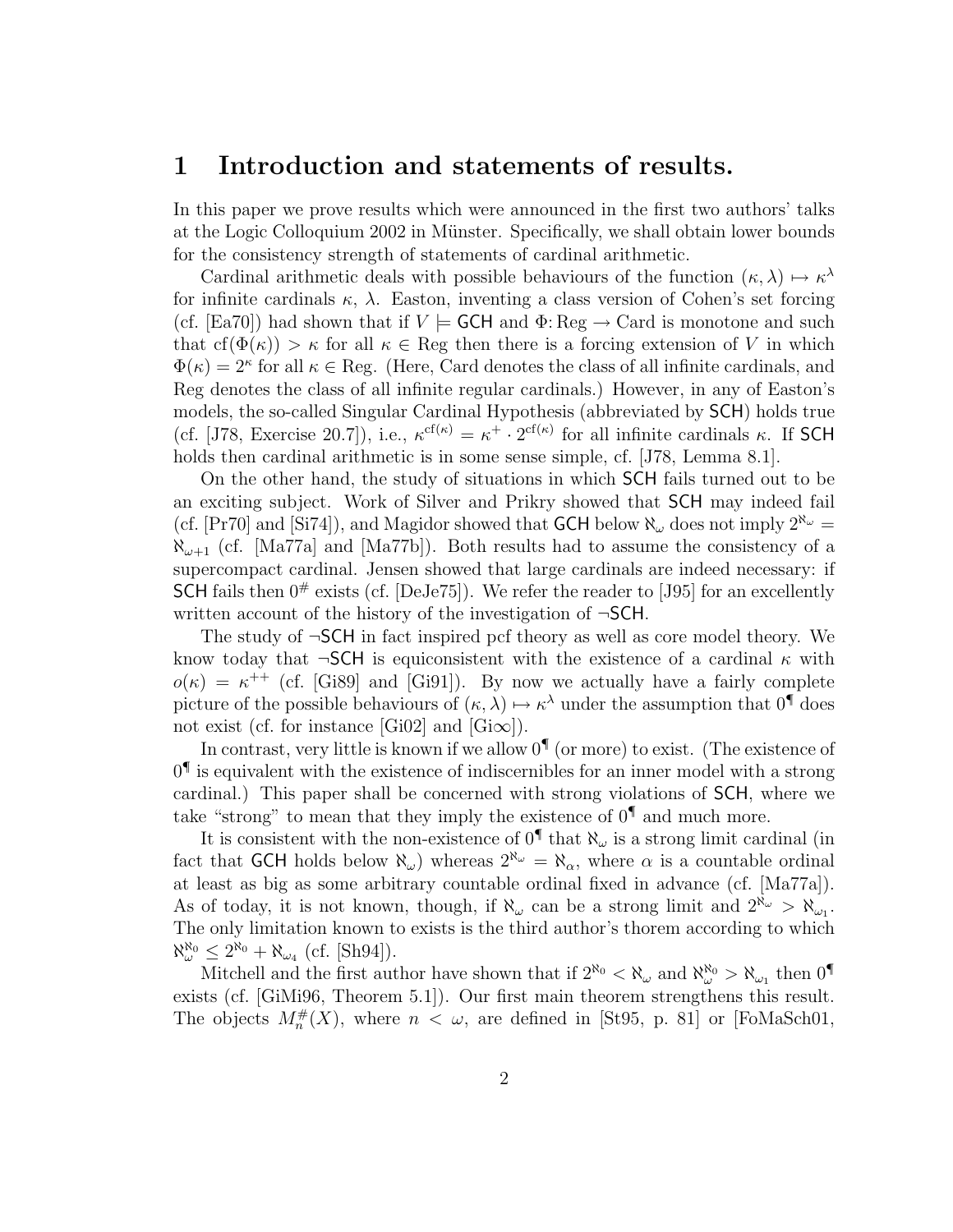p. 1841].

**Theorem 1.1** Let  $\alpha$  be a limit ordinal. Suppose that  $2^{|\alpha|} < \aleph_{\alpha}$  and  $2^{|\alpha|^+} < \aleph_{|\alpha|^+}$ , whereas  $\aleph_{\alpha}^{|\alpha|} > \aleph_{|\alpha|+}$ . Then for all  $n < \omega$  and for all bounded  $X \subset \aleph_{|\alpha|+}$ ,  $M_n^{\#}(X)$ exists.

Theorem 1.1 gives an affirmative answer to [GiMi96, Question 5, p. 315]. One of the key ingredients of its proof is a new technique for building a "stable core model" of height  $\kappa$ , where  $\kappa$  will be the  $\aleph_{|\alpha|+}$  of the statement of Theorem 1.1 and will therefore be a cardinal which is *not* countably closed (cf. Theorems 3.7, 3.9, and 3.11 below).

Let  $\kappa$  be a singular cardinal of uncountable cofinality. Silver's celebrated theorem [Si74] says that if  $2^{\kappa} > \kappa^+$  then the set  $\{\alpha < \kappa \mid 2^{\alpha} > \alpha^+\}$  contains a club. But what if  $2^{\kappa} = \kappa^+$ , should then either  $\{\alpha < \kappa \mid 2^{\alpha} > \alpha^+\}$  or else  $\{\alpha < \kappa \mid 2^{\alpha} = \alpha^+\}$ contain a club? We formulate a natural (from both forcing and pcf points of view) principle which implies an affirmative answer. We let  $(*)_\kappa$  denote the assertion that there is a strictly increasing and continuous sequence  $(\kappa_i \mid i < \text{cf}(\kappa))$  of singular cardinals which is cofinal in  $\kappa$  and such that for every limit ordinal  $i < \text{cf}(\kappa)$ ,  $\kappa_i^+ = \max(\text{pcf}(\{\kappa_j^+\})$  $j^+$  |  $j < i$ }). Note that if  $cf(i) > \omega$  then this is always the case on a club by [Sh94, Claim 2.1, p. 55]. We show:

**Theorem 1.2** Let  $\kappa$  be a singular cardinal of uncountable cofinality. If  $(\ast)_{\kappa}$  holds then either  $\{\alpha < \kappa \mid 2^{\alpha} = \alpha^+\}$  contains a club, or else  $\{\alpha < \kappa \mid 2^{\alpha} > \alpha^+\}$  contains a club.

The next theorem shows that  $\neg(\ast)_{\kappa}$ , for  $\kappa$  a singular cardinal of uncountable cofinality, is pretty strong.

**Theorem 1.3** Let  $\kappa$  be a singular cardinal of uncountable cofinality. If  $(*)_{\kappa}$  fails then for all  $n < \omega$  and for all bounded  $X \subset \kappa$ ,  $M_n^{\#}(X)$  exists.

The second main theorem is an immediate consequence of Theorems 1.2 and 1.3:

**Theorem 1.4** Let  $\kappa$  be a singular cardinal of uncountable cofinality. If  $\{\alpha$  $\kappa$  |  $2^{\alpha}$  =  $\alpha^{+}$ } is stationary as well as co-stationary then for all  $n < \omega$  and for all bounded  $X \subset \kappa$ ,  $M_n^{\#}(X)$  exists.

After this paper had been written, the first author showed that the hypothesis of Theorem 1.4 is in fact consistent relative to the consistency of a supercompact cardinal (cf. [Gi $\infty\infty$ ]).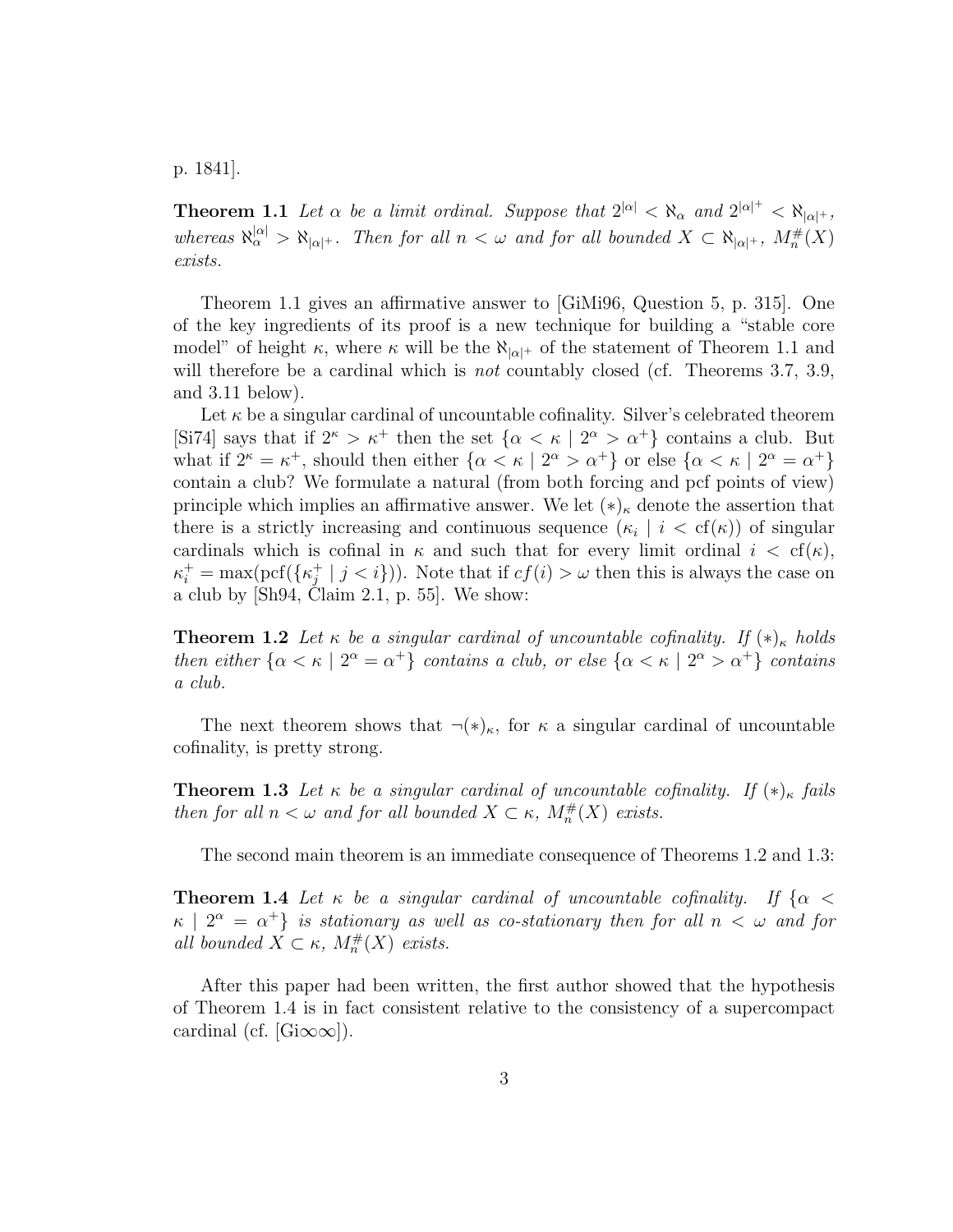The proofs of Theorems 1.1 and 1.3 will use the first  $\omega$  many steps of Woodin's core model induction. The reader may find a published version of this part of Woodin's induction in [FoMaSch01]. By work of Martin, Steel, and Woodin, the conclusions of Theorems 1.1 and 1.4 both imply that PD (Projective Determinacy) holds. The respective hypotheses of Theorems 1.1 and 1.4 are thereby the first statements in cardinal arithmetic which provably yield PD and which are (in the case of Theorem 1.1) not known to be inconsistent or even (in the case of Theorem 1.4) known to be consistent.

It is straightforward to verify that both hypotheses of Theorems 1.1 and 1.4 imply that SCH fails. The hypothesis of Theorem 1.1 implies that, setting  $a = \{\kappa \leq \mathcal{L}\}$  $\aleph_{\alpha} \mid |\alpha|^+ \leq \kappa \wedge \kappa \in \text{Reg}\},\$  we have  $\text{Card}(\text{pcf}(a)) > \text{Card}(a).$  The question if some such a can exist is one of the key open problems in pcf theory. At this point neither of the hypotheses of our main theorems is known to be consistent. We expect future reasearch to uncover the status of the hypotheses of our main theorems.

Theorems 2.1, 1.2, and 2.5 were originally proven by the first author; subsequently, the third author found much simpler proofs for them. Theorems 2.4 and 2.7 are due to the third author, and theorems 2.6 and 2.8 are due to the first author. The results contained in the section on core model theory are due to the second author.

We wish to thank the members of the logic groups of Bonn and Münster, in particular Professors P. Koepke and W. Pohlers, for their warm hospitality during the Münster meeting.

The first author thanks Andreas Liu for his comments on the section on pcf theory of an earlier version of this paper.

The second author thanks John Steel for fixing a gap in an earlier version of the proof of Lemma 3.5 and for a discussion that led to a proof of Lemma 3.10. He also thanks R. Jensen, B. Mitchell, E. Schimmerling, J. Steel, and M. Zeman for the many pivotal discussions held at Luminy in Sept. 02.

## 2 Some pcf theory.

We refer the reader to  $|\text{Sh94}|$ ,  $|\text{AbM}a\infty|$ ,  $|\text{BuMa90}|$ , and to  $|\text{HSV99}|$  for introductions to the third author's pcf theory.

Let  $\kappa$  be a singular strong limit cardinal of uncountable cofinality. Set  $S_1 =$  $\{\alpha < \kappa \mid 2^{\alpha} = \alpha^+\}\$ and  $S_2 = \{\alpha < \kappa \mid 2^{\alpha} > \alpha^+\}\$ . Silver's famous theorem states that if  $2^{\kappa} > \kappa^+$  then  $S_2$  contains a club (cf. for instance [HSW99, Corollary 2.3.12]). But what if  $2^{\kappa} = \kappa^{+}$ ? We would like to show that unless certain large cardinals are consistent either  $S_1$  or  $S_2$  contains a club.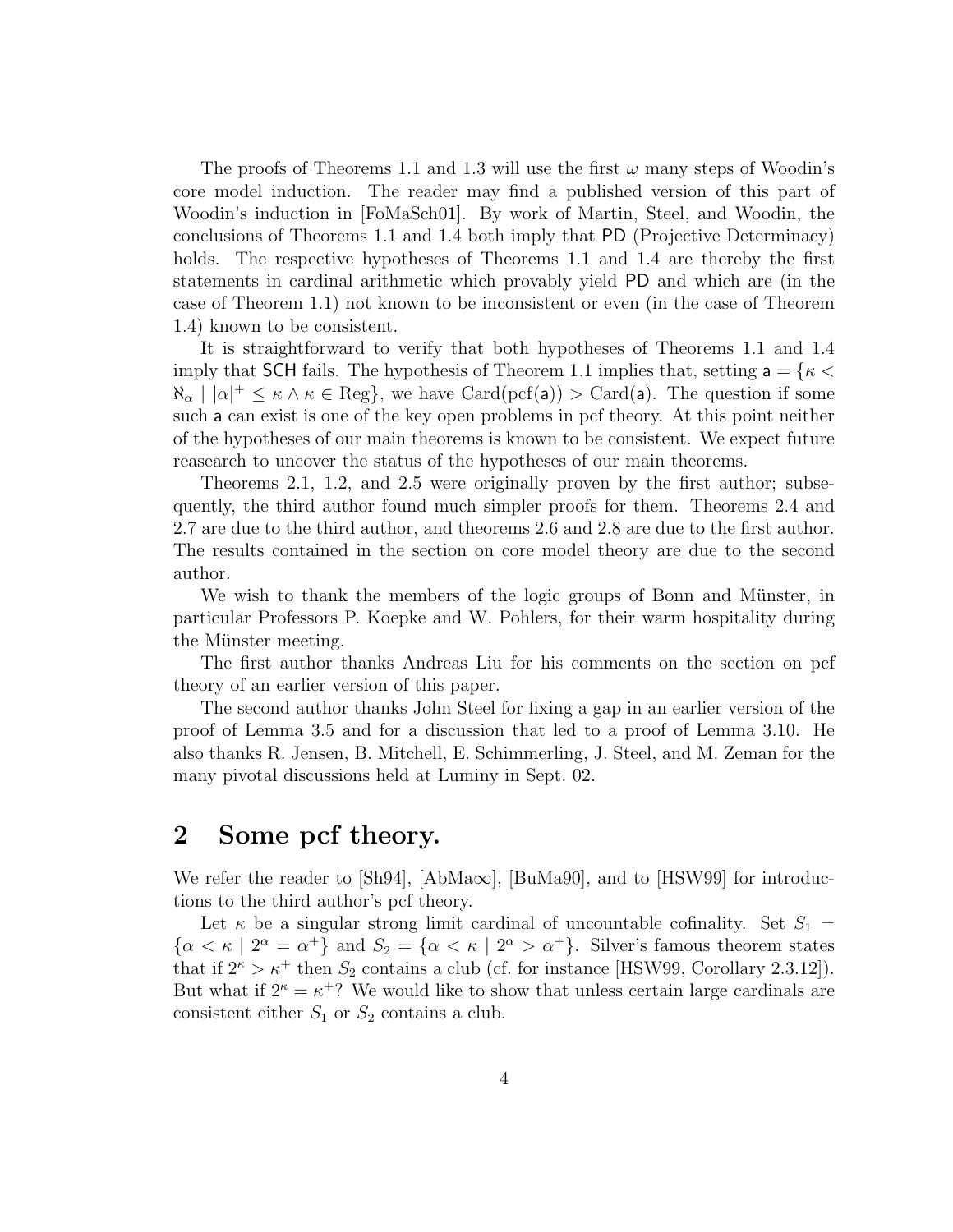The third author showed that it is possible to replace the power set operation by pp in Silver's theorem (cf. for instance [HSW99, Theorem 9.1.6]), providing nontrivial information in the case where  $\kappa$  is not a strong limit cardinal, for example if  $\kappa < 2^{\aleph_0}$ . Thus, if  $\kappa$  is a singular cardinal of uncountable cofinality, and if  $S_1 = {\alpha < \kappa \mid pp(\alpha) = \alpha^+}, S_2 = {\alpha < \kappa \mid pp(\alpha) > \alpha^+}, \text{ and } pp(\kappa) > \kappa^+ \text{ then } S_2$ contains a club.

The following result, or rather its corollary, will be needed for the proof of Theorem 1.4. The statement  $(*)_\kappa$  was already introduced in the introduction.

**Theorem 2.1** Let  $\kappa$  be a singular cardinal of uncountable cofinality. Suppose that

 $(*)_\kappa$  there is a strictly increasing and continuous sequence  $(\kappa_i \mid i < \text{cf}(\kappa))$  of singular cardinals which is cofinal in  $\kappa$  and such that for every limit ordinal  $i < cf(\kappa)$ ,  $\kappa_i^+ = \max(\text{pcf}(\{\kappa_j^+\})$  $j^+ | j < i \})$ ).

Then either  $\{\alpha < \kappa \mid pp(\alpha) = \alpha^+\}$  contains a club, or else  $\{\alpha < \kappa \mid pp(\alpha) > \alpha^+\}$ contains a club.

**PROOF.** Let  $(\kappa_i \mid i < \text{cf}(\kappa))$  be a sequence witnessing  $(\ast)_{\kappa}$ . Assume that both  $S_1$ and  $S_2$  are stationary, where  $S_1 \subset \{\alpha < \kappa \mid pp(\alpha) = \alpha^+\}$  and  $S_2 \subset \{\alpha < \kappa \mid pp(\alpha) > \alpha^+\}$  $\alpha^+$ . We may and shall assume that  $S_1 \cup S_2 \subset \{\kappa_i \mid i < \text{cf}(\kappa)\}\$ and  $\kappa_0 > \text{cf}(\kappa)$ .

Let  $\chi > \kappa$  be a regular cardinal, and let  $M \prec H_{\chi}$  be such that  $Card(M) = cf(\kappa)$ ,  $M \supset \text{cf}(\kappa)$ , and  $(\kappa_i \mid i < \text{cf}(\kappa))$ ,  $S_1, S_2 \in M$ . Set  $\mathsf{a} = (M \cap \text{Reg}) \setminus (\text{cf}(\kappa) + 1)$ .

We may pick a smooth sequence  $(b_{\theta} | \theta \in \mathsf{a})$  of generators for a (cf. [Sh96, Claim 6.7], [AbMa $\infty$ , Theorem 6.3]). I.e., if  $\theta \in \mathsf{a}$  and  $\bar{\theta} \in b_{\theta}$  then  $b_{\bar{\theta}} \subset b_{\theta}$  (smooth), and if  $\theta \in \mathsf{a}$  then  $\mathcal{J}_{\leq \theta}(\mathsf{a}) = \mathcal{J}_{\leq \theta}(\mathsf{a}) + b_{\theta}$  (generating).

Let  $\kappa_j \in S_1$ . As  $pp(\kappa_j) = \kappa_j^+$  $j^+$ , we have that  $a \cap \kappa_j \in \mathcal{J}_{\leq \kappa_j^+}(a)$ , since by [HSW99, Lemma 9.1.5],  $pp(\kappa_j) = pp_\delta(\kappa_j)$  for all  $\delta$  with  $cf(\kappa_j) \leq \delta < \kappa_j$ . Thus  $(a \cap \kappa_j) \setminus b_{\kappa_j^+} \in$  $\mathcal{J}_{\leq\kappa_j^+}(\mathsf{a})$ , as  $b_{\kappa_j^+}$  generates  $\mathcal{J}_{\leq\kappa_j^+}(\mathsf{a})$  over  $\mathcal{J}_{\leq\kappa_j^+}(\mathsf{a})$ . Hence  $(\mathsf{a}\cap\kappa_j)\setminus b_{\kappa_j^+}$  must be bounded below  $\kappa_j$ , as  $\kappa_j$  is singular and an unbounded subset of  $(a \cap \kappa_j)$  can thus bounded below  $\kappa_j$ , as  $\kappa_j$  is singular and an unbounded subset of  $(a \cap \kappa_j)$  can thus<br>not force  $\prod(a \cap \kappa_j)$  to have cofinality  $\leq \kappa_j$ . We may therefore pick some  $\nu_j < \kappa_j$ such that  $b_{\kappa_j^+} \supset a \cap [\nu_j, \kappa_j)$ . By Fodor's Lemma, there is now some  $\nu^* < \kappa$  and some stationary  $\check{S}_1^* \subset S_1$  such that for each  $\kappa_j \in S_1^*$ ,  $b_{\kappa_j^+} \supset \mathsf{a} \cap [\nu^*, \kappa_j)$ .

Let us fix  $\kappa_i \in S_2$ , a limit of elements of  $S_1^*$ . By  $(\ast)_\kappa$ , max $(\text{pcf}(\{\kappa_j^+\})$  $\frac{+}{j}$  |  $j$  <  $i\})$  =  $\kappa_i^+$  $i^+$ , i.e.,  $\{\kappa_j^+$  $j \nmid j < i$   $\in \mathcal{J}_{\leq \kappa_i^{+}}(\mathsf{a})$ . Therefore, by arguing as in the preceeding paragraph, there is some  $i^* < i$  such that  $\kappa_j^+ \in b_{\kappa_i^+}$  whenever  $i^* < j < i$ . If  $\kappa_j \in S_1^*$ , where  $i^* < j < i$ , then by the smoothness of  $(b_{\theta} \mid \theta \in a)$ ,  $b_{\kappa_i^+} \subset b_{\kappa_i^+}$ , and so  $b_{\kappa_i^+} \supset \mathsf{a} \cap [\nu^*, \kappa_j]$ . As the set of j with  $i^* < j < i$  and  $\kappa_j \in S_1^*$  is unbounded in i, we therefore get that  $b_{\kappa_i^+} \supset a \cap [\nu^*, \kappa_i]$ . This means that  $a \cap [\nu^*, \kappa_i) \in \mathcal{J}_{\leq \kappa_i^+}(a)$ , which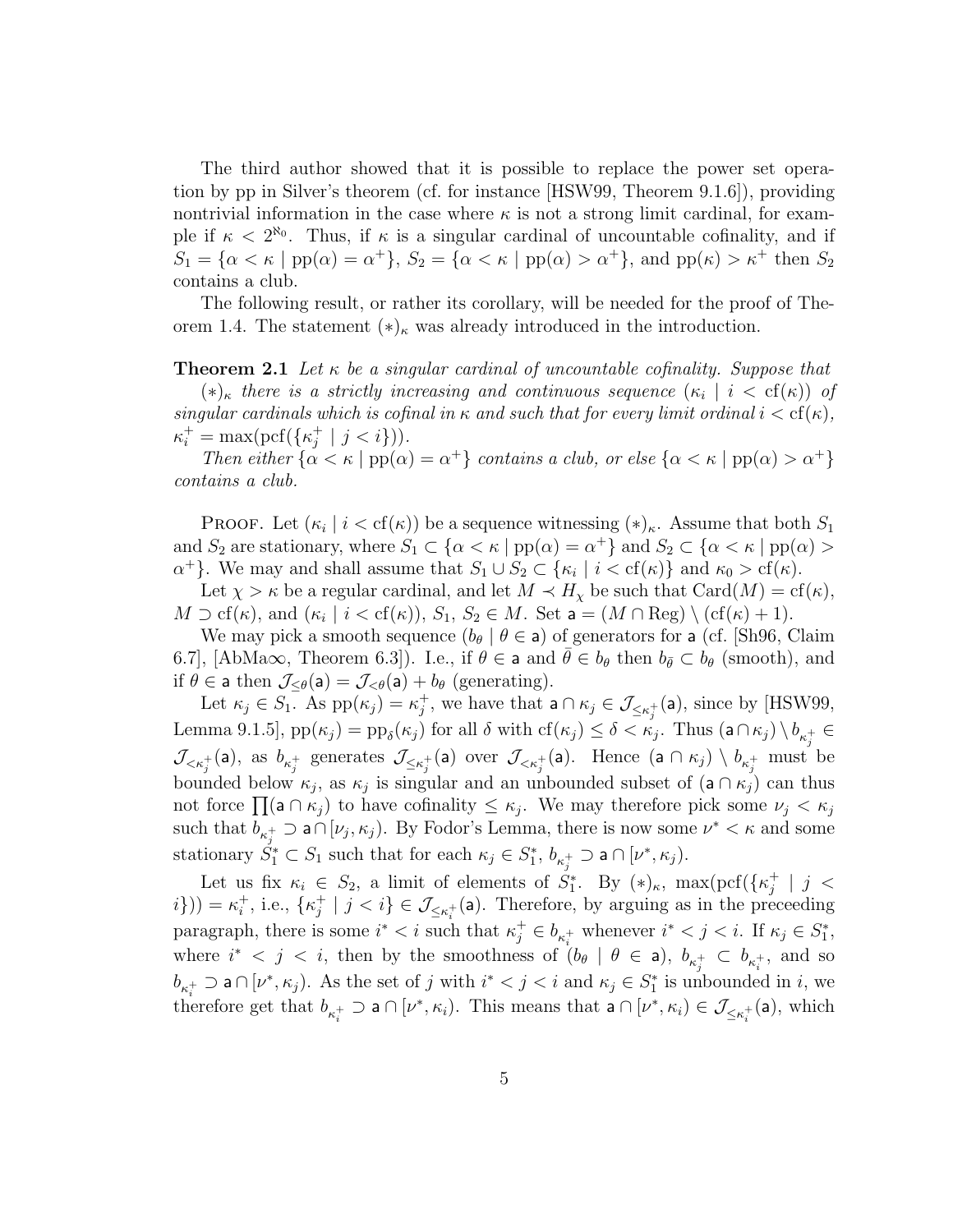clearly implies that  $pp(\kappa_i) = \kappa_i^+$  by the choice of a. However,  $pp(\kappa_i) > \kappa_i^+$ , since  $\kappa_i \in S_2$ . Contradiction!  $\Box$  (Theorem 2.1)

PROOF of Theorem 1.2. If  $\kappa$  is not a strong limit then, obviously,  $\{\alpha < \kappa \mid 2^{\alpha} > \kappa\}$  $\alpha^+$ } contains a club. So assume that  $\kappa$  is a strong limit. Then the set  $C = \{\alpha < \kappa \mid \alpha\}$ is a strong limit} is closed unbounded. If  $\alpha \in C$  has uncountable cofinality, then  $pp(\alpha) = 2^{\alpha}$ , by [HSW99, Theorem 9.1.3]. For countable cofinality this equality is an open problem. But by [Sh94, Sh400,5.9], for  $\alpha \in C$  of countable cofinality,  $pp(\alpha) < 2^{\alpha}$  implies that the set  $\{\mu \mid \alpha < \mu = \aleph_{\mu} < pp(\alpha)\}\$  is uncountable. Certainly, in this case  $pp(\alpha) > \alpha^+$ . Hence, for every  $\alpha \in C$ ,  $pp(\alpha) = \alpha^+$  if and only if  $2^{\alpha} = \alpha^+$ . So Theorem 2.1 applies and gives the desired conclusion.  $\Box$  (Theorem 1.2)

Before proving a generalization of Theorem 2.1 let us formulate a simple "combinatorial" fact, Lemma 2.2, which shall be used in the proofs of Theorems 1.1 and 1.4. We shall also state a consequence of Lemma 2.2, namely Lemma 2.3, which we shall need in the proof of Theorem 1.4.

Let  $\lambda \leq \theta$  be infinite cardinals. Then  $H_{\theta}$  is the set of all sets which are hereditarily smaller than  $\theta$ , and  $[H_{\theta}]^{\lambda}$  is the set of all subsets of  $H_{\theta}$  of size  $\lambda$ . If H is any set of size at least  $\lambda$  then a set  $S \subset [H]^{\lambda}$  is stationary in  $[H]^{\lambda}$  if for every model  $\mathfrak{M} = (H; \dots)$  with universe H and whose type has cardinality at most  $\lambda$  there is some  $(X; ...) \prec \mathfrak{M}$  with  $X \in S$ . Let  $\vec{\kappa} = (\kappa_i \mid i \in A) \subset H_{\theta}$  with  $\lambda \leq \kappa_i$  for all  $i \in A$ , and let  $X \in [H_\theta]^\lambda$ . Then we write char $\frac{X}{\kappa}$  for the function  $f \in \prod_{i \in A} \kappa_i^+$  which is defined by  $f(\kappa_i^+$  $\chi_i^+$ ) = sup( $X \cap \kappa_i^+$ <sup>+</sup>). If  $f, g \in \prod_{i \in A} \kappa_i^+$ <sup> $+$ </sup> then we write  $f < g$  just in case that  $f(\kappa_i^+$  $\binom{+}{i} < g(\kappa_i^+)$ <sup>+</sup>) for all  $i \in A$ . Recall that by [BuMa90, Corollary 7.10] if  $|A|^+\leq \kappa_i$  for all  $i\in A$  then

$$
\max(\mathrm{pcf}(\{\kappa_i^+ \mid i\in A\})) = \mathrm{cf}(\prod(\{\kappa_i^+ \mid i\in A\}), <).
$$

If  $\delta$  is a regular uncountable cardinal then  $NS_{\delta}$  is the non-stationary ideal on  $\delta$ .

**Lemma 2.2** Let  $\kappa$  be a singular cardinal with  $cf(\kappa) = \delta \ge \aleph_1$ . Let  $\vec{\kappa} = (\kappa_i \mid i < \delta)$ be a strictly increasing and continuous sequence of cardinals which is cofinal in  $\kappa$  and such that  $2^{\delta} \leq \kappa_0 < \kappa$ . Let  $\delta \leq \lambda < \kappa$  Let  $\theta > \kappa$  be regular, and let  $\Phi: [H_{\theta}]^{\lambda} \to NS_{\delta}$ . Let  $S \subset [H_\theta]^\lambda$  be stationary in  $[H_\theta]^\lambda$ .  $\overline{a}$ 

There is then some club  $C \subset \delta$  such that for all  $f \in$  $_{i\in C}\kappa_i^+$  $i<sub>i</sub>$  there is some  $Y \prec H_{\theta}$  such that  $Y \in S$ ,  $C \cap \Phi(Y) = \emptyset$ , and  $f < \text{char}_{\vec{\kappa}}^Y$ .

 $\overline{a}$ PROOF. Suppose not. Then for every club  $C \subset \delta$  we may pick some  $f_C \in$  $_{i\in C}\kappa_{i}^{+}$ <sup>+</sup> such that if  $Y \prec H_\theta$  is such that  $Y \in S$  and  $f_C < \text{char}_{\mathcal{K}}^Y$ , then  $C \cap \Phi(Y) \neq \emptyset$ . Define  $\tilde{f} \in \prod_{i \in C} \kappa_i^+$  by  $\tilde{f}(\kappa_i^+$ <sup>+</sup>) =  $\sup_C f_C(\kappa_i^+)$ <sup>+</sup>, and pick some  $Y \prec H_{\theta}$  which is such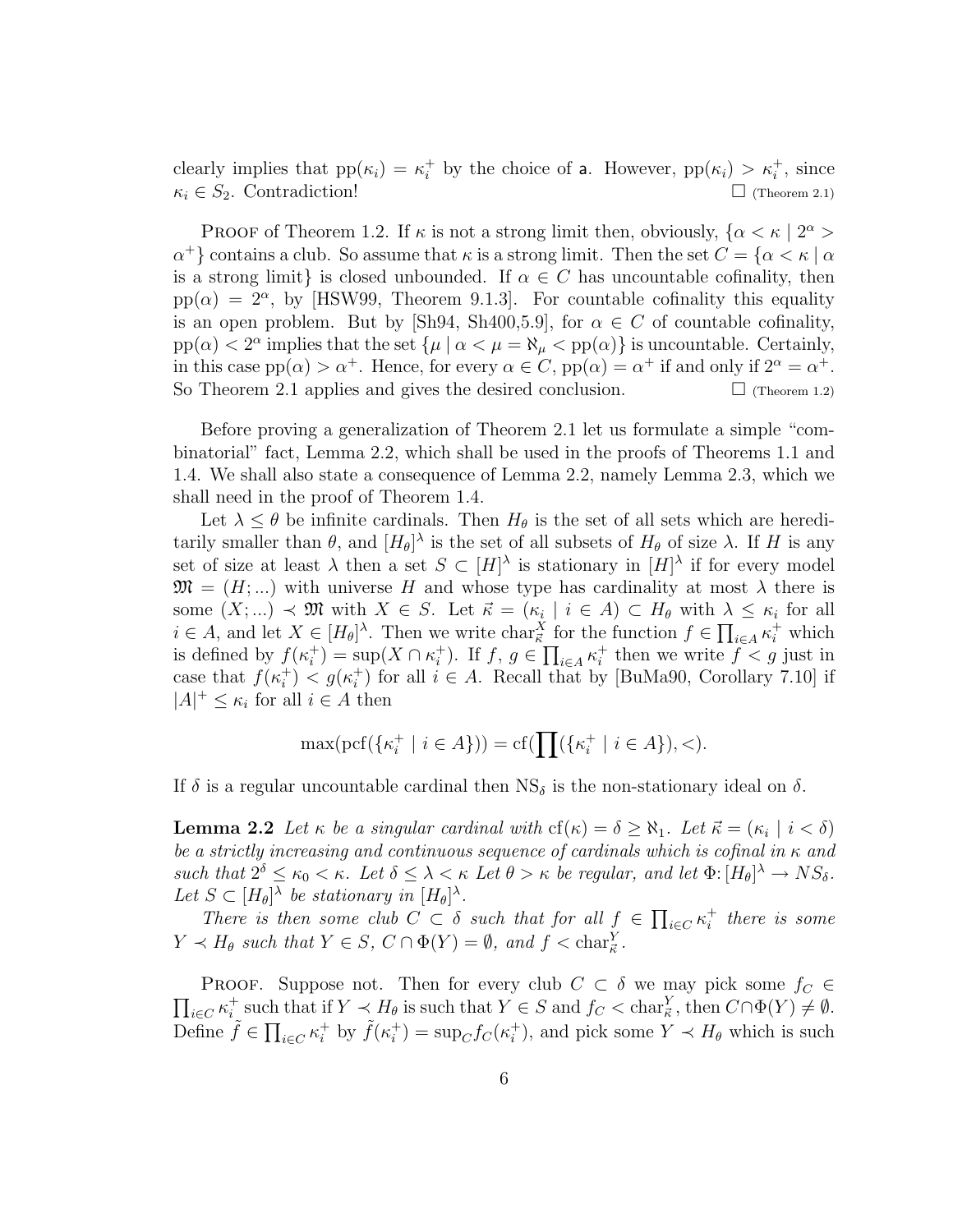that  $Y \in S$  and  $\tilde{f}(\kappa_i^+$  $\chi_i^+$   $\langle \text{char}_{\mathcal{K}}^Y$ . We must then have that  $C \cap \Phi(Y) \neq \emptyset$  for every club  $C \subset \delta$ , which means that  $\Phi(Y)$  is stationary. Contradiction!  $\Box$  (Lemma 2.2)

The function  $\Phi$  to which we shall apply Lemma 2.2 will be chosen by inner model theory. Lemma 2.2 readily implies the following.

**Lemma 2.3** Let  $\kappa$  be a singular cardinal with  $cf(\kappa) = \delta \ge \aleph_1$ . Let  $\vec{\kappa} = (\kappa_i \mid i < \delta)$ be a strictly increasing and continuous sequence of cardinals which is cofinal in  $\kappa$ and such that  $2^{\delta} \leq \kappa_0 < \kappa$ . Suppose that  $(*)_{\kappa}$  fails. Let  $\theta > \kappa$  be regular, and let  $\Phi: [H_{\theta}]^{2^{\delta}} \to NS_{\delta}.$ 

 $H_{\theta}$   $\to$   $N \beta_{\delta}$ .<br>There is then a club  $C \subset \delta$  and a limit point  $\xi$  of C with cf( $\prod (\{\kappa_i^+\})$  $\delta$  and a limit point  $\xi$  of C with  $cf(\prod({\{\kappa_i^+\mid i<\xi\}}),<)$  $\kappa_{\mathfrak{s}}^+$  $\frac{1}{\xi}$  and such that for all  $f \in \prod_{i \in C} \kappa_i^+$ <sup>+</sup> there is some  $Y \prec H_{\theta}$  such that  $\text{Card}(Y) = 2^{\delta}$ ,  ${}^{\omega}Y \subset Y$ ,  $C \cap \Phi(Y) = \emptyset$ , and  $f < \text{char}_{\mathcal{K}}^Y$ .

Let us now turn towards our generalization of Theorem 2.1. This will not be needed for the proofs of our main theorems.

#### **Theorem 2.4** Suppose that the following hold true.

(a)  $\kappa$  is a singular cardinal of uncountable cofinality  $\delta$ , and  $(\kappa_i \mid i < \delta)$  is an increasing continuous sequence of singular cardinals cofinal in  $\kappa$  with  $\kappa_0 > \delta$ ,

(b)  $S \subset \delta$  is stationary, and  $(\gamma_i^* \mid i \in S)$  and  $(\gamma_i^{**} \mid i \in S)$  are two sequences of ordinals such that  $1 \leq \gamma_i^* \leq \gamma_i^{**} < \delta$  and  $\kappa_i^{+\gamma_i^{**}} < \kappa_{i+1}$  for  $i < \delta$ ,

(c) for any  $\xi \in S$  which is a limit point of S, for any  $A \subset S \cap \xi$  with  $\sup(A) = \xi$ and for any sequence  $(\beta_i \mid i \in A)$  with  $\beta_i < \gamma_i^*$  for all  $i \in A$  we have that

$$
\mathrm{pcf}(\{\kappa_i^{+\beta_i+1}\ |\ i\in A\})\cap(\kappa_\xi,\kappa_\xi^{+\gamma_\xi^*}]\neq\emptyset,
$$

(d) pcf( $\{\kappa_i^{+\beta+1}$  $\binom{+\beta+1}{i} \mid \beta < \gamma_i^*$ ) = { $\kappa_i^{+\beta+1}$  $i^{+\beta+1}$  |  $\beta < \gamma_i^*$  for every  $i \in S$ , (e)  $pp(\kappa_i) = \kappa_i^{+\gamma_i^{**}}$  for every  $i \in S$ , and

(f)  $S^*$  is the set of all  $\xi \in S$  such that either

$$
(\alpha) \xi > \sup(S \cap \xi)
$$
, or

(β) cf(ξ) >  $\aleph_0$  and  $\{i \in S \cap \xi \mid \gamma_i^* = \gamma_i^{**}\}$  is a stationary subset of  $\xi$ , or  $(\gamma)$  pcf( $\{\kappa_i^{+\beta+1}$  $\left\{ \begin{array}{c} +\beta+1 \\ j \end{array} \right\} \left( \beta<\gamma_j^{**}\right), \ j<\xi\} \right) \supset \{\kappa_{\xi}^{+\beta+1}\}$  $\frac{1}{\xi}$  +  $\beta$  +  $1$   $\gamma_{\xi}^* \leq \beta < \gamma_{\xi}^{**}$  }.

Then there is a club  $C \subset \delta$  such that one of the two sets  $S_1 = \{i \in S^* \mid \gamma_i^* = \gamma_i^{**}\}$ and  $S_2 = \{i \in S^* \mid \gamma_i^* < \gamma_i^{**}\}\$ contains  $C \cap S^*$ .

It is easy to see that Theorem 2.1 (with some limitations on the size of  $pp(\kappa_i)$ ) as in (b) and (e) above) can be deduced from Theorem 2.4 by taking  $S = \{i \leq$ cf(k) | pp(k<sub>i</sub>) >  $\kappa_i^+$ },  $\gamma_i^* = 1$ , and  $\gamma_i^{**} = 2$ . Condition (c) in the statement of Theorem 2.4 plays the role of the assumption  $(*)_{\kappa}$  in the statement of Theorem 2.1.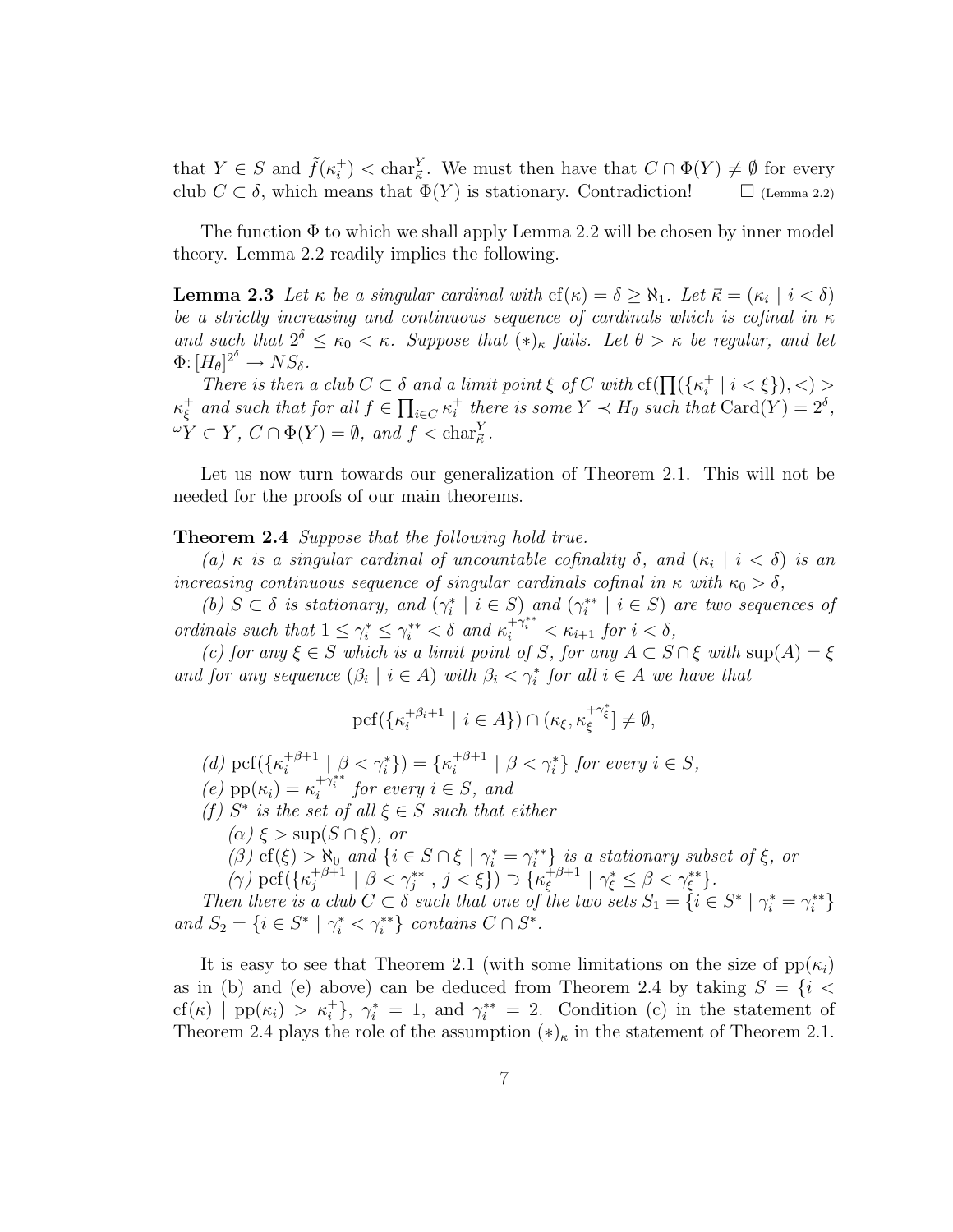PROOF of Theorem 2.4. Let us suppose that the conclusion of the statement of Theorem 2.4 fails. S

Let, for  $i \in S$ ,  $a_i = \{\kappa_i^{+\beta+1}\}$  $i^{+\beta+1}$  |  $\beta < \gamma_i^{**}$ }, and set a =  ${a_i \mid i \in S}$ . We may fix a smooth and closed sequence  $(b_{\theta} | \theta \in \mathsf{a})$  of generators for a (cf. [Sh96, Claim 6.7]). I.e.,  $(b_{\theta} | \theta \in \mathsf{a})$  is smooth and generating, and if  $\theta \in \mathsf{a}$  then  $b_{\theta} = \mathsf{a} \cap \mathrm{pcf}(b_{\theta})$  (closed).

For each  $\xi \in S^* = S_1 \cup S_2$ , by [Sh94, I Fact 3.2] and hypothesis (d) in the statement of Theorem 2.4 we may pick a finite  $d_{\xi} \subset \{\kappa_{\xi}^{+\beta+1}\}$  $\{\xi}^{+\beta+1} \mid \beta < \gamma_{\xi}^* \}$  such that  $\frac{50}{1}$  ${b_\theta \mid \theta \in d_\xi} \supset { \kappa_\xi^{+\beta+1}}$  $\frac{1}{\xi}^{\beta+1} | \beta < \gamma_{\xi}^* \}.$ 

If  $\xi \in S_1$  then  $\gamma_{\xi}^* = \gamma_{\xi}^{**}$  and so  $pp(\kappa_{\xi}) = \kappa_{\xi}^{+\gamma_{\xi}^*}$  by (e) in the statement of Theorem 2.4. By [HSW99, Corollary 5.3.4] we may and shall assume that  $\bigcup \{b_{\theta} \mid \theta \in d_{\xi}\}\$ 2.4. By [HSW99, Coronary 5.5.4] we may and shall assume that  $\bigcup \{o_\theta \mid \sigma \in a_\xi\}$  contains a final segment of  $\bigcup \{a_j \mid j \leq \xi\}$ , and we may therefore choose some  $\epsilon(\xi) < \xi$  such that

$$
\bigcup \{b_{\theta} \mid \theta \in d_{\xi}\} \supset \bigcup \{a_{j} \mid \epsilon(\xi) \leq j < \xi\}.
$$

There is then some  $\epsilon^*$  and some stationary  $S_1^* \subset S_1$  such that  $\epsilon(\xi) = \epsilon^*$  for every  $\xi \in S_1^*$ . Let C be the club set  $\{\xi < \delta \mid \xi = \sup(\xi \cap S_1^*)\}.$ 

If  $\xi \in S$  then condition (c) in the statement of Theorem 2.4 implies that we may  $\alpha \in S$  then condition (c) in the statement of Theorem 2.4 implies<br>assume that  $\bigcup \{b_\theta \mid \theta \in d_\xi\}$  contains a final segment of the set  $\{\kappa_i^{+\beta+1}\}$  $\frac{1}{i}^{\beta+1}$  |  $\beta < \gamma_i^* \wedge i <$ ξ}.

Now let  $\xi \in S_2 \cap C$ . Trivially, by the choice of  $\xi$ ,  $(\alpha)$  of the condition (f) in the statement of Theorem 2.4 cannot hold. If  $(\beta)$  of the condition (f) holds then by [Sh94, 2.2.4 (2)] we would have that  $\gamma_{\xi}^* = \gamma_{\xi}^{**}$ , so that  $\xi \notin S_2$ . Let us finally suppose that (γ) of the condition (f) holds. Because  $pp(\kappa_{\xi}) = \kappa_{\xi}^{+\gamma_{\xi}^{**}}, \gamma_{\xi}^{*} < \gamma_{\xi}^{**}$ , and (γ) of (f) holds, there must be some  $\theta \in (\gamma_{\xi}^*, \gamma_{\xi}^{**}]$  such that  $b_{\theta}$  contains a cofinal subset of  ${a_j | j < \xi}.$  On the other hand, this is impossible, as

$$
\bigcup \{b_{\theta} \mid \theta \in d_i \wedge i < \xi\} \supset \bigcup \{a_i \mid \epsilon^* \leq i < \xi\}.
$$

We have reached a contradiction!  $\Box$  (Theorem 2.4)

The next two theorems put serious limitations on constructions of models of  $\neg(\ast)_\kappa$ , where  $(\ast)_\kappa$  is as in Theorem 2.1. Thus, for example, the "obvious candidate" iteration of short extenders forcing of [Gi02] does not work (but see [Gi $\infty$  $\infty$ ]). The reason is that powers of singular cardinals  $\delta$  are blown up and this leaves no room for indiscernibles between  $\delta$  and its power.

**Theorem 2.5** Let  $\kappa$  be a singular cardinal of uncountable cofinality, and let  $(\kappa_i \mid i <$ cf(κ)) be a strictly increasing and continuous sequence which is cofinal in  $\kappa$  and such that  $\kappa_0 > cf(\kappa)$ . Suppose that  $S \subset cf(\kappa)$  is such that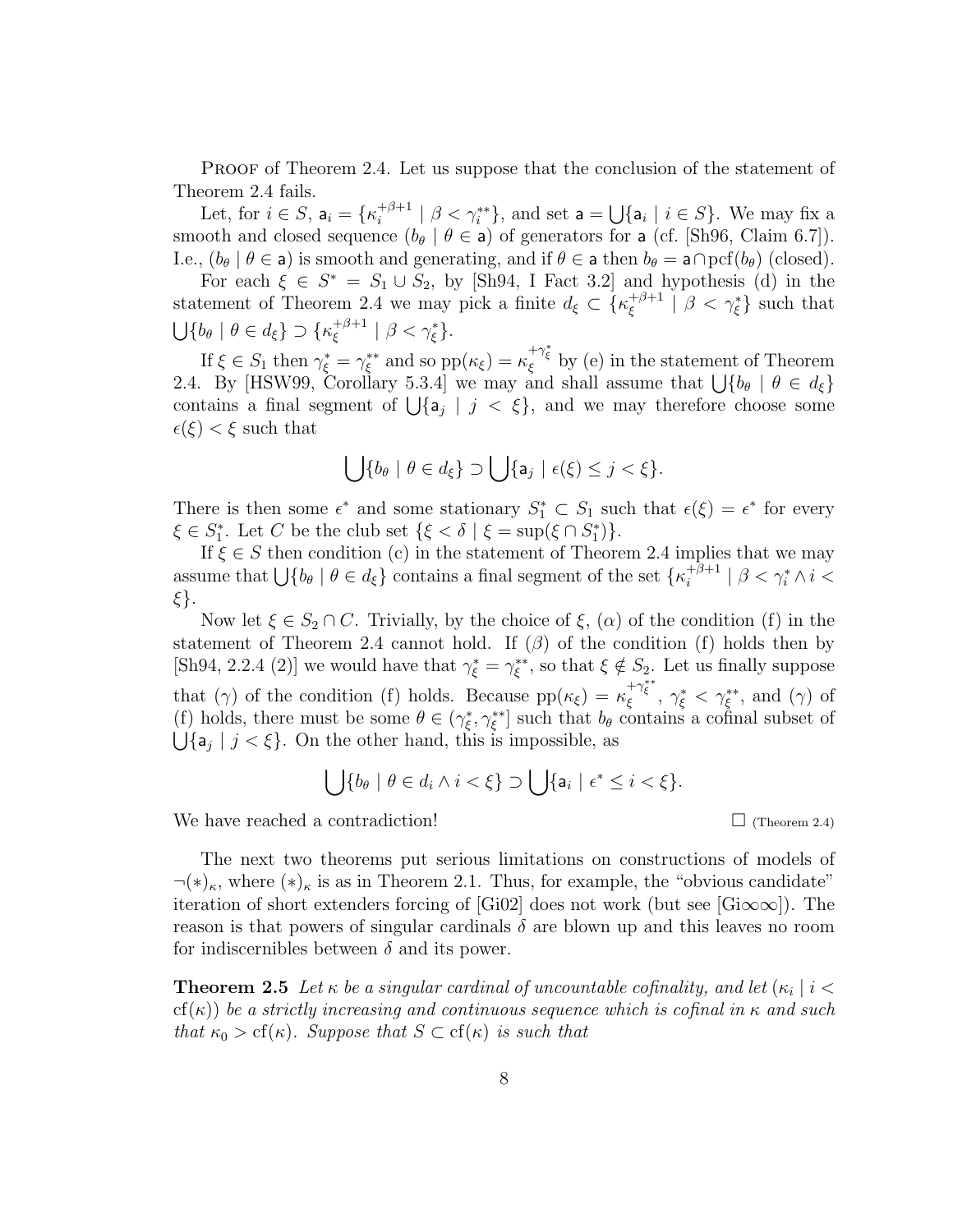(1) there is a sequence  $(\tau_{i\alpha} \mid i \in S \land \alpha < \text{cf}(i))$  such that  $\text{cf}(\prod_{\alpha < \text{cf}(i)} \tau_{i\alpha}/D_i) =$  $\kappa_i^{++}$  $i^{++}$  for some ultrafilter  $D_i$  extending the Fréchet filter on  $cf(i)$  and

$$
\forall j < \text{cf}(\kappa) \, \left| \kappa_j \cap \{\tau_{i\alpha} \mid i \in S \land \alpha < \text{cf}(i)\}\right| < \text{cf}(\kappa),
$$

and

(2) if  $i \in S$  is a limit point of S then max(pcf({ $\kappa_i^{++}$  $j^{++} | j \in i \cap S$ ) =  $\kappa_i^+$  $\frac{+}{i}$  . Then S is not stationary.

**PROOF.** Let us suppose that S is stationary. Set  $a = \{\kappa_i^+\}$  $\frac{1}{i} \mid i \in S$   $\cup$  { $\kappa_i^{++}$  $i^{++}$  |  $i \in$ S}  $\cup$  { $\tau_{i\alpha}$  |  $i \in S \land \alpha \in \text{cf}(i)$ }. Let  $(b_{\theta} \mid \theta \in \mathsf{a})$  be a smooth sequence of generators for a.

Let C be the set of all limit ordinals  $\delta < \text{cf}(\kappa)$  such that for every i with  $0 < i < \delta$ , if  $j \geq \delta$  with  $j \in S$  and if  $\theta \in \mathsf{a} \cap \kappa_{i+1} \cap b_{\kappa_i^+}$  then  $\delta = \sup\{\{j \in S \cap \delta \mid \theta \in b_{\kappa_i^+}+\}\}.$ Clearly, C is club.

By (2) in the statement of Theorem 2.5, we may find  $\delta^* \in C \cap S$  and some  $i^* < \delta^*$ such that for every j with  $i^* < j < \delta^*$ , if  $j \in S$  then  $\kappa_j^{++} \in b_{\kappa_{\delta^*}^+}$  (cf. the proof of Theorem 2.1).

Let  $\theta \in b_{\kappa_{\delta^*}^{++}}$ . Then  $\theta \in \mathsf{a} \cap \kappa_{i+1}$  for some i with  $0 < i < \delta^*$ . By the choice of C there is then some  $j \in S$  with  $i^* < j < \delta^*$  and such that  $\theta \in b_{\kappa_j^{++}}$ . By the smoothness of the sequence of generators we'll have  $b_{\kappa_j^{++}} \subset b_{\kappa_{\delta^*}^+}$ , and hence  $\theta \in b_{\kappa_{\delta^*}^+}$ .

We have shown that  $b_{\kappa_{\delta^*}^{++}} \subset b_{\kappa_{\delta^*}^+}$ , which is absurd because  $pp(\kappa_{\delta^*}) \geq \kappa_{\delta^*}^{++}$  $_{\delta^*}^{++}$  by (1) in the statement of Theorem 2.5.  $\Box$  (Theorem 2.5)

If  $\delta$  is a cardinal and  $\kappa = \aleph_{\delta} > \delta$  then condition (1) in the statement of Theorem 2.5 can be replaced by " $i \in S \Rightarrow pp(\kappa_i) \geq \kappa_i^{++}$  $i^{++}$ ," giving the same conclusion.

**Theorem 2.6** Let  $\kappa$  be a singular cardinal of uncountable cofinality, and let  $(\kappa_i \mid i <$ cf(κ)) be strictly increasing and continuous sequence which is cofinal in  $\kappa$  and such that  $\kappa_0 > cf(\kappa)$ . Suppose that there is  $\mu_0 < \kappa$  such that for every  $\mu$ with $\mu_0 < \mu < \kappa$ ,  $pp(\mu) < \kappa$ . Let  $S \subset cf(\kappa)$  be such that

(1)  $i \in S \Rightarrow \text{pp}(\kappa_i) > \kappa_i^+$ , and

(2) if  $i \in S$  is a limit point of S and  $X = {\lambda_j | j \in i \cap S}$  with  $\kappa_j < \lambda_j \leq pp(\kappa_j)$ regular then  $\max(\text{pcf}(X))=\kappa_i^+$  $\frac{+}{i}$  . Then S is not stationary.

**PROOF.** Let us suppose that S is stationary. Assume that  $\mu_0 = 0$  otherwise just work above it. We can assume that for every  $i < \text{cf}(\kappa)$  if  $\mu < \kappa_i$  then also  $\text{pp}(\mu) < \kappa_i$ . Let  $\chi > \kappa$  be a regular cardinal, and let  $M \prec H\chi$  be such that  $Card(M) = cf(\kappa)$ ,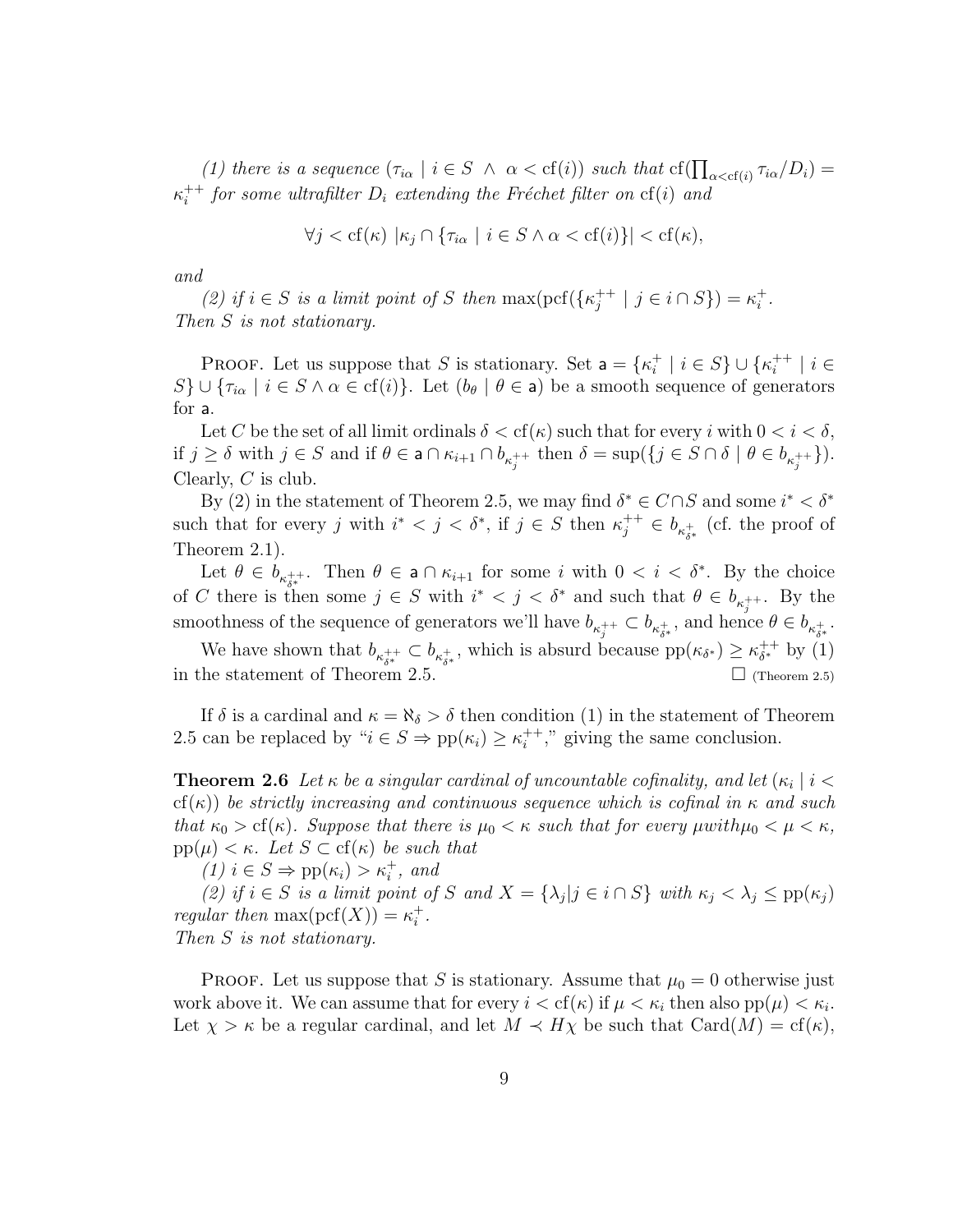$M \supset \text{cf}(\kappa)$ , and  $(\kappa_i \mid i < \text{cf}(\kappa))$ ,  $S \in M$ . Set  $\mathsf{a} = (M \cap \text{Reg}) \setminus (\text{cf}(\kappa) + 1)$ . If there is  $\mu < \kappa$  such that for each  $i \in S$   $|(\mathsf{a} \setminus \mu) \cap \kappa_i| < \text{cf}(\kappa)$  then the previous theorem applies. Suppose otherwise. Without loss of generality we can assume that for every  $i \in S$  and  $\mu < \kappa_i$   $|(\mathsf{a} \setminus \mu) \cap \kappa_i| = \mathrm{cf}(\kappa).$ 

Let  $(b_\theta | \theta \in \mathsf{a})$  be a smooth and closed (i.e.  $\text{pcf}(b_\theta)=b_\theta$ ) sequence of generators for a.

**Claim.** For every limit point  $i \in S$  max $(\text{pcf}(a \cap \kappa_i)) \leq \text{pp}(\kappa_i)$ .

**PROOF.** Fix an increasing sequence  $(\mu_j \mid j < cf(i))$  of cardinals of cofinality **PROOF.** FIX an increasing sequence  $(\mu_j | j < c_1(i))$  or cardinals of connaity  $cf(\kappa)$  with limit  $\kappa_i$  and so that  $\bigcup (a \cap \mu_j) = \mu_j$ . Now max $(\text{pcf}(a \cap \mu_j)) \leq \text{pp}(\mu_j)$  for every  $j < i$ , since  $|\mathbf{a} \cap \mu_j| = \text{cf}(\kappa) = \text{cf}(\mu_j)$ . There is a finite  $f_j \subset \text{pcf}(\mathbf{a} \cap \mu_j)$ such that  $a \cap \mu_j \subset \bigcup \{b_\theta \mid \theta \in f_j\}.$  Assume that  $|i| = cf(i)$ . Otherwise just run the same argument replacing i by a cofinal sequence of the type  $cf(i)$ . Consider the same argument replacing *i* by a connal sequence of the type  $c_1(i)$ . Consider  $\nu = \max(\text{pcf}(\bigcup\{f_j \mid j < i\}))$ . Then  $\nu \leq \text{pp}(\kappa_i)$ , since  $\bigcup\{f_j \mid j < i\} \big| \leq cf(i)$ .  $\nu = \max(\text{per}(U\{j_j \mid j \leq i\}))$ . Then  $\nu \leq \text{pp}(\kappa_i)$ , since  $|U\{j_j \mid j \leq i\}| \leq c_1(i)$ .<br>So, there is a finite  $g \subset \text{pcf}(\bigcup \{f_j \mid j \leq i\}) \subset \nu + 1 \subset \text{pp}(\kappa_i) + 1$  such that  ${f_j \mid j < i} \subset \bigcup \{b_\theta \mid \theta \in g\}.$  By smoothness, then  $a \cap \kappa_i \subset \bigcup \{b_\theta \mid \theta \in g\}.$  Since the generators are closed and g is finite, also pcf( $a \cap \kappa_i$ )  $\subset \bigcup \{b_{\theta} \mid \theta \in g\}$ . Hence,  $\max(\text{pcf}(a \cap \kappa_i)) \leq \max(g)$  which is at most  $\text{pp}(\kappa_i)$ .  $\Box$  (Claim)

For every limit point i of S find a finite set  $c_i \subset \text{pcf}(a \cap \kappa_i)$  such that  $a \cap \kappa_i \subset$ S  ${b_\theta \mid \theta \in c_i}$  By the claim, max $(\text{pcf}(a \cap \kappa_i)) \leq \text{pp}(\kappa_i)$ . So,  $c_i \subset \text{pp}(\kappa_i) + 1$ . Set  $d_i = c_i \setminus \kappa_i$ . Then the set  $a \cap \kappa_i \setminus \bigcup \{b_\theta | \theta \in d_i\}$  is bounded in  $\kappa_i$ , since we just removed a finite number of  $b_{\theta}$ 's for  $\theta < \kappa_i$ . So, there is  $\alpha(i) < i$  such that  $\kappa_{\alpha(i)} \supset a \cap \kappa_i \setminus \bigcup \{b_\theta \mid \theta \in d_i\}$ . Find a stationry  $S^* \subset S$  and  $\alpha^*$  such that for each  $i \in S^*$   $\alpha(i) = \alpha^*$ . Let now  $i \in S$  be a limit of elements of  $S^*$ . Then there is each  $i \in S$   $\alpha(i) = \alpha$ . Let now  $i \in S$  be a limit of elements of S. Then there is  $\tau < \kappa_i$  such that  $\bigcup \{d_j \mid j < i\} \setminus \tau \subset b_{\kappa_i^+}$ . Since otherwise it is easy to construct  $X = {\lambda_j | j \in i \cap S}$  with  $\kappa_j < \lambda_j \le \text{pp}(\kappa_j)$  regular and  $\max(\text{pcf}(X)) > \kappa_i^+$ . Now, by smothness of the generators,  $b_{\kappa_i^+}$  should contain a final segment of **a** ∩  $\kappa_i$ . Which is impossible, since  $pp(\kappa_i) > \kappa_i^+$ . Contraduction.  $\Box$  (Theorem 2.6)

The same argument works if we require only  $pp(\mu) < \kappa$  for  $\mu$ 's of cofinality cf( $\kappa$ ). The consistency of the negation of this (i.e., of: there are unbounded in  $\kappa$  many  $\mu$ 's with  $pp(\mu) \geq \kappa$ ) is unkown. Shelah's Weak Hypothesis states that this is impossible.

The Claim in the proof of Theorem 2.6 can be deduced from general results like [Sh94, Chap. 8, 1.6].

Let again  $\kappa$  be a singular cardinal of uncountable cofinality, and let  $(\kappa_i \mid i < \text{cf}(\kappa))$ be a strictly increasing and continuous sequence which is cofinal in  $\kappa$  and such that  $\kappa_0 > cf(\kappa)$ . Let, for  $n \leq \omega + 1$ ,  $S_n$  denote the set  $\{\kappa_i^{+n}\}$  $i^{+n}$  |  $i < \text{cf}(\kappa)$ }. By [GiMi96], if there is no inner model with a strong cardinal and  $\kappa_i^{+\omega} = (\kappa_i^{+\omega})$  $\int_i^{+\omega}$  for every  $i < \text{cf}(\kappa)$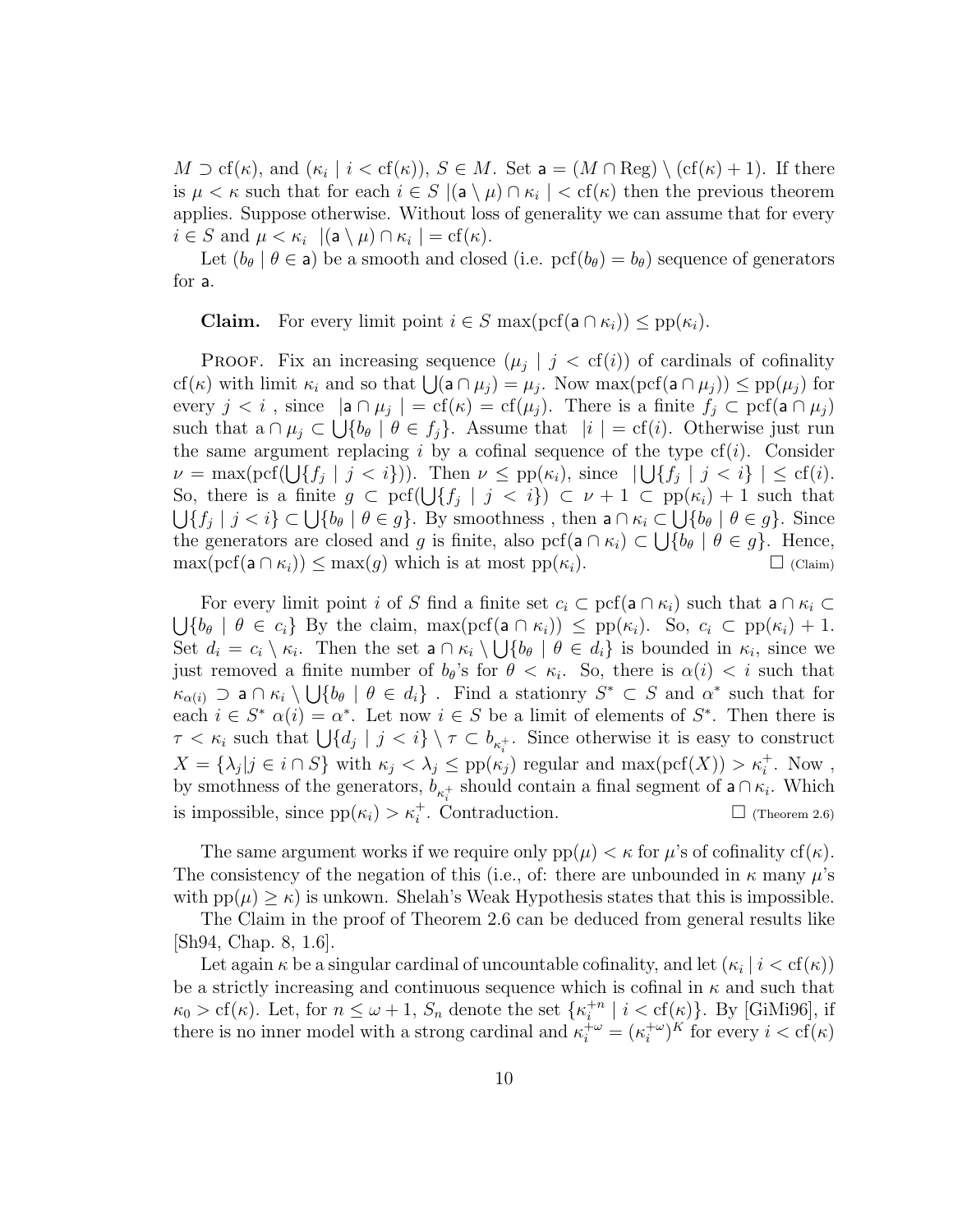then for every  $n < \omega$ , if for each  $i < \text{cf}(\kappa)$  we have  $2^{\kappa_i} \geq \kappa_i^{+n}$  $i^{+n}$  then there is a club  $C \subset cf(\kappa)$  such that  $\kappa \cap \text{pcf}(\{\kappa_i^{+n}\})$  $\binom{+n}{i}$   $|i \in C$   $\}$   $\subset$   $S_n$ . Notice that  $(*)$  from the statement of 2.1 just says that  $\kappa \cap \text{pcf}(\{\kappa_i^+\})$  $i<sub>i</sub><sup>+</sup> | i < cf(\kappa) \}$   $\subset S_1$ , or equivalently  $\kappa \cap \text{pcf}(S_1) = S_1$ .

The following says that the connection between the  $\kappa_i^{+n}$  $i^{+n}$ 's and the  $S_n$ 's cannot be broken for the first time at  $\omega + 1$ .

**Theorem 2.7** Let  $\kappa$  be a singular cardinal of uncountable cofinality, and let  $(\kappa_i \mid i <$ cf( $\kappa$ )) be a strictly increasing and continuous sequence which is cofinal in  $\kappa$  and such that  $\kappa_0 > cf(\kappa)$ . Let, for  $n \leq \omega + 1$ ,  $S_n$  denote the set  $\{\kappa_i^{+n}\}$  $i^{+n}$  |  $i < cf(\kappa)$ }. Suppose that for every  $i < \text{cf}(\kappa)$ , pp $(\kappa_i^{+\omega})$  $\lambda_i^{+\omega}$ ) =  $\kappa_i^{+\omega+1}$  $i^{\omega+1}$ .

If for every  $n < \omega$  there is a club  $C_n \subset cf(\kappa)$  such that  $\text{pcf}(\{\kappa_i^{+n}\})$  $i^{+n}$  |  $i \in C_n$ }) $\cap \kappa \subset$  $S_n$  then there is a club  $C_{\omega+1} \subset cf(\kappa)$  such that  $\text{pcf}(\{\kappa_i^{+\omega+1}\})$  $\{e^{+\omega+1} \mid i \in C_{\omega+1}\}\) \cap \kappa \subset S_{\omega+1}.$ 

PROOF. Set  $C =$  $\overline{a}$  $C_n$ . Let  $\chi > \kappa$  be a regular cardinal, and let  $M \prec H_{\chi}$ be such that  $Card(M) = cf(\kappa)$ ,  $M \supset cf(\kappa)$ , and  $(\kappa_i | i < cf(\kappa)) \cup \{C_n | n <$  $\omega\cup\{S_n\mid n\leq \omega+1\}\in M$ . Set  $\mathsf{a}=(M\cap \text{Reg})\setminus(\text{cf}(\kappa)+1)$ . Let  $(b_\theta\mid \theta\in\mathsf{a})$  be a smooth and closed sequence of generators for a.

For every  $n < \omega$  we find a stationary  $E_n \subset C$  and some  $\epsilon_n < \text{cf}(\kappa)$  such that for every  $i \in E_n$ ,

$$
\{\kappa_j^{+n} \mid \epsilon_n < j < i \wedge j \in C_n\} \subset b_{\kappa_i^{+n}}.
$$

This is possible since our assumption implies that

$$
\text{tcf}(\prod_{j \in i \cap C_n} \kappa_j^{+n} / \text{Frechet}) = \kappa_i^{+n}
$$

for each limit point *i* of  $C_n$ .

Set  $\epsilon = \bigcup_{n<\omega} \epsilon_n$ . Let  $C'_{\omega+1}$  be the set of all  $i < \text{cf}(\kappa)$  such that for every  $n < \omega$ , *i* is a limit of points in  $E_n$ . Then, for every  $\alpha \in C'_{\omega+1}$  and for every  $n < \omega$ ,

$$
b_{\kappa_{\alpha}^{+n}} \supset \{\kappa_j^{+n} \mid \epsilon < j < \alpha \wedge j \in C\},\
$$

since  $b_{\kappa_{\alpha}^{+n}}$  contains a final segment of  $\{\kappa_i^{+n}$  $i^{+n}$  |  $i \in E_n \cap \alpha$ , and so, by the smoothness of  $(b_\theta \mid \theta \in \mathsf{a})$ ,  $b_{\kappa_\alpha^{+n}} \supset b_{\kappa_i^{+n}}$ . Moreover,  $b_{\kappa_i^{+n}}$  in turn contains  $\{\kappa_j^{+n}\}$  $j^{+n}$  |  $\epsilon_n < j < i \wedge j \in C_n$  }.

Let  $\alpha \in C'_{\omega+1}$ . As  $pp(\kappa_{\alpha}^{+\omega}) = \kappa_{\alpha}^{+\omega+1}$ , there is some  $n(\alpha) < \omega$  such that for every *n* with  $n(\alpha) \leq n < \omega$ ,  $\kappa_{\alpha}^{+n} \in b_{\kappa_{\alpha}^{+n+1}}$ . Again by the smoothness of  $(b_{\theta} | \theta \in \mathsf{a})$ ,  $b_{\kappa_\alpha^{+\omega+1}} \supset \bigcup_{n(\alpha)\leq n<\omega} b_{\kappa_\alpha^{+\alpha}}$ . Therefore  $\kappa_j^{+\alpha} \in b_{\kappa_\alpha^{+\omega+1}}$  for every  $j \in C, \epsilon < j < \alpha$ , and  $n(\alpha) \leq n < \omega$ .

Fix some  $j \in C$  with  $\epsilon < j < \alpha$ . The fact that  $pp(\kappa_i^{+\omega})$  $j^{+\omega}$ ) =  $\kappa_j^{+\omega+1}$  $j^{+\omega+1}$  implies that  $\kappa_j^{+\omega+1} \in \text{pcf} (\{\kappa_j^{+n}$  $j^{+n}$  |  $n(\alpha) \leq n < \omega$ }), and hence  $\kappa_j^{+\omega+1} \in \text{pcf}(b_{\kappa_\alpha^{+\omega+1}})$ . By the closedness of  $(b_\theta | \theta \in \mathsf{a})$ ,  $\mathsf{a} \cap \text{pcf}(b_{\kappa_\alpha^{+\omega+1}}) = b_{\kappa_\alpha^{+\omega+1}}$ . Thus  $\kappa_j^{+\omega+1} \in b_{\kappa_\alpha^{+\omega+1}}$ .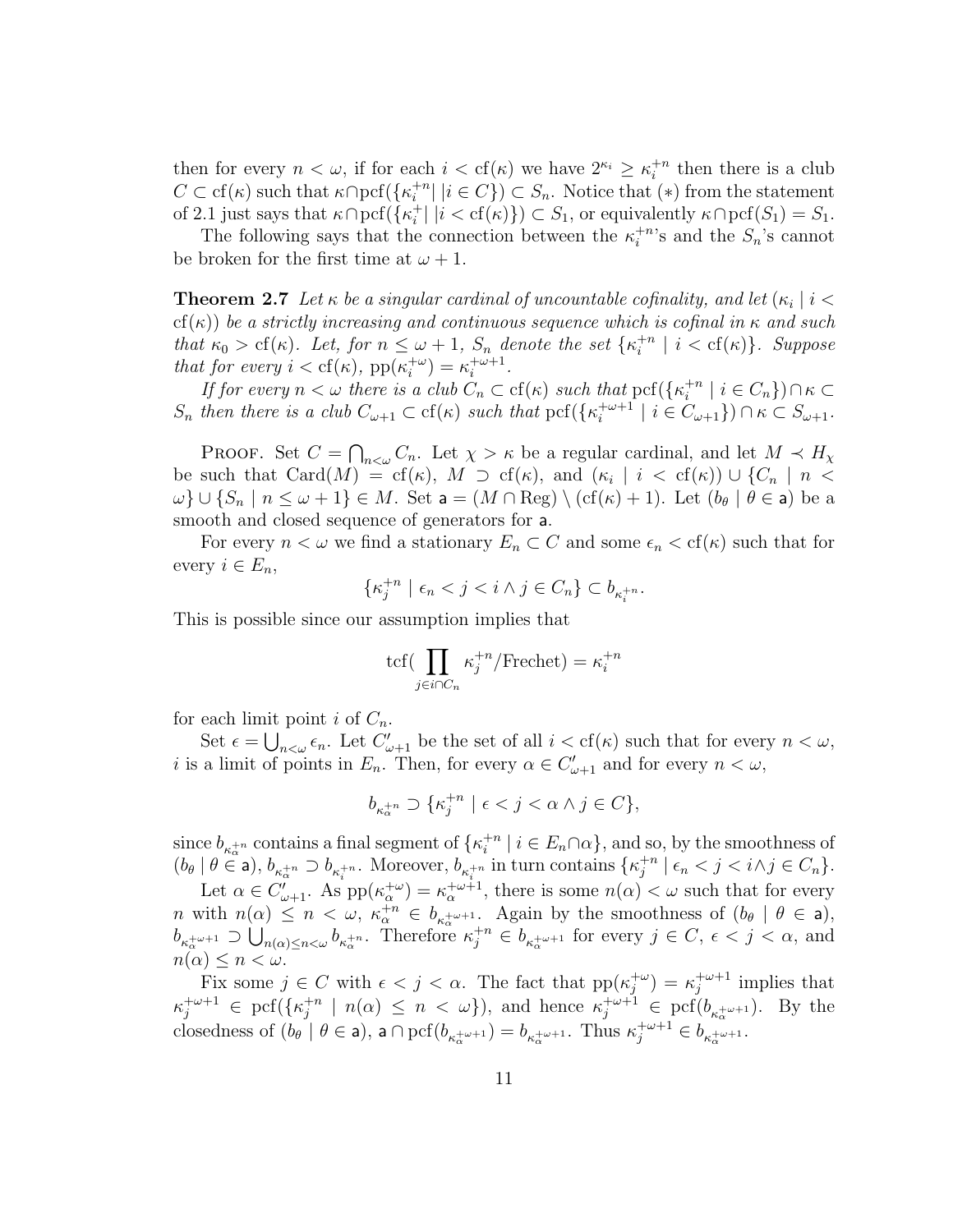We may now pick a stationary set  $E \subset C'_{\omega+1}$  and some  $n^* < \omega$  such that  $n(\alpha) = n^*$  for every  $\alpha \in E$ . Let  $C_{\omega+1}$  be the intersection of the limit points of E with  $C \setminus (\epsilon + 1)$ .

**Claim 1.** For every  $\alpha \in C'_{\omega+1}$ , pcf( $\{\kappa_i^{+\omega+1}\}$  $\left\{i \atop i \atop i} \right\} | i \in (C \cap \alpha) \setminus (\epsilon + 1) \rbrace) \setminus \kappa_{\alpha} \subset$  $\{\kappa_\alpha^{+n} \mid 0 < n \leq \omega + 1\}.$ 

PROOF. Suppose otherwise. By elementarity, we may then find some  $\lambda \in$ a  $\cap$  pcf( $\{\kappa_i^{+\omega+1}$  $\mathcal{L}^{+\omega+1}_{i} \mid i \in (C \cap \alpha) \setminus (\epsilon+1) \}$ )  $\setminus \kappa_{\alpha}$  which is above  $\kappa_{\alpha}^{+\omega+1}$ . For every  $i \in C \cap \alpha$  and  $m < \omega$ ,  $\kappa_i^{+\omega+1} \in \text{pcf}(\{\kappa_i^{+m}\})$  $\binom{+n}{i}$  |  $m < n < \omega$ }), since  $pp(\kappa_i^{+\omega})$  $\binom{+\omega}{i} = \kappa_i^{+\omega+1}$  $i^{\omega+1}$ . Hence  $\lambda \in \text{pcf}({\{\kappa_i^{+n}\}})$  $\binom{+n}{i}$   $i \in (C \cap \alpha) \setminus (\epsilon + 1) \wedge m < n < \omega\}$  for each  $m < \omega$ . But  $\alpha \in C'_{\omega+1}$ , so for every  $n \langle \omega, b_{\kappa^{+n}_{\alpha}} \rangle \{ \kappa^{+n}_{i} \}$  $i^{+n}$  |  $i \in (C \cap \alpha) \setminus (\epsilon + 1)$ . The fact that  $pp(\kappa_\alpha^{+\omega}) = \kappa_\alpha^{+\omega+1}$  implies that there is some  $m < \omega$  such that for every n with  $m < n < \omega$ ,  $\kappa_{\alpha}^{+n} \in b_{\kappa_{\alpha}^{+}\omega+1}$ . The smoothness of  $(b_{\theta} \mid \theta \in \mathsf{a})$  then yields

$$
b_{\kappa^{+\omega+1}_\alpha}\supset\{\kappa^{+n}_i\mid m
$$

Finally, the closedness of  $(b_\theta | \theta \in \mathsf{a})$  implies that  $\text{pcf}(b_{\kappa_\alpha^{+\omega+1}})\cap \mathsf{a}=b_{\kappa_\alpha^{+\omega+1}}$ , and so  $\lambda \in$  $b_{\kappa_\alpha^{+\omega+1}}$ . Hence  $b_\lambda \subset b_{\kappa_\alpha^{+\omega+1}}$ , which is possible only when  $\lambda \leq \kappa_\alpha^{+\omega+1}$ . Contradiction!  $\Box$  (Claim 1)

Now let  $\alpha$  be a limit point of  $C_{\omega+1}$  and let  $\lambda \in \text{pcf}(\{\kappa_i^{+\omega+1}\})$  $\mathcal{L}^{+\omega+1}_i \mid i \in C_{\omega+1} \cap \alpha \}$ )  $\setminus \kappa_\alpha$ . Then by Claim 1,  $\lambda \in {\kappa_\alpha^{+n} \mid n \leq \omega + 1}$ . We need to show that  $\lambda = \kappa_\alpha^{+\omega+1}$ .

Claim 2. pcf( $\{\kappa_i^{+\omega+1}$  $\{e^{+\omega+1} \mid i \in E\}$ )  $\cap \kappa \subset S_{\omega+1}$ .

**PROOF.** Let  $\beta < \text{cf}(\kappa)$  be a limit of ordinals from E. We need to show that  $\text{pcf}(\{\kappa_i^{+\omega+1}$  $\mathcal{L}^{+\omega+1}_i \mid i \in E \cap \beta$ )  $\setminus \kappa_\beta = {\kappa_\beta^{+\omega+1}}$  $\, \frac{+\omega+1}{\beta} \}.$ 

Suppose otherwise. By Claim 1, there is then some  $m < \omega$  such that  $\kappa_{\beta}^{+m} \in$  $\operatorname{pcf}(\{\kappa_i^{+\omega+1}$  $\{e^{+\omega+1} \mid i \in E \cap \beta\}$ . Then for some unbounded  $A \subset E \cap \beta$  we'll have that for every  $i \in A$ ,  $\kappa_i^{+\omega+1} \in b_{\kappa_i^{+m}}$ . By the choice of  $E$ ,  $\kappa_j^{+n} \in b_{\kappa_i^{+\omega+1}}$  for every  $j \in C$ ,  $\epsilon < j < i$ , and  $n^* \leq n < \omega$ .

Fix some  $\tilde{n} > \max(m, n^*)$ . By the smoothness of  $(b_{\theta} \mid \theta \in a)$ ,  $\kappa_j^{+\tilde{n}} \in b_{\kappa_j^{+m}}$  for every  $j \in (C \cap \beta) \setminus (\epsilon + 1)$ . But

$$
\operatorname{pcf}(\{\kappa_j^{+\tilde n}\mid j\in (C\cap\beta)\setminus(\epsilon+1)\})\setminus\kappa_\beta=\{\kappa_\beta^{+\tilde n}\}.
$$

So  $\kappa_{\beta}^{+\tilde{n}} \in b_{\kappa_{\beta}^{+\tilde{n}}}$  and hence  $b_{\kappa_{\beta}^{+\tilde{n}}} \subset b_{\kappa_{\beta}^{+\tilde{n}}}$ . This, however, is impossible, since  $\tilde{n} > m$ .  $\Box$  (Claim 2)  $\Box$  (Claim 2)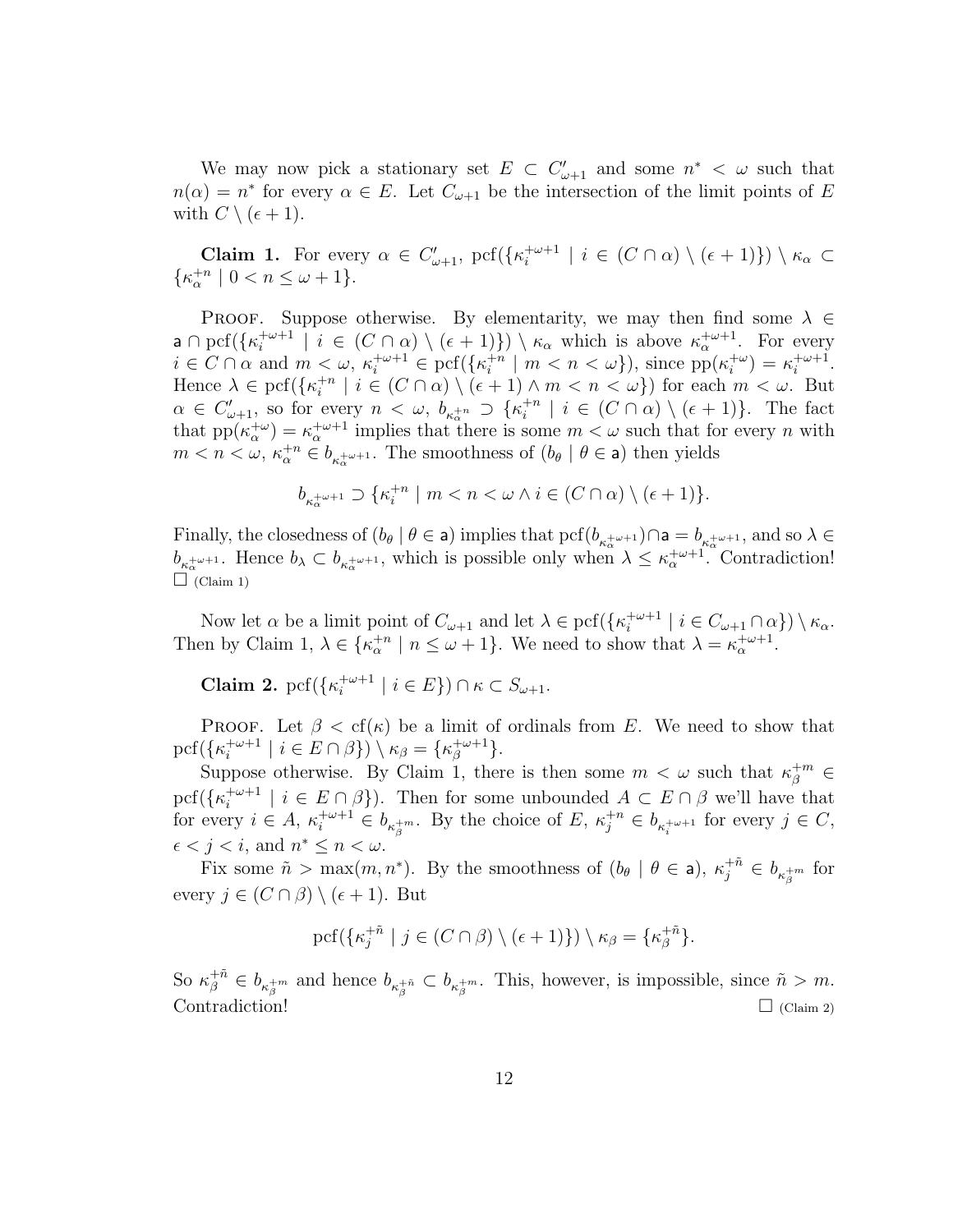We now have that  $\kappa_i^{+\omega+1} \in b_\lambda$  for unboundedly many  $i \in C_{\omega+1} \cap \alpha$ . By Claim 2, by the smoothness of  $(b_{\theta} \mid \theta \in \mathbf{a})$ , and by the choice of  $C_{\omega+1}$ , we therefore get that  $\kappa_j^{+\omega+1} \in b_\lambda$  for unboundedly many  $j \in E \cap \alpha$ . Hence again by Claim 2 and by the closedness of  $(b_{\theta} \mid \theta \in a)$ ,  $\kappa_{\alpha}^{+\omega+1} \in b_{\lambda}$ . Bo by the smoothness of  $(b_{\theta} \mid \theta \in a)$ ,  $b_{\kappa_{\alpha}^{+\omega+1}} \subset b_{\lambda}$ . This implies that  $\lambda = \kappa_{\alpha}^{+\omega+1}$ , and we are done.  $\square$  (Theorem 2.7)

M. Magidor asked the following question. Let  $\kappa$  be a singular cardinal of uncountable cofinality, and let  $(\kappa_i \mid i < \text{cf}(\kappa))$  be a strictly increasing and continuous sequence which is cofinal in  $\kappa$ . Is it possible to have a stationary and co-stationary set  $S \subset cf(\kappa)$  such that

$$
\text{tcf}(\prod_{i < \text{cf}(\kappa)} \kappa_i^{++} / (\text{Club}_{\text{cf}(\kappa)} + S)) = \kappa^{++}
$$

and

$$
\text{tcf}(\prod_{i < \text{cf}(\kappa)} \kappa_i^{++} / (\text{Club}_{\text{cf}(\kappa)} + (\text{cf}(\kappa) \setminus S))) = \kappa^+ ?
$$

The full answer to this question is unknown. By methods of [GiMi96] it is possible to show that at least an inner model with a strong cardinal is needed, provided that  $cf(\kappa) > \aleph_2$ .

We shall now give a partial negative answer to Magidor's question. A variant of this result was also proved by T. Jech.

**Theorem 2.8** Let  $\kappa$  be a singular cardinal of uncountable cofinality, and let  $(\kappa_i \mid i <$ cf(κ)) be a strictly increasing and continuous sequence which is cofinal in  $\kappa$ . Suppose that for some  $n, 1 \leq n < \omega$ ,  $pp(\kappa) = \kappa^{+n}$  and  $pp(\kappa_i) = \kappa_i^{+n}$  $i^{+n}$  for each  $i < \text{cf}(\kappa)$ .

Then there is a club  $C^* \subset cf(\kappa)$  so that pcf({ $\kappa_i^{+k}$ )  $\{e^{+k} \mid i \in C^*\}$ )  $\setminus \kappa = \{\kappa^{+k}\}\$  for every k with  $1 \leq k \leq n$ .

PROOF. Let  $a = \{\kappa_i^{+k}\}$  $i^{+k}$  | 1 ≤  $k \le n \wedge i < \text{cf}(\kappa)$  ∪ { $\kappa^{+k}$  | 1 ≤  $k \le n$  }. Then  $\text{pcf}(a) = a$  by the assumptions of theorem. Without loss of generality,  $\min(a) =$  $\kappa_0^+ > cf(\kappa) = Card(a)$ . Fix a smooth and closed set  $(b_\theta | \theta \in a)$  of generators for a.

By [BuMa90, 6.3] there is a club  $C \subset cf(\kappa)$  such that for every k with  $1 \leq k \leq n$ ,

$$
\{\kappa_i^{+k} \mid i \in C\} \subset \bigcup \{b_{\kappa^{+k'}} \mid 1 \le k' \le k\}.
$$

Let  $C^*$  be the set of all  $i \in C$  such that for every j with  $1 \leq j \leq i$ ,  $\kappa_i$  is a limit point of  $b_{\kappa^{+j}} \setminus \bigcup \{b_{\kappa^{+j'}} \mid j' < j\}$ . Clearly,  $C^*$  is club.

Let us show that  $C^*$  is as desired. It is enough to prove that for every k with  $1 \leq k \leq n$  and  $i \in C^*$ ,

$$
\kappa_i^{+k} \in b_{\kappa^{+k}} \setminus \bigcup \{b_{\kappa^{+l}} \ | \ 1 \leq l < k\}.
$$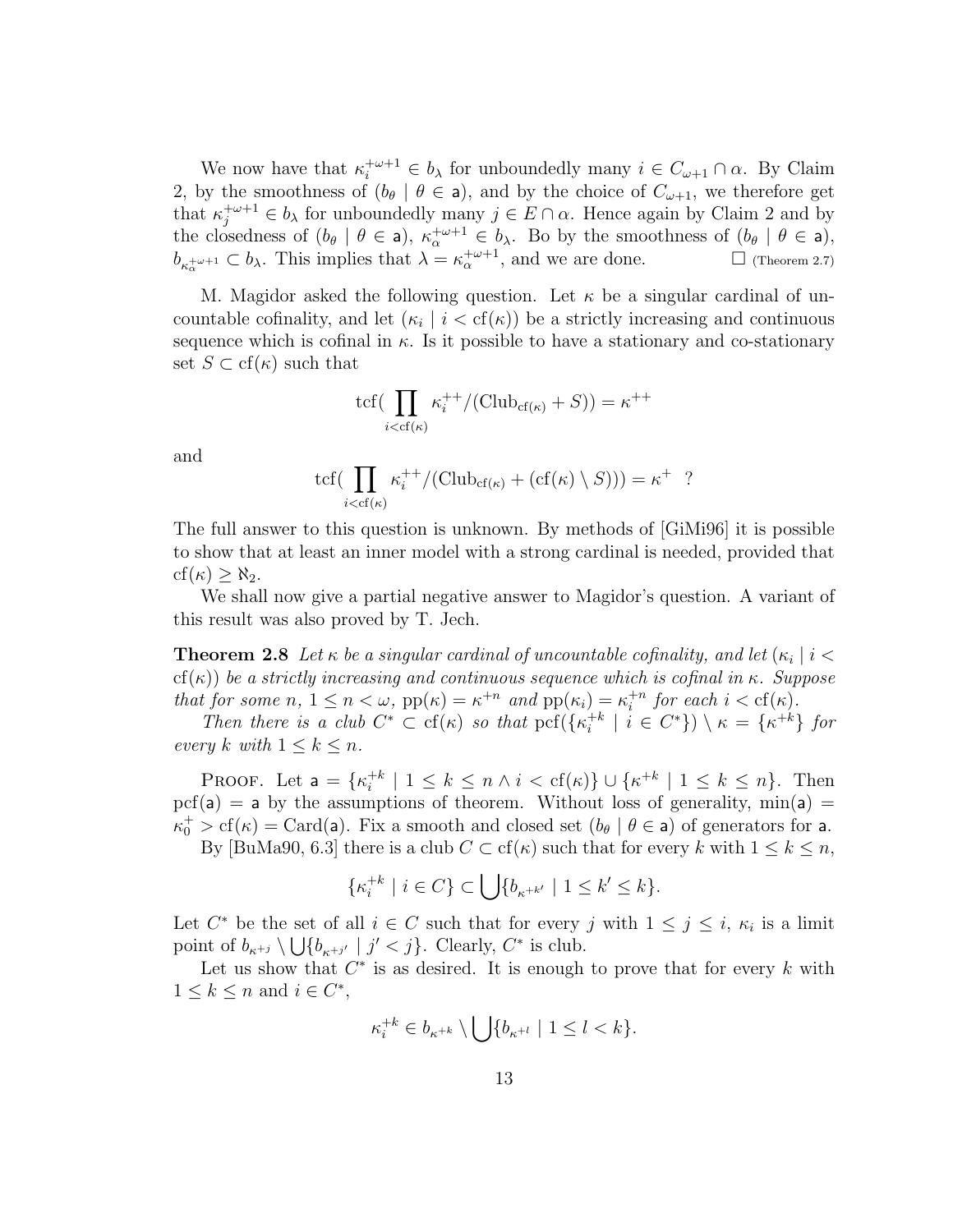Suppose otherwise. Then for some  $i \in C^*$  and some k with  $1 < k \leq n, \, \kappa_i^{+k} \in$ S  ${b_{\kappa^{+l}} \mid 1 \leq l \lt k}$ . Define  $\delta_j$  to be

$$
\max \, \mathrm{pcf}((b_{\kappa^{+j}}\setminus\bigcup\{b_{\kappa^{+j'}}\mid 1\leq j'
$$

for every j,  $1 \le j \le n$ . Then  $\delta_j \in b_{\kappa^{+j}}$  by the closedness of  $(b_{\theta} \mid \theta \in \mathsf{a})$ . Also,  $\delta_j \in {\{\kappa_i^{+s}}$  $i^{+s}$  |  $1 \leq s \leq n$ , since  $pp(\kappa_i) = \kappa_i^{+n}$  $\frac{+n}{i}$ .

**Claim.** For every j with  $1 \leq j \leq n$ ,  $\delta_j \geq \kappa_i^{+j}$  $\frac{+j}{i}$ .

Proof. As  $i \in C$ ,  $\kappa_i^{+j'} \in$ S  ${b_{\kappa^{+j''}} \mid 1 \leq j'' \leq j'}$  for any j' with  $1 \leq j' \leq n$ . By FROOF. As  $i \in C$ ,  $\kappa_i^* \in U\{0_{\kappa+i''}\}$ <br>the smoothness of  $(b_\theta | \theta \in \mathsf{a})$ ,  $\bigcup \{b_{\kappa_i^{+i'}}\}$  $\begin{array}{l} \sum_{j} j' + 1 \leq j \leq j \end{array}$  for any j with  $1 \leq j \leq n$ . By<br>  $\sum_{j} j' + 1 \leq j' \leq j \} \subset \bigcup \{b_{\kappa+j'} | 1 \leq j' \leq j\}$ . Recall that  $b_{\kappa^{+j}} \setminus \bigcup \{b_{\kappa^{+j'}} \mid 1 \leq j' \leq j\}$  is unbounded in  $\kappa_i$ . Hence  $\frac{1}{\sqrt{2}}$ 

$$
\delta_j = \max \, \mathrm{pcf}((b_{\kappa^{+j}} \setminus \bigcup \{b_{\kappa^{+j'}} \mid 1 \leq j' < j\}) \cap \kappa_i)
$$

should be at least  $\kappa_i^{+j}$ i

Let us return to  $\kappa_i^{+k}$ <sup>+k</sup>. By the Claim,  $\delta_k \geq \kappa_i^{+k}$  $i^{k}$ . But  $\kappa_i^{+k} \in$ S  $\{b_{\kappa^{+l}} \mid 1 \leq l < k\}.$ So  $b_{\kappa_i^{+k}} \subset$ .et<br>'  ${b_{\kappa^{+l}} \mid 1 \leq l \leq k}$ . Let  $l^* \leq k-1$  be least such that  $b_{\kappa^{+l^*}} \cap b_{\kappa^{+k}_i}$  is unbounded in  $\kappa_i$ . Then  $\delta_{l^*} \geq \kappa_i^{+k}$ <sup>+k</sup>. Hence for some  $j_1 < j_2 \leq n$ ,  $\delta_{j_1} = \delta_{j_2}$ .

Let  $\kappa_i^{+l} = \delta_{j_1} = \delta_{j_2}$ , where  $l \leq n$ . Then  $b_{\kappa_i^{+l}} \subset b_{\kappa_{i+1}} \cap b_{\kappa_{i+2}}$  by the smoothness of  $(b_\theta \mid \theta \in \mathsf{a})$ , since  $\delta_{j_1} \in b_{\kappa^{+j_1}}$  and  $\delta_{j_2} \in b_{\kappa^{+j_2}}$ . But now  $b_{\kappa^{+j_2}} \setminus \bigcup_{1 \leq j < j_2} b_{\kappa^{+j}}$  and  $b_{\kappa_i^{+j}}$ should be disjoint. This, however, is impossible, as

$$
\kappa_i^{+l} = \delta_{j_2} = \max \, \mathrm{pcf}((b_{\kappa^{+j_2}} \setminus \bigcup_{1 \leq j < j_2} b_{\kappa^{+j}}) \cap \kappa_i).
$$

 $\Box$  (Theorem 2.8)

The previous theorem may break down if we replace n by  $\omega$ . I.e., it is possible to have a model satisfying  $pp(\kappa) = \kappa^{+\omega+1}$ ,  $pp(\kappa_i) = \kappa_i^{+\omega+1}$  $i^{+\omega+1}$  for  $i < \text{cf}(\kappa) = \omega_1$ , but

$$
\max \operatorname{pcf}(\{\kappa_i^{++} \mid i < \omega_1\}) = \kappa^+.
$$

The construction is as follows. Start from a coherent sequence  $\vec{E} = (E_{(\alpha,\beta)}) \mid \alpha \leq \beta$  $\kappa \wedge \beta < \omega_1$  of  $(\alpha, \alpha + \omega + 1)$ -extenders. Collapse  $\kappa^{++}$  to  $\kappa^+$ . Then force with the extender based Magidor forcing with  $\vec{E}$  to change the cofinality of  $\kappa$  to  $\omega_1$  and to blow up  $2^{\kappa}$  to  $\kappa^{+\omega+1}$ . The facts that  $\kappa^{++V}$  will have cofinality  $\kappa^+$  in the extension and no cardinal below  $\kappa$  will be collapsed ensure that max pcf( $\kappa_i^{++}$ )  $i^{++} | i < \omega_1 \} = \kappa^+$ .

 $\Box$  (Claim)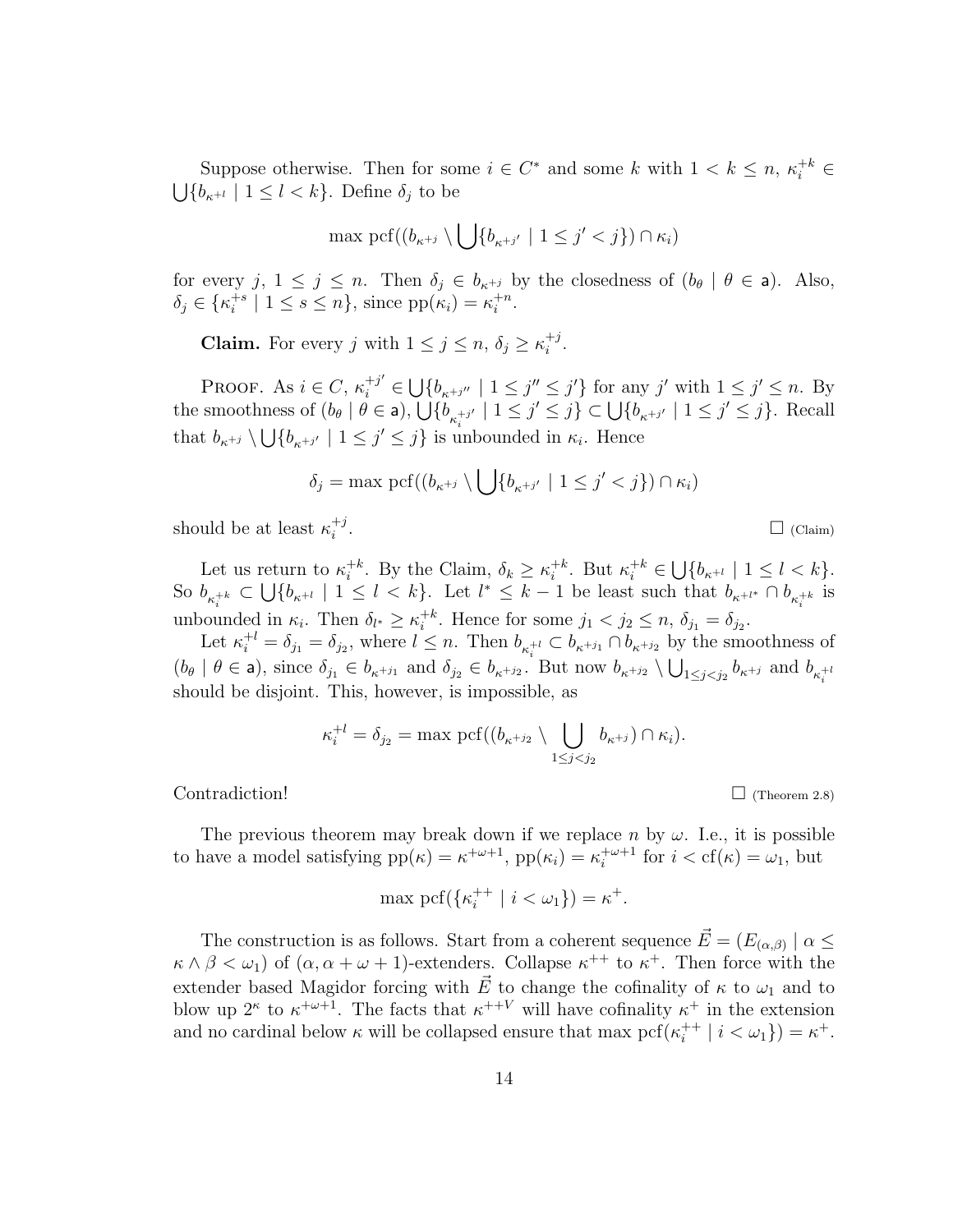## 3 Some core model theory.

This paper will exploit the core model theory of [St96] and its generalization [St02]. We shall also have to take another look at the argument of [MiScSt97] and [MiSc95] which we refer to as the "covering argument." Our Theorems 1.1 and 1.4 will be shown by running the first  $\omega$  many steps of Woodin's core model induction. The proof of Theorem 1.1 in [FoMaSch01] uses the very same method, and we urge the reader to at least gain some acquaintance with the inner model theoretic part of [FoMaSch01, §2].

The proof of Theorem 1.1 needs a refinement of the technique of "stabilizing the core model" which is introduced by [ScSt99, Lemma 3.1.1]. This is what we shall deal with first in this section.

**Lemma 3.1** Let M be an iterable premouse, and let  $\delta \in \mathcal{M}$ . Let T be a normal iteration tree on M of length  $\theta + 1$  such that  $\ln(E_{\xi}^{\mathcal{T}}) \geq \delta$  whenever  $\xi < \theta$  and  $\delta$  is a cardinal of  $\mathcal{M}_{\theta}^{\mathcal{T}}$ . Then the phalanx  $((\mathcal{M}_{\theta}^{\mathcal{T}}, \mathcal{M}), \delta)$  is iterable.

**PROOF.** Let U be an iteration tree on  $((\mathcal{M}_{\theta}^{\mathcal{T}}, \mathcal{M}), \delta)$ . We want to "absorb" U by an iteration tree  $\mathcal{U}^*$  on  $\mathcal{M}$ . The bookkeeping is simplified if we assume that whenever an extender  $E_{\xi}^{\mathcal{U}}$  is applied to  $\mathcal{M}_{\theta}^{\mathcal{T}}$  to yield  $\pi_{0\xi+1}^{\mathcal{U}}$  then right before that there are  $\theta$  many steps of "padding." I.e., letting P denote the set of all  $\eta + 1 \leq \text{lh}(\mathcal{U})$ with  $E_{\eta}^{\mathcal{U}} = \emptyset$ , we want to assume that if  $\text{crit}(E_{\xi}^{\mathcal{U}}) < \delta$  then  $\xi + 1 = \dot{\xi} + 1 + \theta$  for some  $\bar{\xi}$  such that  $\eta + 1 \in P$  for all  $\eta \in [\bar{\xi}, \xi)$ .

Let us now construct  $\mathcal{U}^*$ . We shall simultaneously construct embeddings

$$
\pi_{\alpha} \hbox{:}\ {\mathcal M}_{\alpha}^{\mathcal U} \to {\mathcal M}_{\alpha}^{{\mathcal U}^*},
$$

where  $\alpha \in \text{lh}(\mathcal{U}) \setminus P$ , such that  $\pi_\alpha \restriction \text{lh}(E_\xi^{\mathcal{U}}) = \pi_\beta \restriction \text{lh}(E_\xi^{\mathcal{U}})$  whenever  $\alpha < \beta \in$  $\text{lh}(\mathcal{U})\setminus P$  and  $\xi\leq \alpha$  or else  $(\alpha,\xi]\subset P$ . The construction of  $\mathcal{U}^*$  and of the maps  $\pi_{\alpha}$  is a standard recursive copying construction as in the proof of [MiSt94, Lemma p. 54f.], say, except for how to deal with the situation when an extender is applied to  $\mathcal{M}_{\theta}^T$ .

Suppose that we have constructed  $\mathcal{U}^* \restriction \bar{\xi} + 1$  and  $(\pi_{\alpha} \mid \alpha \in (\bar{\xi} + 1) \setminus P)$ , that  $\eta + 1 \in P$  for all  $\eta \in [\bar{\xi}, \bar{\xi} + 1 + \theta - 1)$ , and that  $\mathrm{crit}(E_{\bar{\xi}+\theta}^{\mathcal{U}}) < \delta$ . We then proceed as follows. Let  $\xi + 1 = \overline{\xi} + 1 + \theta$ . We first let

$$
\sigma\colon {\mathcal M}\to_{\pi_{\bar{\xi}}(E_{\xi}^{\mathcal U})}{\mathcal M}_{\bar{\xi}+1}^{{\mathcal U}^*},
$$

and we let

$$
\tau: \mathcal{M} \longrightarrow_{E_{\xi}^{\mathcal{U}}} \text{ult}(\mathcal{M}, E_{\xi}^{\mathcal{U}}).
$$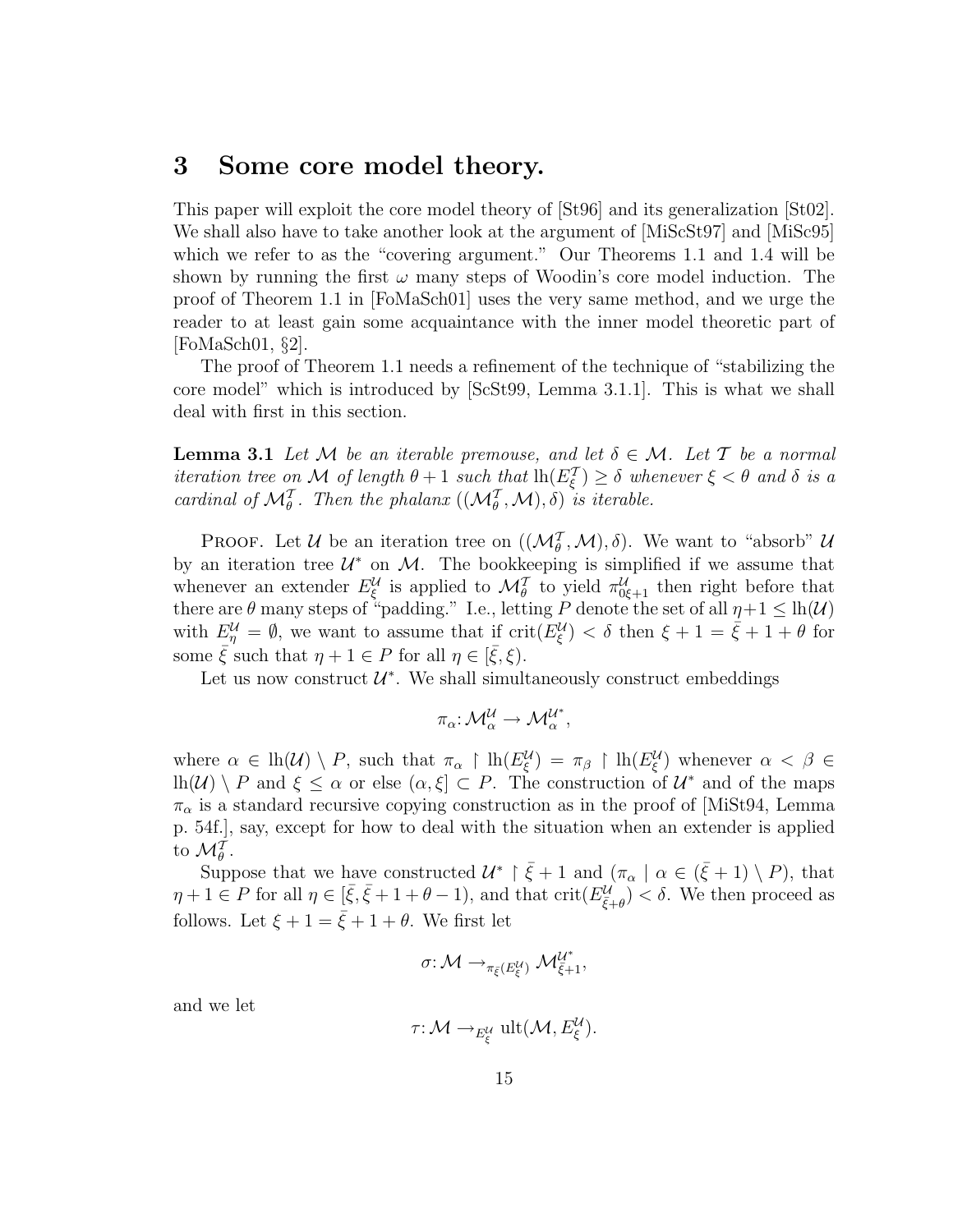We may define

$$
k: \text{ult}(\mathcal{M}, E_{\xi}^{\mathcal{U}}) \to \mathcal{M}_{\bar{\xi}+1}^{\mathcal{U}^*}
$$

by setting

$$
k([a, f]_{E_{\xi}^{\mathcal{U}}}^{\mathcal{M}}) = [\pi_{\bar{\xi}}(a), f]_{\pi_{\bar{\xi}}(E_{\xi}^{\mathcal{U}})}^{\mathcal{M}} = \sigma(f)(\pi_{\bar{\xi}}(a))
$$

for appropriate a and f. This works, because  $\pi_{\bar{\xi}} \restriction \mathcal{P}(\text{crit}(E_{\xi}^{\mathcal{U}})) \cap \mathcal{M} = id$ . Notice that  $k \restriction \mathrm{lh}(E_{\xi}^{\mathcal{U}}) = \pi_{\bar{\xi}} \restriction \mathrm{lh}(E_{\xi}^{\mathcal{U}}).$ 

We now let the models  $\mathcal{M}_{\bar{\xi}+1+\eta}^{U^*}$  and maps

$$
\sigma_{\eta} \colon \mathcal{M}_{\eta}^{\mathcal{T}} \to \mathcal{M}_{\bar{\xi}+1+\eta}^{\mathcal{U}^*},
$$

for  $\eta \leq \theta$ , arise by copying the tree T onto  $\mathcal{M}_{\xi+1}^{\mathcal{U}^*}$ , using  $\sigma$ . We shall also have models  $\mathcal{M}_\eta^{\tau\tau}$  and maps

$$
\tau_\eta\!:\mathcal{M}^{\mathcal{T}}_\eta\rightarrow\mathcal{M}^{\tau\mathcal{T}}_\eta
$$

,

for  $\eta \leq \theta$ , which arise by copying the tree T onto  $ult(M, E_{\xi}^{U})$ , using  $\tau$ . Notice that for  $\eta \leq \theta$  there are also copy maps

$$
k_\eta\colon \mathcal{M}^{\tau\tau}_\eta \to \mathcal{M}^{\mathcal{U}^*}_{\bar{\xi}+1+\eta}
$$

with  $k_0 = k$ . Because  $\ln(E_{\xi}^{\mathcal{T}}) \ge \delta$  whenever  $\xi < \theta$ ,  $\ln(E_{\xi}^{\tau \mathcal{T}}) \ge \tau(\delta)$  whenever  $\xi < \theta$ , so that in particular  $k_{\theta} \restriction \tau(\delta) = k \restriction \tau(\delta)$ , and thus  $k_{\theta} \restriction \text{lh}(E_{\xi}^{\mathcal{U}}) = k \restriction \text{lh}(E_{\xi}^{\mathcal{U}})$ .

We shall also have that  $\tau_{\theta} \restriction \delta = \tau \restriction \delta$ , so that we may define

$$
k'\colon \mathcal{M}^{\mathcal{U}}_{\xi+1} = \text{ult}(\mathcal{M}, E^{ \mathcal{U}}_{\xi}) \to \mathcal{M}^{\tau T}_{\theta}
$$

by setting

$$
k'([a, f]_{E_{\xi}^{\mathcal{U}}}^{\mathcal{M}}) = \tau_{\theta}(f)(a)
$$

for appropriate  $a$  and  $f$ . Let us now define

$$
\pi_{\xi+1}\!:\mathcal{M}^{\mathcal{U}}_{\xi+1}=\mathrm{ult}(\mathcal{M},E^{\mathcal{U}}_{\xi})\to \mathcal{M}^{\mathcal{U}^*}_{\xi+1}
$$

by  $\pi_{\xi+1} = k_{\theta} \circ k'$ . We then get that  $\pi_{\xi+1} \restriction \mathrm{lh}(E_{\xi}^{\mathcal{U}}) = k_{\theta} \restriction \mathrm{lh}(E_{\xi}^{\mathcal{U}}) = k \restriction \mathrm{lh}(E_{\xi}^{\mathcal{U}}) =$  $\pi_{\bar{\xi}} \restriction \mathrm{lh}(E_{\xi}^{\mathcal{U}}).$   $\Box$  (Lemma 3.1)

Let  $\Omega$  be an inaccessible cardinal. We say that  $V_{\Omega}$  is *n-suitable* if  $n < \omega$  and  $V_{\Omega}$  is closed under  $M_n^{\#}$ , but  $M_{n+1}^{\#}$  does not exist (cf. [St95, p. 81] or [FoMaSch01, p. 1841]). We say that  $V_{\Omega}$  is *suitable* if there is some n such that  $V_{\Omega}$  is n-suitable. If  $\Omega$  is measurable and  $V_{\Omega}$  is *n*-suitable then the core model K "below  $n+1$  Woodin cardinals" of height  $\Omega$  exists (cf. [St02]).

The following lemma is a version of Lemma 3.1 for  $\mathcal{M} = K$ . It is related to [MiScSt97, Fact 3.19.1].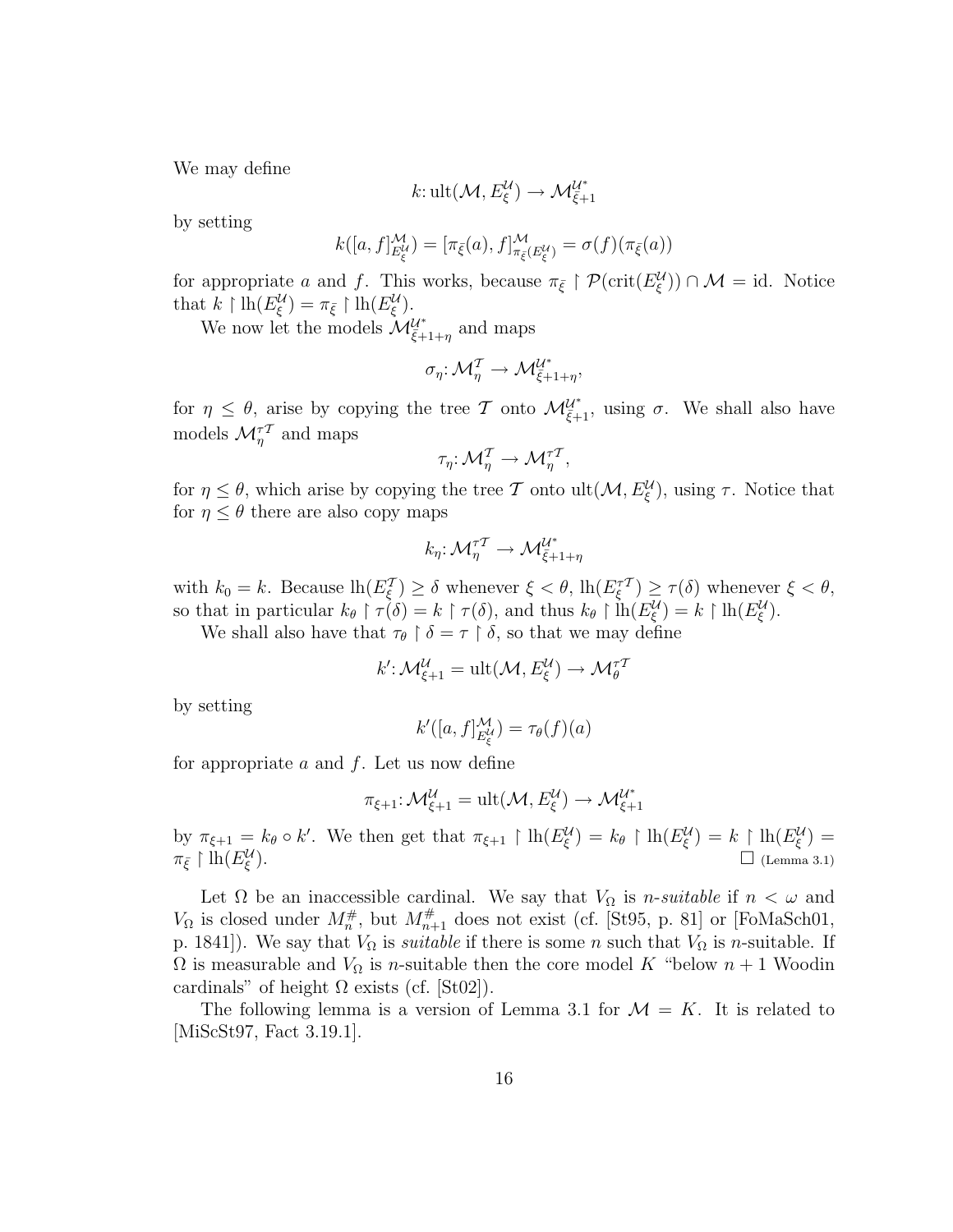**Lemma 3.2 (Steel)** Let  $\Omega$  be a measurable cardinal, and suppose that  $V_{\Omega}$  is suitable. Let K denote the core model of height  $\Omega$ . Let T be a normal iteration tree on K of length  $\theta + 1 < \Omega$ . Let  $\theta' \leq \theta$ , and let  $\delta$  be a cardinal of  $\mathcal{M}_{\theta}^T$  such that  $\nu(E_{\xi}^{\mathcal{T}}) > \delta$  whenever  $\xi \in [\theta', \theta)$ . Then the phalanx  $((\mathcal{M}_{\theta'}^{\mathcal{T}}, \mathcal{M}_{\theta}^{\mathcal{T}}), \delta)$  is iterable.

PROOF SKETCH. As  $K^c$  is a normal iterate of K (cf. [ScSt99, Theorem 2.3]), it suffices to prove Lemma 3.2 for  $K^c$  rather than for  $K$ .

We argue by contradiction. Let  $\mathcal T$  be a normal iteration tree on  $K^c$  of length  $\theta + 1 < \Omega$ , let  $\theta' \leq \theta$ , and let  $\delta$  be a cardinal of  $\mathcal{M}_{\theta}^{\mathcal{T}}$  such that  $\nu(E_{\xi}^{\mathcal{T}}) > \delta$  whenever  $\xi \in [\theta', \theta]$ . Suppose that U is an "ill behaved" putative normal iteration tree on the phalanx  $((\mathcal{M}_{\theta}^T, \mathcal{M}_{\theta}^T), \delta)$ . Let  $\pi: \bar{V} \to V_{\Omega+2}$  be such that  $\bar{V}$  is countable and transitive and  $\{K^c, \mathcal{T}, \dot{\theta}', \delta, \mathcal{U}\}\in \text{ran}(\pi)$ . Set  $\overline{\mathcal{T}}=\pi^{-1}(\mathcal{T}), \overline{\theta}=\pi^{-1}(\theta), \overline{\theta}'=\pi^{-1}(\theta'),$  $\bar{\delta} = \pi^{-1}(\delta)$ , and  $\bar{\mathcal{U}} = \pi^{-1}(\mathcal{U})$ .

By [St96, §9] there are  $\xi'$  and  $\underline{\xi}$  and maps  $\sigma' : \mathcal{M}_{\bar{\theta}'}^{\bar{T}} \to \mathcal{N}_{\xi'}$  and  $\sigma : \mathcal{M}_{\theta'}^{\bar{T}} \to \mathcal{N}_{\xi}$  such that  $\mathcal{N}_{\xi'}$  and  $\mathcal{N}_{\xi}$  agree below  $\sigma'(\bar{\delta})$ , and  $\sigma' \restriction \sigma'(\bar{\delta}) = \sigma \restriction \sigma'(\bar{\delta})$ . (Here  $\mathcal{N}_{\xi'}$  and  $\mathcal{N}_{\xi}$ denote models from the  $K^c$  construction.) We may now run the argument of [St96, §9] once more to get that in fact  $\bar{U}$  is "well behaved." But then also  $U$  is "well behaved" after all.  $\Box$  (Lemma 3.2)

In the proofs to follow we shall sometimes tacitly use the letter  $K$  to denote not K but rather a a canonical very soundness witness for a segment of  $K$  which is long enough. If M is a premouse then we shall denote by  $\mathcal{M}|\alpha$  the premouse M as being cut off at  $\alpha$  without a top extender (even if  $E^{\mathcal{M}}_{\alpha} \neq \emptyset$ ), and we shall denote by  $\mathcal{M}||\alpha$  the premouse  $\mathcal M$  as being cut off at  $\alpha$  with  $E^{\mathcal M}_\alpha$  as a top extender (if  $E_{\alpha}^{\mathcal{M}} \neq \emptyset$ , otherwise  $\mathcal{M}||\alpha = \mathcal{M}|\alpha|$ ). If  $\beta \in \mathcal{M}$  then  $\beta^{+\mathcal{M}}$  will either denote the cardinal successor of  $\beta$  in M (if there is one) or else  $\beta^{+\mathcal{M}} = \mathcal{M} \cap \mathrm{OR}$ .

**Lemma 3.3** Let  $\Omega$  be a measurable cardinal, and suppose that  $V_{\Omega}$  is suitable. Let K denote the core model of height  $\Omega$ . Let  $\kappa \geq \aleph_2$  be a regular cardinal, and let  $\mathcal{M} \trianglerighteq K||\kappa$  be an iterable premouse. Then the phalanx  $((K,\mathcal{M}),\kappa)$  is iterable.

PROOF. We shall exploit the covering argument. Let

$$
\pi: N \cong X \prec V_{\Omega+2}
$$

such that N is transitive, Card $(N) < \kappa$ ,  $\{K, \mathcal{M}, \kappa\} \subset X$ ,  $X \cap \kappa \in \kappa$ , and  $\overline{K} =$  $\pi^{-1}(K)$  is a normal iterate of K, hence of K|| $\kappa$ , and hence of M. Such a map  $\pi$ exists by [MiSc95]. Set  $\overline{\mathcal{M}} = \pi^{-1}(\mathcal{M})$  and  $\overline{\kappa} = \pi^{-1}(\kappa)$ . By the relevant version of [St96, Lemma 2.4] it suffices to verify that  $((\overline{K}, \overline{\mathcal{M}}), \overline{\kappa})$  is iterable. However, the iterability of  $((\bar{K}, \mathcal{M}), \bar{\kappa})$  readily follows from Lemma 3.1. Using the map  $\pi$ , we may thus infer that  $((K, \mathcal{M}), \overline{\kappa})$  is iterable as well.  $\square$  (Lemma 3.3)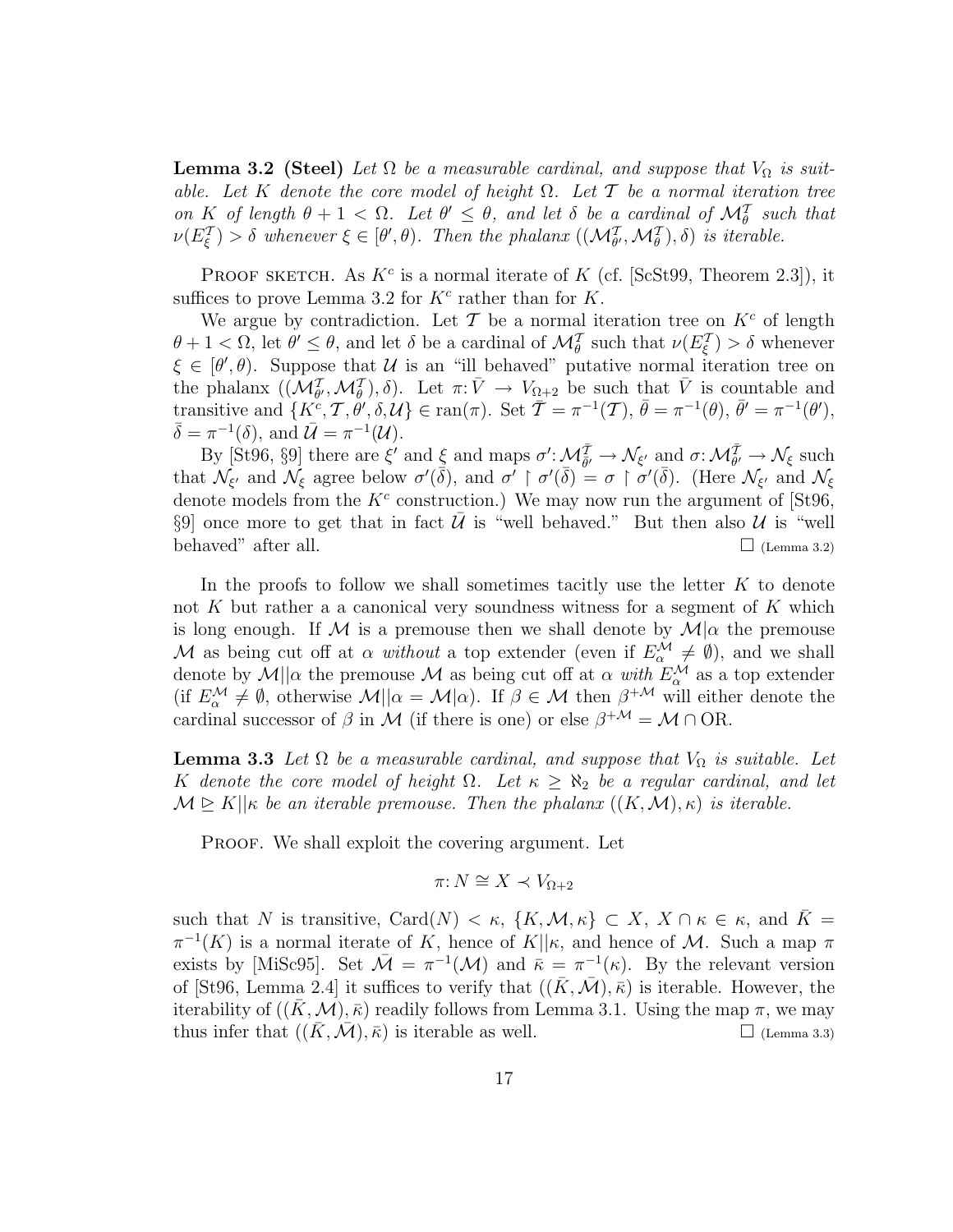**Lemma 3.4** Let  $\Omega$  be a measurable cardinal, and suppose that  $V_{\Omega}$  is suitable. Let K denote the core model of height  $\Omega$ . Let  $\kappa$  be a cardinal of K, and let M be a premouse such that  $M|\kappa^{+\mathcal{M}} = K|\kappa^{+\mathcal{M}}, \rho_{\omega}(\mathcal{M}) \leq \kappa$ , and M is sound above  $\kappa$ . Suppose further that the phalanx  $((K, \mathcal{M}), \kappa)$  is iterable. Then  $\mathcal{M} \triangleleft K$ .

PROOF. This follows from the proof of [MiScSt97, Lemma 3.10]. This proof shows that  $((K,\mathcal{M}),\kappa)$  cannot move in the comparison with K, and that either  $\mathcal{M} \triangleleft K$  or else, setting  $\nu = \kappa^{+\mathcal{M}}, E_{\nu}^K \neq \emptyset$  and  $\mathcal{M}$  is the ultrapower of an initial segment of K by  $E_{\nu}^{K}$ . However, the latter case never occurs, as we'd have that  $\mu = \text{crit}(E_{\nu}^K) < \kappa$  so that  $\mu^{+K||\nu|} = \mu^{+K}$  and hence  $E_{\nu}^K$  would be a total extender on  $K$ .  $\Box$  (Lemma 3.4)

Let W be a weasel. We shall write  $\kappa(W)$  for the class projectum of W, and  $c(W)$  for the class parameter of W (cf. [MiScSt97, §2.2]). Let E be an extender or an extender fragment. We shall then write  $\tau(E)$  for the Dodd projectum of E, and  $s(E)$  for the Dodd parameter of E (cf. [MiScSt97, §2.1]).

The following lemma generalizes [Sch05, Lemma 2.1].

**Lemma 3.5** Let  $\Omega$  be a measurable cardinal, and suppose that  $V_{\Omega}$  is suitable. Let K denote the core model of height  $\Omega$ . Let  $\kappa \geq \aleph_2$  be a cardinal of K, and let  $\mathcal{M} \trianglerighteq K||\kappa$  be an iterable premouse such that  $\rho_\omega(\mathcal{M}) \leq \kappa$ , and M is sound above  $\kappa$ . Then  $\mathcal{M} \triangleleft K$ .

**PROOF.** The proof is by "induction on M." Let us fix  $\kappa \geq \aleph_2$ , a cardinal of K. Let  $\mathcal{M} \trianglerighteq K||\kappa$  be an iterable premouse such that  $\rho_\omega(\mathcal{M}) \leq \kappa$  and M is sound above κ. Let us further assume that for all  $\mathcal{N} \triangleleft \mathcal{M}$  with  $\rho_\omega(\mathcal{N}) \leq \kappa$  we have that  $\mathcal{N} \triangleleft K$ . We aim to show that  $\mathcal{M} \triangleleft K$ .

By Lemma 3.4 it suffices to prove that the phalanx  $((K,\mathcal{M}),\kappa)$  is iterable. Let us suppose that this is not the case.

We shall again make use of the covering argument. Let

$$
\pi: N \cong X \prec V_{\Omega+2}
$$

be such that N is transitive, Card $(N) = \aleph_1$ ,  $\{K, \mathcal{M}, \kappa\} \subset X$ ,  $X \cap \aleph_2 \in \aleph_2$ , and  $\bar{K} = \pi^{-1}(K)$  is a normal iterate of K. Such a map  $\pi$  exists by [MiSc95]. Set  $\bar{\mathcal{M}} =$  $\pi^{-1}(\mathcal{M})$ ,  $\bar{\kappa} = \pi^{-1}(\kappa)$ , and  $\delta = \pi^{-1}(\aleph_2)$ . By the relevant version of [St96, Lemma 2.4], we may and shall assume to have chosen  $\pi$  so that the phalanx  $((\bar{K}, \bar{\mathcal{M}}), \bar{\kappa})$  is not iterable.

We may and shall moreover assume that all objects occuring in the proof of [MiSc95] are iterable. Let T be the normal iteration tree on K arising from the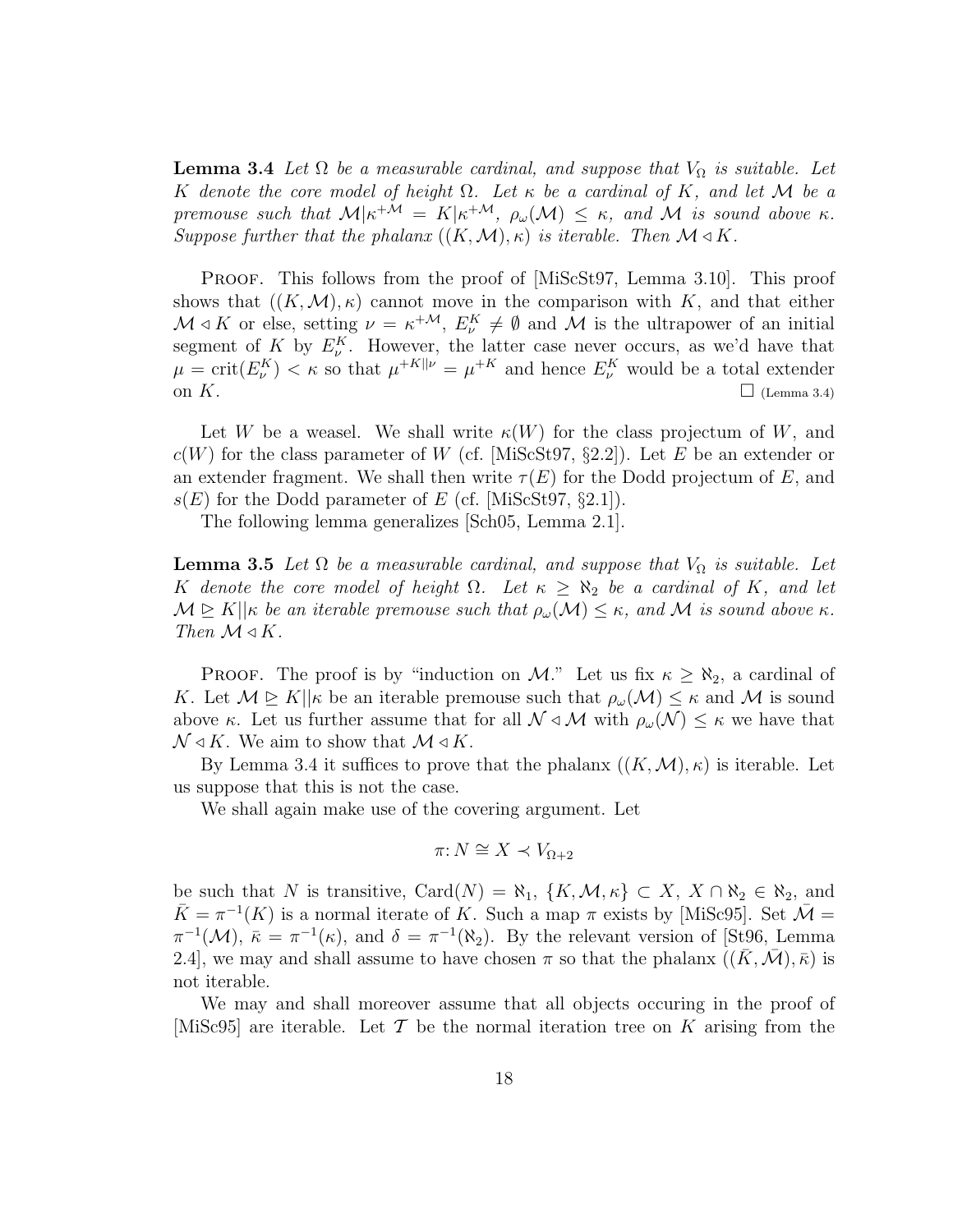coiteration with  $\bar{K}$ . Set  $\theta + 1 = \ln(\mathcal{T})$ . Let  $(\kappa_i | i \leq \varphi)$  be the strictly monotone enumeration of Card<sup> $\bar{K} \cap (\bar{\kappa} + 1)$ , and set  $\lambda_i = \kappa_i^{+ \bar{K}}$ </sup>  $i^{+K}$  for  $i \leq \varphi$ . Let, for  $i \leq \varphi$ ,  $\alpha_i < \theta$ be the least  $\alpha$  such that  $\kappa_i < \nu(E_{\alpha}^{\mathcal{T}})$ , if there is some such  $\alpha$ ; otherwise let  $\alpha_i = \theta$ . Notice that  $\mathcal{M}_{\alpha_i}^{\mathcal{I}}|\lambda_i = \bar{K}|\lambda_i$  for all  $i \leq \varphi$ . Let, for  $i \leq \varphi$ ,  $\mathcal{P}_i$  be the longest initial segment of  $\mathcal{M}_{\alpha_i}^{\mathcal{T}^{(i)}}$  such that  $\mathcal{P}(\kappa_i) \cap \mathcal{P}_i \subset \overline{K}$ . Let

$$
\mathcal{R}_i = \text{ult}(\mathcal{P}_i, E_{\pi} \restriction \pi(\kappa_i)),
$$

where  $i \leq \varphi$ . Some of the objects  $\mathcal{R}_i$  might be proto-mice rather than premice. We recursively define  $(\mathcal{S}_i \mid i \leq \varphi)$  as follows. If  $\mathcal{R}_i$  is a premouse then we set  $\mathcal{S}_i = \mathcal{R}_i$ . If  $\mathcal{R}_i$  is not a premouse then we set

$$
\mathcal{S}_i = \text{ult}(\mathcal{S}_j, \dot{F}^{\mathcal{R}_i}),
$$

where  $\kappa_j = \text{crit}(\dot{F}^{\mathcal{P}_i})$  (we have  $j < i$ ). Set  $\Lambda_i = \text{sup}(\pi^{\nu} \lambda_i)$  for  $i \leq \varphi$ .

The proof of [MiSc95] now shows that we may and shall assume that the following hold true, for every  $i \leq \varphi$ .

**Claim 1.** If  $S_i$  is a set premouse then  $S_i \triangleleft K || \pi(\lambda_i)$ .

PROOF. This readily follows from the proof of [MiScSt97, Lemma 3.10]. Cf. the proof of Lemma 3.4 above.  $\Box$  (Claim 1)

**Claim 2.** If  $S_i$  is a weasel then either  $S_i = K$  or else  $S_i = \text{ult}(K, E_{\nu}^K)$  where  $\nu \geq \Lambda_i$  is such that  $\mathrm{crit}(E_{\nu}^K) < \delta$  and  $\tau(E_{\nu}^K) \leq \pi(\kappa_i)$ .

PROOF. This follows from the proof of [MiScSt97, Lemma 3.11]. Fix *i*, and suppose that  $S_i$  is a weasel with  $S_i \neq K$ . Let

$$
\mathcal{R}_{i_k} = \mathcal{S}_{i_k} \rightarrow \mathcal{S}_{i_{k-1}} \rightarrow ... \rightarrow \mathcal{S}_{i_0} = \mathcal{S}_i
$$

be the decomposition of  $S_i$ , and let  $\sigma_j: S_{i_j} \to S_i$  for  $j \leq k$  (cf. [MiScSt97, Lemma 3.6]). We also have

$$
\pi_{0\alpha_{i_k}}^{\mathcal{T}}: K \to \mathcal{M}_{\alpha_{i_k}}^{\mathcal{T}} = \mathcal{P}_{i_k}.
$$

Notice that we must have

$$
\mu = \operatorname{crit}(\pi^{\mathcal{T}}_{0\alpha_{i_k}}) < \delta = \operatorname{crit}(\pi),
$$

as otherwise  $\mathcal{M}_{\alpha_{i_k}}^{\mathcal{T}}$  couldn't be a weasel. Let us write

$$
\rho: \mathcal{P}_{i_k} \to \text{ult}(\mathcal{P}_{i_k}, E_{\pi} \upharpoonright \pi(\kappa_{i_k})) = \mathcal{R}_{i_k}.
$$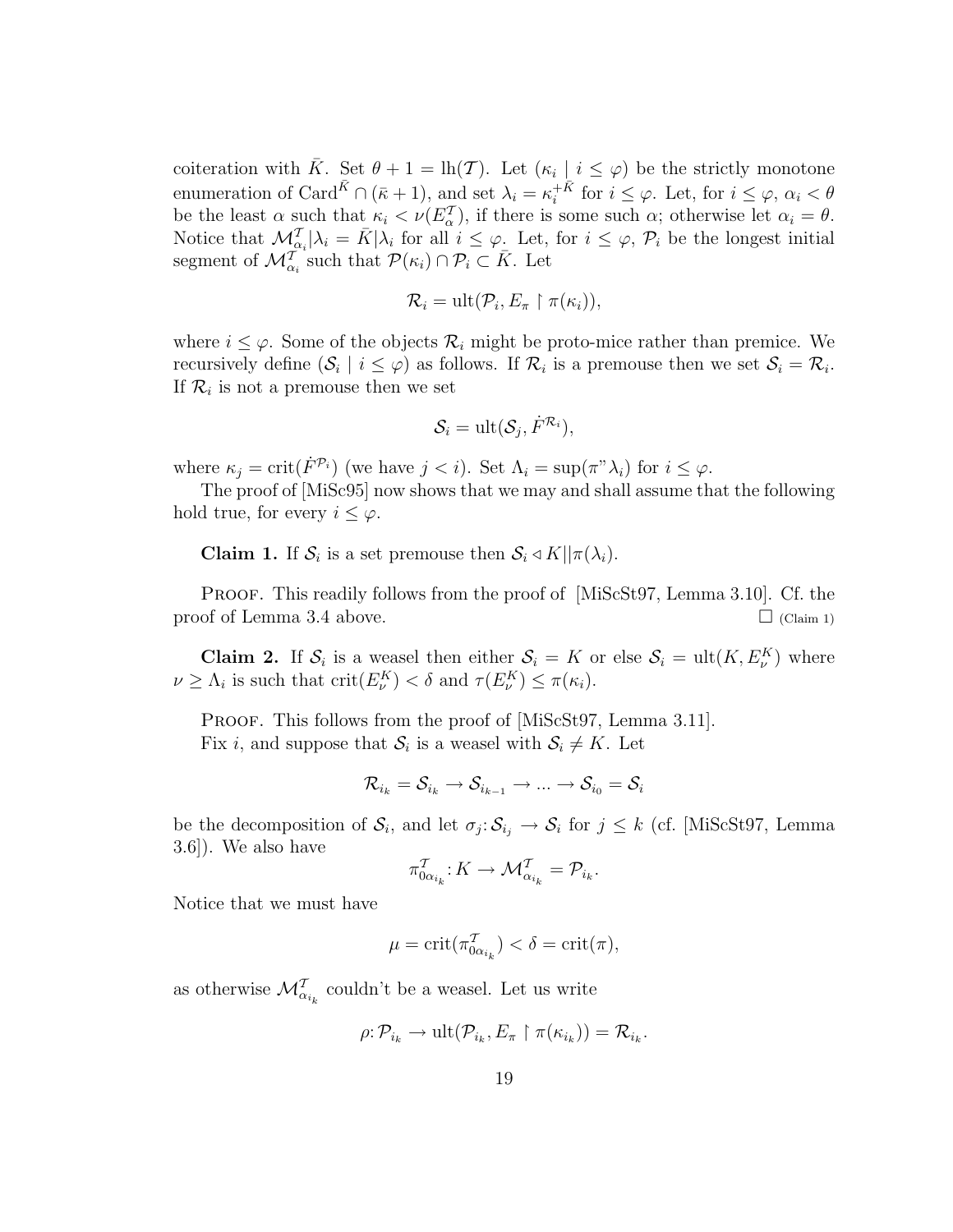Notice that we have  $\kappa(\mathcal{R}_{i_k}) \leq \pi(\kappa_{i_j})$  and  $c(\mathcal{R}_{i_k}) = \emptyset$  (cf. [MiScSt97, Lemma 3.6]. It is fairly easy to see that the proof of [MiScSt97, Lemma 3.11] shows that we must indeed have  $E_{\Lambda_{i_k}}^K \neq \emptyset$ ,  $\text{crit}(E_{\Lambda_{i_k}}^K) = \mu$ ,  $\tau(E_{\Lambda_{i_k}}^K) \leq \pi(\kappa_{i_k})$ ,  $s(E_{\Lambda_{i_k}}^K) = \emptyset$ , and

$$
\mathcal{R}_{i_k} = \text{ult}(K, E_{\Lambda_{i_k}}^K).
$$

The argument which gives this very conclusion is actually a simplified version of the argument which is to come.

We are hence already done if  $k = 0$ . Let us assume that  $k > 0$  from now on.

We now let F be the  $(\mu, \lambda)$ -extender derived from  $\sigma_{i_k} \circ \rho \circ \pi_{0\alpha_{i_k}}^T$ , where

$$
\lambda = \max(\{\pi(\kappa_i)\} \cup c(\mathcal{S}_i))^{+\mathcal{S}_i}.
$$

We shall have that  $\tau(F) \leq \pi(\kappa_i)$  and  $s(F) \setminus \pi(\kappa_i) = c(S_i) \setminus \pi(\kappa_i)$ . Let us write  $t = s(F) \setminus \pi(\kappa_i)$ . We in fact have that

$$
t = \bigcup_{j < k} \sigma_j(s(\dot{F}^{\mathcal{R}_{i_j}})) \setminus \pi(\kappa_i)
$$

(cf. [MiScSt97, Lemma 3.6]). Using the facts that  $E_{\Lambda_{i_k}}^K \in \mathcal{S}_i$  and that every  $\mathcal{R}_{i_j}$  is Dodd-solid above  $\pi(\kappa_{i_j})$  for every  $j < k$ , it is easy to verify that we shall have that

$$
F \restriction (t(l) \cup t \restriction l) \in \mathcal{S}_i
$$

for every  $l < lh(t)$ .

Now let  $U, V$  denote the iteration trees arising from the coiteration of K with  $((K, \mathcal{S}_i), \pi(\kappa_i))$ . The proof of [MiScSt97, Lemma 3.11] shows that  $1 \in (0, \infty]_U$ , and that crit $(E_0^{\mathcal{U}}) = \mu$  and  $\tau(E_0^{\mathcal{U}}) \leq \pi(\kappa_i)$ . Let us write  $s = s(E_0^{\mathcal{U}})$ . If  $\bar{s} < s$  then  $E_0^{\mathcal{U}} \restriction (\pi(\kappa_i) \cup \bar{s}) \in \mathcal{M}_1^{\mathcal{U}}$ , which implies that  $\mathcal{M}_1^{\mathcal{U}}$  does not have the  $\bar{s}$ -hull property at  $\pi(\kappa_i)$ . Thus, s is the least  $\bar{s}$  such that  $ult(K, E_0^{\mathcal{U}}) = \mathcal{M}_1^{\mathcal{U}}$  has the  $\bar{s}$ -hull property at  $\pi(\kappa_i)$ .

Let  $\mathcal{N} = \mathcal{M}_{\infty}^{\mathcal{U}} = \mathcal{M}_{\infty}^{\mathcal{V}}$ . We know that s is the least  $\bar{s}$  such that  $\mathcal{N} = \mathcal{M}_{\infty}^{\mathcal{U}}$  has the  $\bar{s}$ -hull property at  $\pi(\kappa_i)$ .

The proof of [MiScSt97, Lemma 3.11] also gives that  $1 = root^{\mathcal{V}}$ , i.e., that N sits above  $S_i$  rather than K. We have  $\pi_{1\infty}^{\mathcal{V}}: \mathcal{R}_i \to \mathcal{N}$ . As  $\mathcal{R}_i$  has the t-hull property at  $\pi(\kappa_i)$ , N has the  $\pi_{1\infty}^{\mathcal{V}}(t)$ -hull property at  $\pi(\kappa_i)$ . Therefore, we must have that  $s \leq \pi_{1\infty}^{\mathcal{V}}(t).$ 

Subclaim.  $s = \pi_{1\infty}^{\mathcal{V}}(t)$ .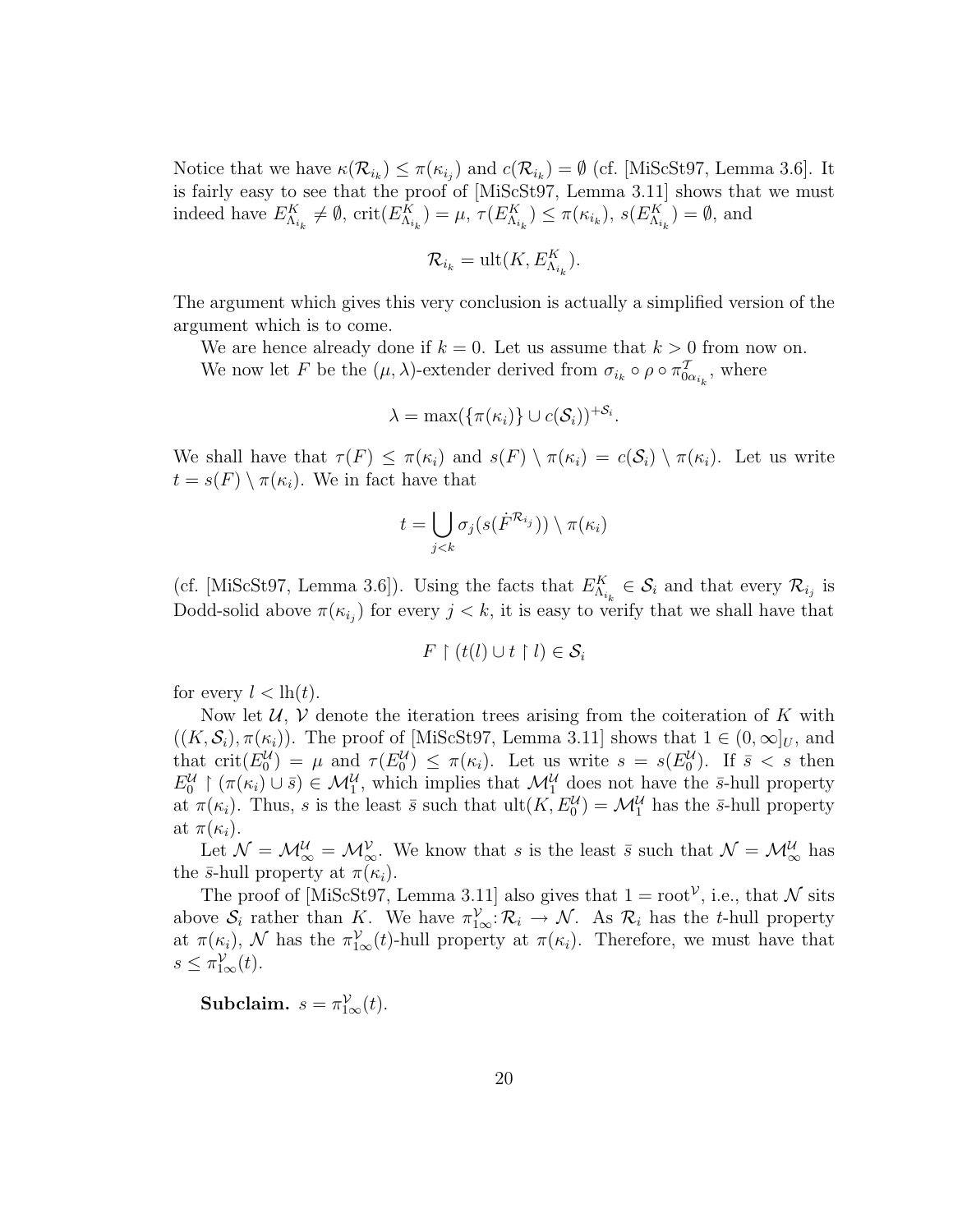**PROOF.** Suppose that  $s < \pi_{1\infty}^{\mathcal{V}}(t)$ . Let l be largest such that  $s \restriction l = \pi_{1\infty}^{\mathcal{V}}(t) \restriction l$ . Set  $\overline{F} = F \restriction (t(l) \cup t \restriction l)$ . We know that  $\overline{F} \in \mathcal{S}_i$ , which implies that  $\pi_{1\infty}^{\mathcal{V}}(\overline{F}) \in \mathcal{N}$ . In particular,

$$
G = \pi_{1\infty}^{\mathcal{V}}(\bar{F}) \restriction (\pi(\kappa_i) \cup s) \in \mathcal{N}.
$$

Let us verify that  $G = E_0^{\mathcal{U}}$ .

Let us write  $\tilde{\pi} = \pi_{1\infty}^{\mathcal{V}}$ . Pick  $a \in [\pi(\kappa_i) \cup s]^{<\omega}$ , and let  $X \in \mathcal{P}([\mu]^{\mathrm{Card}(a)}) \cap K$ . We have that  $X \in G_a$  if and only if  $\tilde{\pi}(X) \in G_a$  (because crit $(\tilde{\pi}) \geq \pi(\kappa_i) > \mu$ ) if and only if  $\tilde{\pi}(X) \in \tilde{\pi}(F \restriction (t(l) \cup t \restriction l))_a$  if and only if

$$
a \in \tilde{\pi}(\{u \mid X \in F \restriction (t(l) \cup t \restriction l)_u\}),
$$

which is the case if and only if

$$
a \in \tilde{\pi}(\lbrace u \mid u \in \sigma_{i_k} \circ \rho \circ \pi_{0 \alpha_{i_k}}^T(X) \rbrace) = \lbrace u \mid u \in \tilde{\pi} \circ \sigma_{i_k} \circ \rho \circ \pi_{0 \alpha_{i_k}}^T(X) \rbrace.
$$

However, this holds if and only if  $a \in \pi_{01}^{\mathcal{U}}(X)$ , i.e., if and only if  $X \in (E_0^{\mathcal{U}})_a$ , because, using the hull- and definability properties of K,  $\tilde{\pi} \circ \sigma_{i_k} \circ \rho \circ \pi_{0\alpha_{i_k}}^T(X) = \pi_{0\infty}^{\mathcal{U}}(X) =$  $\pi_{01}^{\mathcal{U}}(X).$ 

We have indeed shown that  $G = E_0^{\mathcal{U}}$ . But we have that  $G \in \mathcal{N} = \mathcal{M}_{\infty}^{\mathcal{U}}$ . This is a contradiction!  $\Box$  (Subclaim)

By the Subclaim,  $s \in \text{ran}(\pi_{1\infty}^{\mathcal{V}})$ , and we may define an elementary embedding

$$
\Phi \colon \mathcal{M}_1^\mathcal{U} \to \mathcal{S}_i
$$

by setting

$$
\tau^{\mathcal{M}_1^{\mathcal{U}}}[\vec{\xi}_1, \vec{\xi}_2, \vec{\xi}_3] \mapsto \tau^{\mathcal{S}_i}[\vec{\xi}_1, (\pi_{1\infty}^{\mathcal{V}})^{-1}(\vec{\xi}_2), \vec{\xi}_3],
$$

where  $\tau$  is a Skolem term,  $\vec{\xi}_1 < \pi(\kappa_i)$ ,  $\vec{\xi}_2 \in s$ , and  $\vec{\xi}_3 \in \Gamma$  for some appropriate thick class Γ. However,  $t = (\pi_{1\infty}^{\mathcal{V}})^{-1}(s)$ , and  $\mathcal{S}_i = H_{\omega}^{\mathcal{S}_i}(\pi(\kappa_i) \cup t \cup \Gamma)$ . Hence  $\Phi$  is onto, and thus  $S_i = \mathcal{M}_1^{\mathcal{U}} = \text{ult}(K, E_0^{\mathcal{U}}).$ 

If we now let  $\nu$  be such that  $E_{\nu}^{K} = E_{0}^{U}$  then  $\nu$  is as in the statement of Claim 2.  $\Box$  (Claim 2)

Let us abbreviate by  $\vec{S}_{\mathcal{M}}$  the phalanx

$$
((\mathcal{S}_i \mid i < \varphi)^\frown \mathcal{M}, (\Lambda_i \mid i < \varphi)).
$$

Claim 3.  $\vec{S}_{\mathcal{M}}$  is a special phalanx which is iterable with respect to special iteration trees.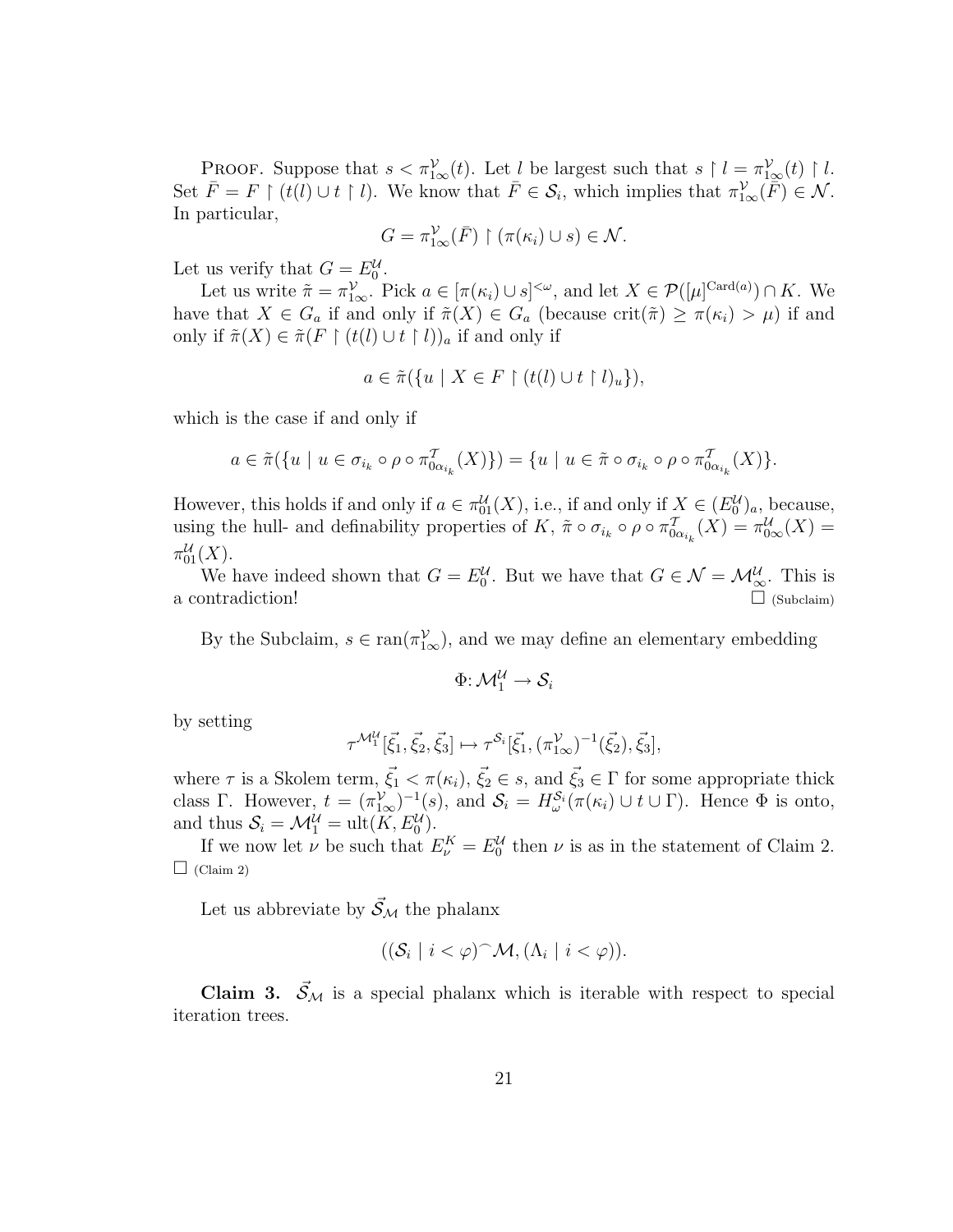**PROOF.** Let V be a putative special iteration tree on the phalanx  $S_M$ . By Claims 1 and 2, we may construe  $V$  as an iteration of the phalanx

$$
((K, \mathcal{M}), \delta).
$$

The only wrinkle here is that if  $\text{crit}(E_{\xi}^{\mathcal{V}}) = \pi(\kappa_i)$  for some  $i < \varphi$ , where  $\mathcal{S}_i =$  $ult(K, E_{\nu}^{K}),$  then we have to observe that

$$
\mathrm{ult}(K,\dot{F}^{\mathrm{ult}(K||\nu,E^{\mathcal{V}}_{\xi})})=\mathrm{ult}(\mathrm{ult}(K,E^K_{\nu}),E^{\mathcal{V}}_{\xi}),
$$

and the resulting ultrapower maps are the same.

Lemma 3.3 now tells us that the phalanx  $((K,\mathcal{M}),\delta)$  is iterable, so that V turns out to be "well behaved."  $\Box$  (Claim 3)

By [MiScSt97, Lemma 3.18], Claim 3 gives that

$$
((\mathcal{R}_i \mid i < \varphi)^\frown \mathcal{M}, (\Lambda_i \mid i < \varphi))
$$

is a very special phalanx which is iterable with respect to special iteration trees. By [MiScSt97, Lemma 3.17], the phalanx

$$
((\mathcal{P}_i \mid i < \varphi)^\frown \bar{\mathcal{M}}, (\lambda_i \mid i < \varphi)),
$$

call it  $\vec{\mathcal{P}}_{\bar{\mathcal{M}}}$ , is finally iterable as well.

**Claim 4.** Either  $\overline{\mathcal{M}}$  is an iterate of K, or else  $\overline{\mathcal{M}} \triangleright \mathcal{P}_{\varphi}$ .

PROOF. Because  $\vec{\mathcal{P}}_{\bar{\mathcal{M}}}$  is iterable, we may coiterate  $\vec{\mathcal{P}}_{\bar{\mathcal{M}}}$  with the phalanx

$$
\vec{\mathcal{P}} = ((\mathcal{P}_i \mid i \leq \varphi), (\lambda_i \mid i < \varphi)),
$$

giving iteration trees  $V$  on  $\vec{\mathcal{P}}_{\bar{\mathcal{M}}}$  and  $V'$  on  $\vec{\mathcal{P}}$ . An argument exactly as for (b)  $\Rightarrow$  (a) in the proof of [St96, Theorem 8.6] shows that the last model  $\mathcal{M}_{\infty}^{\mathcal{V}}$  of  $\mathcal{V}$  must sit above  $\mathcal{\tilde{M}}$ , and that in fact  $\mathcal{M}_{\infty}^{\mathcal{V}} = \mathcal{\tilde{M}}$ , i.e.,  $\mathcal{V}$  is trivial. But as  $\rho_{\omega}(\mathcal{\tilde{M}}) \leq \bar{\kappa}$  and  $\mathcal{\tilde{M}}$ is sound above  $\bar{\kappa}$ , the fact that  $\mathcal V$  is trivial readily implies that either  $\mathcal V'$  is trivial as well, or else  $lh(\mathcal{V}')=2$ , and  $\mathcal{M}_{\infty}^{\mathcal{V}'}=\mathcal{M}_{1}^{\mathcal{V}'}=\text{ult}(\mathcal{P}_i,E_0^{\mathcal{V}'})$  $\binom{\mathcal{V}'}{0}$  where crit $(E_0^{\mathcal{V}'}$  $\binom{\mathcal{V}'}{0} = \kappa_i < \bar{\kappa},$  $\rho_\omega(\mathcal{M}_1^{\mathcal{V}'}$  $\binom{\mathcal{V}'}{1} = \rho_\omega(\mathcal{P}_i) \leq \kappa_i, \, \tau(E_0^{\mathcal{V}'}).$  $S_0^{(\mathcal{V}')} \leq \bar{\kappa}$ , and  $s(E_0^{(\mathcal{V}')}$  $\binom{\mathcal{V}'}{0} = \emptyset.$ 

We now have that  $\mathcal{\overline{M}}$  is an iterate of K if either  $\mathcal{V}'$  is trivial and  $\mathcal{\overline{M}} \trianglelefteq \mathcal{P}_{\varphi}$  or else if  $\mathcal V'$  is non-trivial. On the other hand, if  $\bar{\mathcal M}$  is not an iterate of K then we must have that  $M \triangleright \mathcal{P}_{\varphi}$ .  $\Box$  (Claim 4)

Let us verify that  $\bar{M} \triangleright \mathcal{P}_{\varphi}$  is impossible. Otherwise  $\mathcal{P}_{\varphi}$  is a set premouse with  $\rho_\omega(\mathcal{P}_\varphi) \leq \bar{\kappa}$ , and we may pick some  $a \in \mathcal{P}(\bar{\kappa}) \cap (\Sigma_\omega(\mathcal{P}_\varphi) \setminus \mathcal{P}_\varphi)$ . As  $\bar{\mathcal{M}} \triangleright \mathcal{P}_\varphi$ ,  $a \in \bar{\mathcal{M}}$ .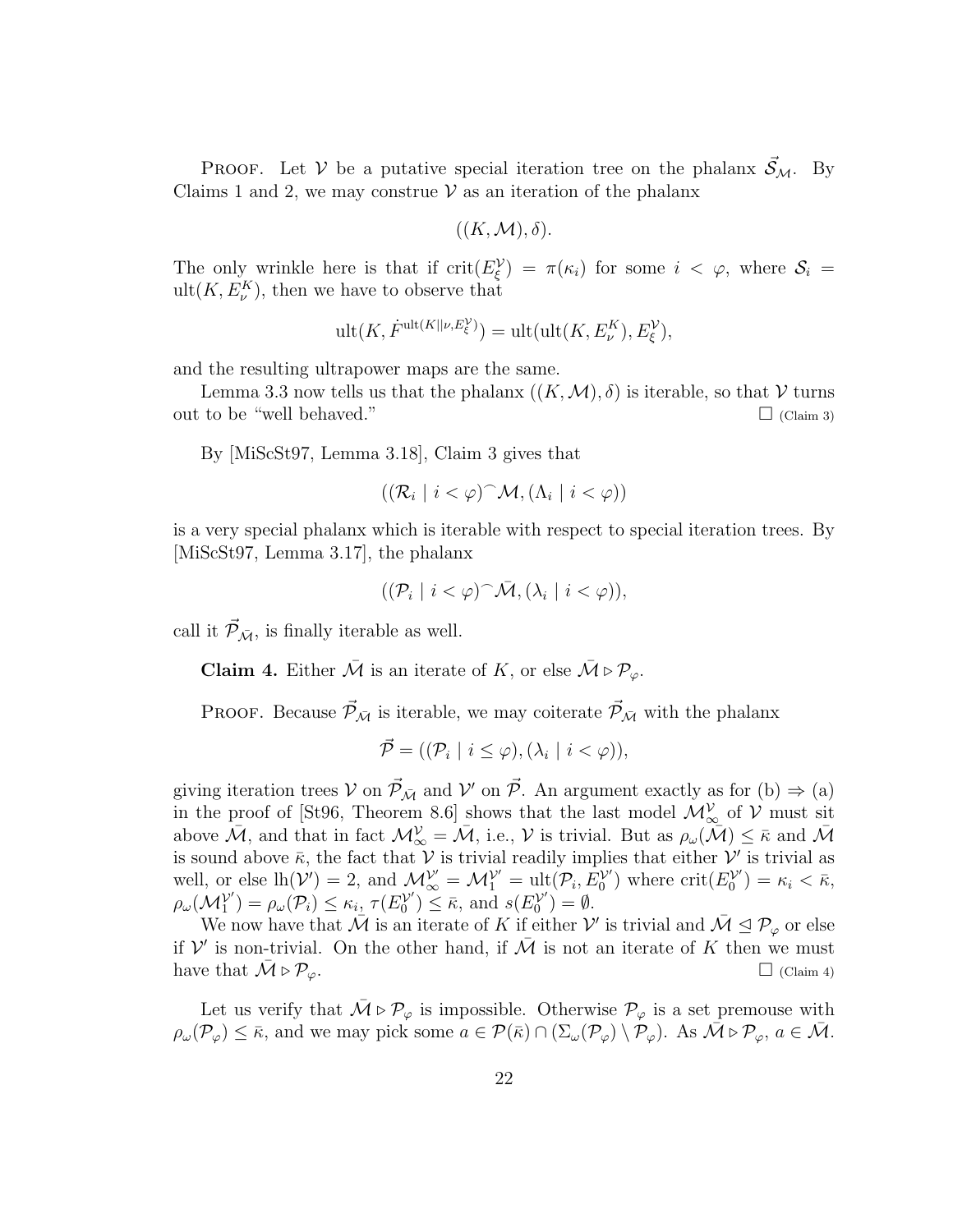However, by our inductive assumption on M (and by elementarity of  $\pi$ ) we must have that  $\mathcal{P}(\bar{\kappa}) \cap \bar{\mathcal{M}} \subset \mathcal{P}(\bar{\kappa}) \cap \bar{K} \subset \mathcal{P}_{\varphi}$ . Therefore we'd get that  $a \in \mathcal{P}_{\varphi}$  after all. Contradiction!

By Claim 4 we therefore must have that  $\overline{\mathcal{M}}$  is an iterate of K. I.e.,  $\overline{K}$  and  $\overline{\mathcal{M}}$ are hence both iterates of  $K$ , and we may apply Lemma 3.2 and deduce that the phalanx  $((K, \mathcal{M}), \overline{\kappa})$  is iterable. This, however, is a contradiction as we chose  $\pi$  so that  $((K, \mathcal{M}), \overline{\kappa})$  is not iterable.  $\square$  (Lemma 3.5)

Jensen has shown that Lemma 3.5 is false if in its statement we remove the assumption that  $\kappa \geq \aleph_2$ . He showed that if K has a measurable cardinal (but  $0^{\dagger}$ ) may not exist) then there can be arbitrary large K-cardinals  $\kappa < \aleph_2$  such that there is an iterable premouse  $M \triangleright K||\kappa$  with  $\rho_\omega(M) \leq \kappa$ , M is sound above  $\kappa$ , but M is not an initial segment of K. In fact, the forcing presented in  $[R\ddot{a}Sch05]$  can be used for constructing such examples.

To see that there can be arbitrary large K-cardinals  $\kappa < \aleph_1$  such that there is an iterable premouse  $M \triangleright K||\kappa$  with  $\rho_\omega(M) \leq \kappa$ , M is sound above  $\kappa$ , but M is not an initial segment of K, one can also argue as follows.  $K \cap \text{HC}$  need not projective (cf. [HaSch00]). If there is some  $\eta < \aleph_1$  such that Lemma 3.5 holds for all K-cardinals in  $[\eta, \aleph_1)$  then  $K \cap HC$  is certainly projective (in fact  $\Sigma_4^1$ ).

By a *coarse premouse* we mean an amenable model of the form  $\mathcal{P} = (P; \in, U)$ where P is transitive,  $(P, \in) \models$  ZFC<sup>-</sup> (i.e., ZFC without the power set axiom), P has a largest cardinal,  $\Omega = \Omega^{\mathcal{P}}$ , and  $\mathcal{P} \models \text{``}U$  is a normal measure on  $\Omega$ ." We shall say that the coarse premouse  $\mathcal{P} = (P; \in, U)$  is *n*-suitable if  $(P; \in) \models "V^{\mathcal{P}}_{\Omega}$  is *n*-suitable," and P is *suitable* if P is *n*-suitable for some *n*. If P is *n*-suitable then  $K^p$ , the core model "below  $n + 1$  Woodin cardinals" inside  $P$  exists (cf. [St02]).

**Definition 3.6** Let  $\kappa$  be an infinite cardinal. Suppose that for each  $x \in H =$  $\bigcup_{\theta \leq \kappa} H_{\theta^+}$  there is a suitable coarse premouse P with  $x \in \mathcal{P} \in H$ . Let  $\alpha < \kappa$ . We say that K|| $\alpha$  stabilizes on a cone of elements of H if there is some  $x \in H$ such that for all suitable coarse premice  $P, Q \in H$  with  $x \in P \cap Q$  we have that  $K^{\mathcal{Q}}||\alpha = K^{\mathcal{P}}||\alpha$ . We say that K stabilizes in H if for all  $\alpha < \kappa$ , K|| $\alpha$  stabilizes on a cone of elements of H.

Notice that we might have  $\alpha < \kappa < \lambda$  such that  $K||\alpha$  does not stabilize on a Notice that we finglit have  $\alpha < \kappa < \lambda$  such that  $K||\alpha$  does not stabilize on a<br>cone of elements of  $\bigcup_{\theta < \kappa} H_{\theta^+}$ , whereas  $K||\alpha$  does stabilize on a cone of elements cone of elements of  $\bigcup_{\theta \leq \lambda} H_{\theta+}$ . However, if we still have  $\alpha < \kappa < \lambda$  and  $K||\alpha$  stabilizes on a cone of  $\bigcup_{\theta \leq \lambda} H_{\theta+}$ . However, if we still have  $\alpha \leq \kappa \leq \lambda$  and  $K||\alpha$  stabilizes on a cone of elements of  $\bigcup_{\theta \leq \lambda} H_{\theta+}$ . The paper [ScSt99] shows that  $K||\alpha$  stabilizes on a cone of elements of  $H_{(|\alpha|^{\aleph_0})^+}$ (cf. [ScSt99, Lemma 3.1.1]). What we shall need is that [ScSt99, Lemma 3.1.1] shows that  $K||\aleph_2$  stabilizes on a cone of elements of  $H_{\aleph_3,(2^{\aleph_0})^+}.$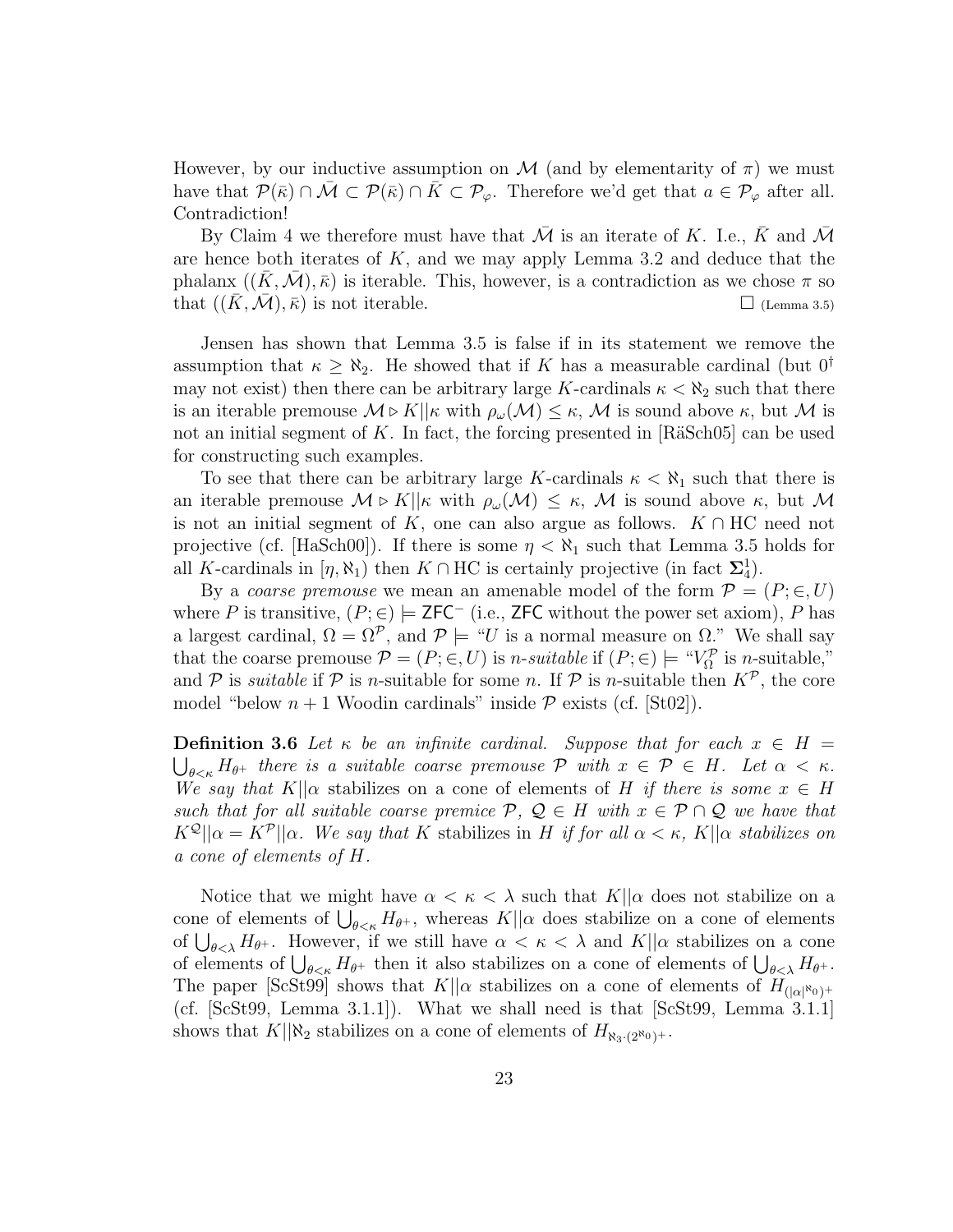In the discussion of the previous paragraph we were assuming that enough suitable coarse premice exist.

**Theorem 3.7** Let  $\kappa \ge \aleph_3 \cdot (2^{\aleph_0})^+$  be a cardinal, and set  $H = \bigcup$  $\theta_{\leq \kappa} H_{\theta^+}$ . Suppose that for each  $x \in H$  there is a suitable coarse premouse  $P$  with  $x \in P$ . Then K stabilizes in H.

PROOF. By [ScSt99, Lemma 3.1.1],  $K||\aleph_2$  stabilizes on a cone of elements of H, because  $\kappa \geq \aleph_3 \cdot (2^{\aleph_0})^+$ . By Lemma 3.5 we may then work our way up to  $\kappa$  by just "stacking collapsing mice."  $\Box$  (Lemma 3.7)

Theorem 3.7 gives a partial affirmative answer to [SchSt, Question 5]. It can be used in a straighforward way to show that if  $\Box_{\kappa}$  fails, where  $\kappa > 2^{\aleph_0}$  is a singular cardinal, then there is an inner model with a Woodin cardinal (cf. [ScSt99, Theorem 4.2]). One may use Theorems 3.9 and 3.11 below to show that if  $\Box_{\kappa}$  fails, where  $\kappa > 2^{\aleph_0}$  is a singular cardinal, then for each  $n < \omega$  there is an inner model with n Woodin cardinals.

Let  $\Omega$  be an inaccessible cardinal, and let  $X \in V_{\Omega}$ . We say that  $V_{\Omega}$  is  $(n, X)$ suitable if  $n < \omega$  and  $V_{\Omega}$  is closed under  $M_n^{\#}$ , but  $M_{n+1}^{\#}(X)$  does not exist (cf. [St95, p. 81] or [FoMaSch01, p. 1841]). We say that  $V_{\Omega}$  is X-suitable if there is some n such that  $V_{\Omega}$  is  $(n, X)$ -suitable. If  $\Omega$  is measurable and  $V_{\Omega}$  is  $(n, X)$ -suitable then the core model  $K(X)$  over X "below  $n + 1$  Woodin cardinals" of height  $\Omega$  exists  $(cf. |St02|).$ 

We shall say that the coarse premouse  $\mathcal{P} = (P; \in, U)$  is  $(n, X)$ -suitable if  $(P; \in) \models$ " $V_{\Omega}^{\mathcal{P}}$  is  $(n, X)$ -suitable," and  $\mathcal{P}$  is X-suitable if  $\mathcal{P}$  is  $(n, X)$ -suitable for some n. If P is  $(n, X)$ -suitable then  $K(X)^{p}$ , the core model over X "below  $n + 1$  Woodin cardinals" inside  $P$  exists (cf. [St02]).

**Definition 3.8** Let  $\kappa$  be an infinite cardinal, and let  $X \in H$  = S  $\theta_{\leq \kappa} H_{\theta^+}$ . Suppose that for each  $x \in H$  there is an X-suitable coarse premouse  $\mathcal{P}$  with  $x \in \mathcal{P} \in H$ . Let  $\alpha < \kappa$ . We say that  $K(X)$ || $\alpha$  stabilizes on a cone of elements of H if there is some  $x \in H$  such that for all suitable coarse premice  $P, Q \in H$  with  $x \in P \cap Q$  we have that  $K(X)^{\mathcal{Q}}||\alpha = K(X)^{\mathcal{P}}||\alpha$ . We say that  $K(X)$  stabilizes in H if for all  $\alpha < \kappa$ ,  $K(X)$ || $\alpha$  stabilizes on a cone of elements of H.

**Theorem 3.9** Let  $\kappa \ge \aleph_3 \cdot (2^{\aleph_0})^+$  be a cardinal, and let  $X \in H = \bigcup$  $_{\theta<\kappa}$  H $_{\theta^+}$ . Assume that, setting  $\xi = \text{Card}(\text{TC}(X))$ ,  $\xi^{\aleph_0} < \kappa$ . Suppose that for each  $x \in H$ there is an X-suitable coarse premouse  $P$  with  $x \in P$ . Then  $K(X)$  stabilizes in H.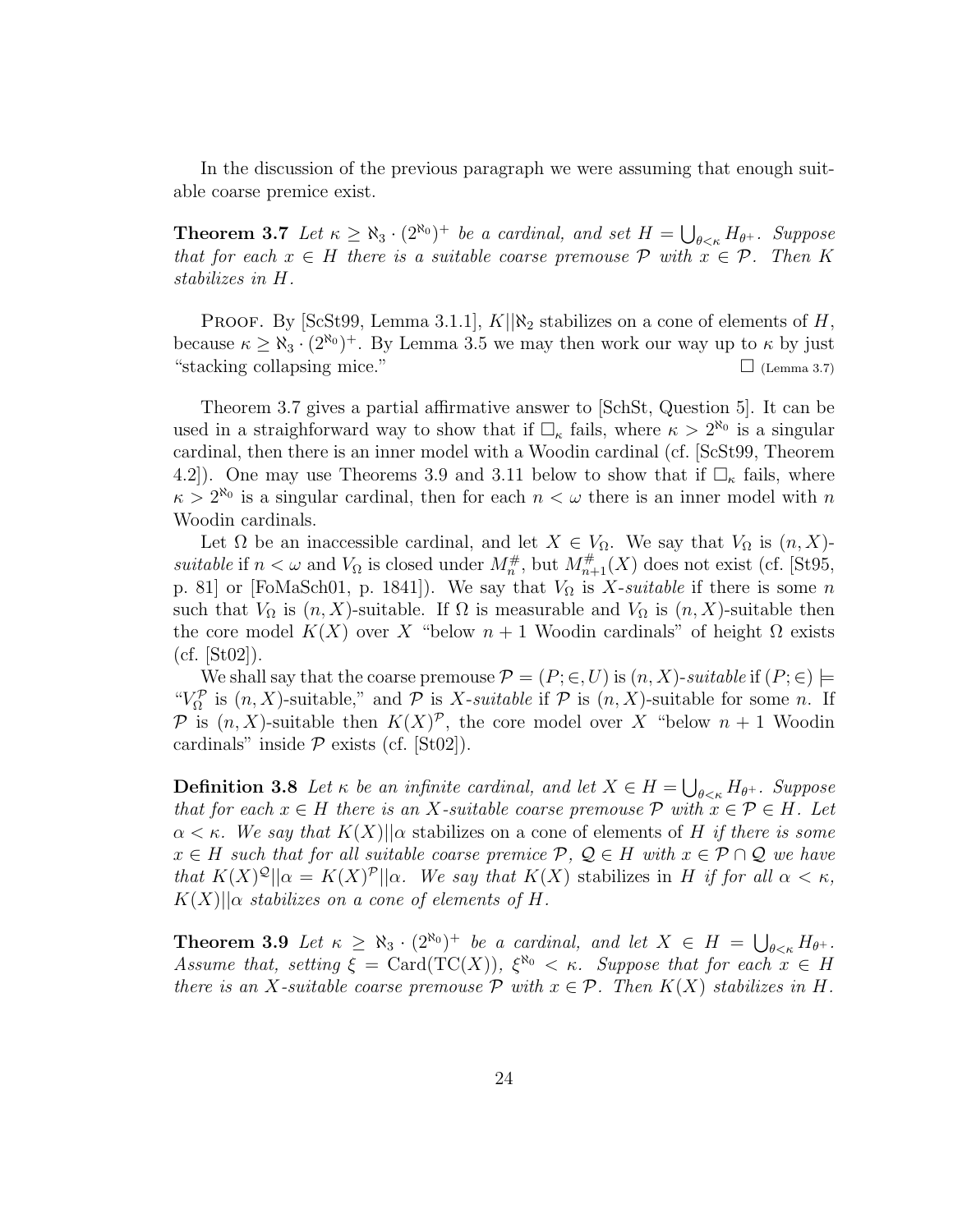PROOF. Set  $\alpha = \xi^+ \cdot \aleph_2$ . By the appropriate version of [ScSt99, Lemma 3.1.1] for  $K(X), K(X) || \alpha$  stabilizes on a cone of elements of  $H_{\lambda}$ , where  $\lambda = (\xi^{\aleph_0})^+ \cdot \aleph_3 \cdot (2^{\aleph_0})^+$ . Hence  $K(X)$ || $\alpha$  stabilizes on a cone of elements H. But then  $K(X)$  stabilizes in H by an appropriate version of Lemma 3.5.  $\Box$  (Theorem 3.9)

We do not know how to remove the assumption that  $\xi^{\aleph_0} < \kappa$  from Theorem 3.9. For our application we shall therefore need a different method for working ourselves up to a given cardinal.

**Lemma 3.10** Let  $\aleph_2 \leq \kappa \leq \lambda < \Omega$  be such that  $\kappa$  and  $\lambda$  are cardinals and  $\Omega$  is a measurable cardinal. Let  $n < \omega$  be such that for every bounded  $X \subset \kappa$ ,  $M_{n+1}^{\#}(X)$ exists. Let  $X \subset \kappa$  be such that  $V_{\Omega}$  is  $(n, X)$ -suitable.

Let  $\mathcal{M} \trianglerighteq K(X)||\lambda$  be an iterable X-premouse such that  $\rho_\omega(\mathcal{M}) \leq \lambda$  and M is sound above  $\lambda$ . Then  $\mathcal{M} \triangleleft K(X)$ .

**PROOF.** The proof is by "induction on M." Let us fix  $\kappa$ ,  $\Omega$ ,  $n$ , and X. Let us suppose that  $\lambda$  is least such that there is an X-premouse  $\mathcal{M} \trianglerighteq K(X)||\lambda$  such that  $\rho_\omega(\mathcal{M}) \leq \lambda$ , M is sound above  $\lambda$ , but M is not an initial segment of  $K(X)$ . Let  $\mathcal{M} \trianglerighteq K(X)||\lambda$  be such that  $\rho_\omega(\mathcal{M}) \leq \lambda$ , M is sound above  $\lambda$ , M is not an initial segment of  $K(X)$ , but if  $K(X)||\lambda \leq \mathcal{N} \triangleleft \mathcal{M}$  is such that  $\rho_\omega(\mathcal{N}) \leq \lambda$  and  $\mathcal{N}$  is sound above  $\lambda$  then  $\mathcal N$  is an initial segment of  $K(X)$ . In order to derive a contradiction it suffices to prove that the phalanx  $((K(X),\mathcal{M}),\lambda)$  is not iterable.

Let us now imitate the proof of Lemma 3.5. Let

$$
\pi\colon N\to V_{\Omega+2}
$$

be such that N is transitive, Card $(N) = \aleph_1$ ,  $\{K(X), \mathcal{M}, \kappa, \lambda\} \subset \text{ran}(\pi)$ , and  $\pi^* N \cap$  $\aleph_2 \in \aleph_2$ . Let  $\bar{X} = \pi^{-1}(X)$ ,  $\bar{\Omega} = \pi^{-1}(\Omega)$ ,  $\bar{K}(\bar{X}) = \pi^{-1}(K(X))$ ,  $\mathcal{M} = \pi^{-1}(\bar{M})$ ,  $\bar{\kappa} = \pi^{-1}(\kappa), \bar{\lambda} = \pi^{-1}(\lambda), \text{ and } \delta = \pi^{-1}(\aleph_2) = \text{crit}(\pi).$  We may and shall assume that  $((K(X),\mathcal{M}),\lambda)$  is not iterable. Furthermore, by the method of [MiSc95], we may and shall assume that the phalanxes occuring in the proof to follow are all iterable.

Let  $\bar{\lambda}' \leq \bar{\Omega}$  be largest such that  $\bar{K}(\bar{X})|\bar{\lambda}'$  does not move in the coiteration with  $M_{n+1}^{\#}(\bar{X})$ . Let T be the canonical normal iteration tree on  $M_{n+1}^{\#}(\bar{X})$  of length  $\theta+1$ such that  $\bar{K}(\bar{X})|\bar{\lambda}' \leq \mathcal{M}_{\theta}^T$ . Let  $(\kappa_i \mid i \leq \varphi)$  be the strictly monotone enumeration of the set of cardinals of  $\bar{K}(\bar{X})|\bar{\lambda}'$ , including  $\bar{\lambda}'$ , which are  $\geq \delta$ . For each  $i \leq \varphi$ , let the objects  $\mathcal{P}_i$ ,  $\mathcal{R}_i$ , and  $\mathcal{S}_i$  be defined exactly as in the proof of Lemma 3.5. For  $i < \varphi$ , let  $\lambda_i = \kappa_{i+1}$ .

Because  $\rho_\omega(M_{n+1}^{\#}(\bar{X})) \leq \delta$ , and as  $\bar{K}(\bar{X})$  is n-small, whereas  $M_{n+1}^{\#}(\bar{X})$  is not, we have that for each  $i \leq \varphi$ ,  $\mathcal{P}_i$  is a set-sized premouse with  $\rho_\omega(\mathcal{P}_i) \leq \kappa_i$  such that  $\mathcal{P}_i$  is sound above  $\kappa_i$ . Therefore, for each  $i \leq \varphi$ ,  $\mathcal{S}_i$  is a set-sized premouse with  $\rho_\omega(\mathcal{S}_i) \leq \pi(\kappa_i)$  such that  $\mathcal{S}_i$  is sound above  $\pi(\kappa_i)$ .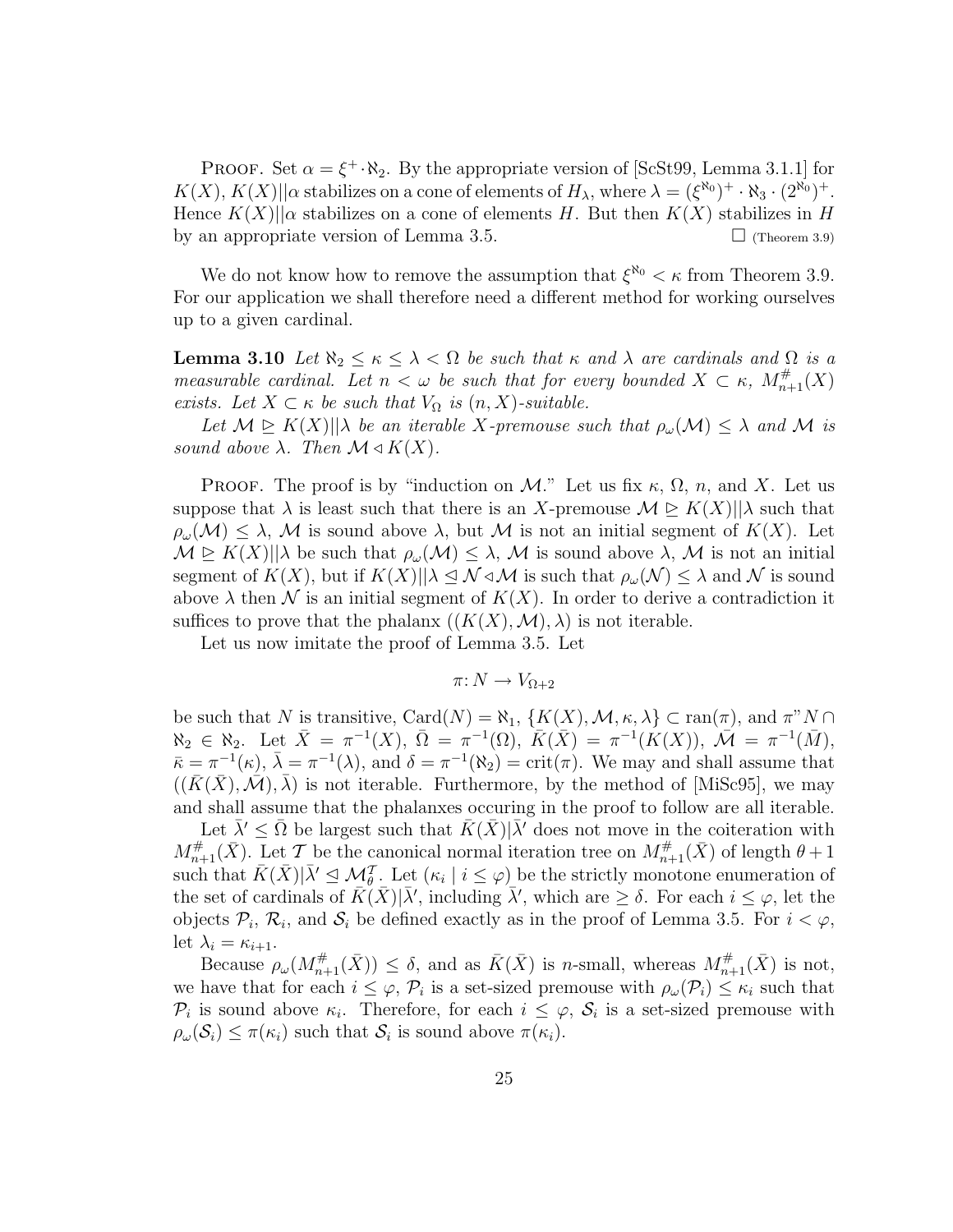Let us verify that the phalanx

$$
\vec{\mathcal{P}}_{\bar{\mathcal{M}}} = ((\mathcal{P}_i \mid i < \varphi)^\frown \bar{\mathcal{M}}, (\kappa_i \mid i < \varphi))
$$

is coiterable with the phalanx

$$
\vec{\mathcal{P}} = ((\mathcal{P}_i \mid i \leq \varphi), (\kappa_i \mid i < \varphi)).
$$

In fact, by our inductive hypothesis, we shall now have that for each  $i < \varphi$ ,  $\mathcal{S}_i \triangleleft K(X)$ and hence  $S_i \triangleleft \mathcal{M}$ . Setting  $\Lambda_i = \sup(\pi^* \lambda_i)$  for  $i < \varphi$ , we thus have that

$$
((\mathcal{S}_i \mid i < \varphi)^\frown \mathcal{M}, (\Lambda_i \mid i < \varphi))
$$

is a special phalanx which is iterable with respect to special iteration trees. As in the proof of [MiScSt97], we therefore first get that

$$
((\mathcal{R}_i \mid i < \varphi)^\frown \mathcal{M}, (\Lambda_i \mid i < \varphi))
$$

is a very special phalanx which is iterable with respect to special iteration trees, and then that the phalanx

$$
((\mathcal{P}_i \mid i < \varphi)^\frown \bar{\mathcal{M}}, (\Lambda_i \mid i < \varphi))
$$

is iterable.

We may therefore coiterate  $\vec{\mathcal{P}}_{\bar{\mathcal{M}}}$  with  $\vec{\mathcal{P}}$ . Standard arguments then show that this implies that  $\bar{\lambda}'$  cannot be the index of an extender which is used in the comparison of  $\mathcal{M}_{n+1}^{\#}(\bar{X})$  with  $\bar{K}(\bar{X})$ . We may conclude that  $\bar{\lambda}' = \bar{\Omega}$ , i.e.,  $\bar{K}(\bar{X})$  doesn't move in the comparison with  $\mathcal{M}_{n+1}^{\#}(\bar{X})$ . In other words,  $\bar{K}(\bar{X}) = \mathcal{M}_{\theta}^{\mathcal{T}}$ .

However, we may now finish the argument exactly as in the proof of Lemma 3.5. The coiteration of  $\vec{P}_{\bar{\mathcal{M}}}$  with  $\vec{P}$  gives that either  $\bar{\mathcal{M}}$  is an iterate of  $M^{\#}_{n+1}(\bar{X})$ , or else that  $\bar{M} \triangleright \mathcal{P}_{\varphi}$ . By our assumptions on M, we cannot have that  $\mathcal{P}_{\varphi} \triangleleft \bar{M}$ . Therefore,  $\bar{M}$ is an iterate of  $M^{\#}_{n+1}(\bar{X})$ . However, the proof of Lemma 3.2 implies that the phalanx  $((\mathcal{M}_{\theta}^{\mathcal{T}}, \bar{\mathcal{M}}), \bar{\lambda})$  is iterable. This is because the existence of  $\mathcal{M}_{n+1}^{\#}(\bar{X})$  means that the  $K^c$  construction, when relativized to  $\bar{X}$ , is not *n*-small and reaches  $\mathcal{M}_{n+1}^{\#}(\bar{X})$ . But now  $((\bar{K}(\bar{X}), \bar{\mathcal{M}}), \lambda)$  is iterable, which is a contradiction!  $\Box$  (Lemma 3.10)

**Theorem 3.11** Let  $\kappa$  be a cardinal, and let  $X \in H$  = S  $\theta_{\leq \kappa} H_{\theta^+}$ . Let  $n < \omega$ . Assume that, setting  $\xi = \text{Card}(\text{TC}(X)), \xi \geq \aleph_2$  and  $M_{n+1}(\bar{X})$  exists for all bounded  $X \subset \xi$ . Suppose further that for each  $x \in H$  there is an  $(n, X)$ -suitable coarse premouse  $P$  with  $x \in P$ . Then  $K(X)$  stabilizes in H.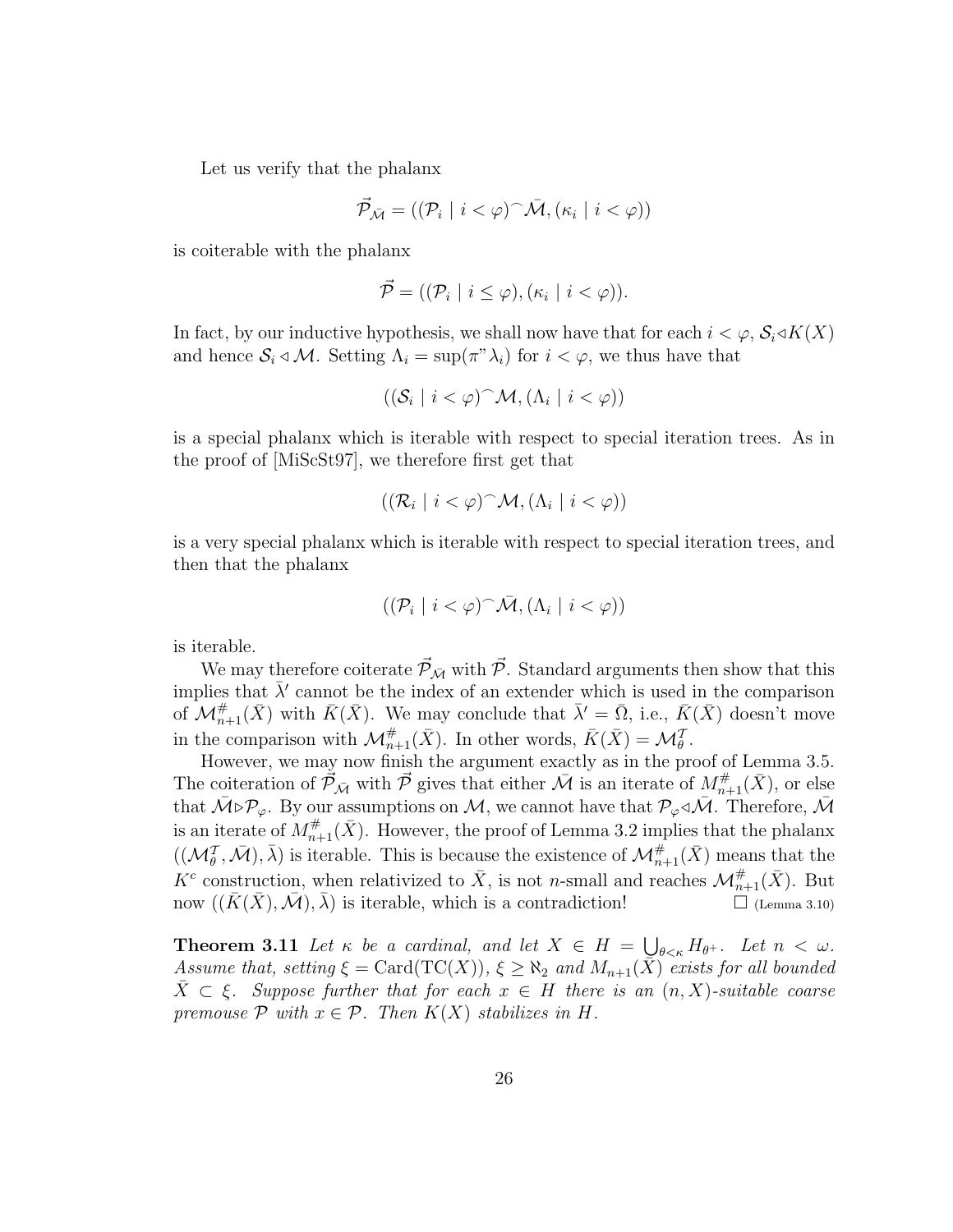**PROOF.** This immediately follows from 3.10.  $\Box$  (Theorem 3.11)

We now have to turn towards the task of majorizing functions in  $\prod({\{\kappa_i^+\})}$  $i^+ | i \in A \}$ by functions from the core model.

**Lemma 3.12** Let  $\Omega$  be a measurable cardinal, and suppose that  $V_{\Omega}$  is suitable. Let K denote the core model of height  $\Omega$ . Let  $\kappa < \Omega$  be a limit cardinal with  $\aleph_0 <$  $\delta = cf(\kappa) < \kappa$ . Let  $\vec{\kappa} = (\kappa_i \mid i < \delta)$  be a strictly increasing continuous sequence of singular cardinals below  $\kappa$  which is cofinal in  $\kappa$  and such that  $\delta \leq \kappa_0$ . Let  $\mathfrak{M} =$  $(V_{\Omega+2};...)$  be a model whose type has cardinality at most  $\delta$ .

There is then a pair  $(Y, f)$  such that  $(Y; ...) \prec \mathfrak{M}, (\kappa_i | i < \delta) \subset Y, f: \kappa \to \kappa$ ,  $f \in K$ , and for all but nonstationarily many  $i < \delta$ ,  $f(\kappa_i) = \text{char}^Y_{\vec{\kappa}}(\kappa_i^+$  $\binom{+}{i}$  .

PROOF. Once more we shall make heavy use of the covering argument. Let

$$
\pi: N \cong Y \prec V_{\Omega+2}
$$

be such that  $(Y; ...) \prec \mathfrak{M}, (\kappa_i \mid i < \delta) \in Y$ , and that all the objects occuring in the proof of [MiSc95] are iterable. Let  $\overline{K} = \pi^{-1}(K)$ ,  $\overline{\kappa} = \pi^{-1}(\kappa)$ , and  $\overline{\kappa}_i = \pi^{-1}(\kappa_i)$  for  $i < \delta$ .

We define  $\mathcal{P}'_i$ ,  $\mathcal{R}'_i$ , and  $\mathcal{S}'_i$  in exactly the same way as  $\mathcal{P}_i$ ,  $\mathcal{R}_i$ , and  $\mathcal{S}_i$  were defined in the proof of Lemma 3.5. Let  $\mathcal T$  be the normal iteration tree on K arising from the coiteration with  $\bar{K}$ . Set  $\theta + 1 = \ln(\mathcal{T})$ . Let  $(\kappa_i' | i \leq \varphi)$  be the strictly monotone enumeration of Card<sup> $\bar{K} \cap (\bar{\kappa}+1)$ , and set  $\lambda'_i = (\kappa'_i)^{+} \bar{K}$  for  $i \leq \varphi$ . Let, for  $i \leq \varphi$ ,  $\alpha_i < \theta$ </sup> be the least  $\alpha$  such that  $\kappa_i' < \nu(E_{\alpha}^{\mathcal{T}})$ , if there is some such  $\alpha_i$ ; otherwise let  $\alpha_i = \theta$ . Let, for  $i \leq \varphi$ ,  $\mathcal{P}'_i$  be the longest initial segment of  $\mathcal{M}_{\alpha_i}^{\mathcal{T}}$  such that  $\mathcal{P}(\kappa_i) \cap \mathcal{P}'_i \subset \overline{K}$ . Let

$$
\mathcal{R}'_i = \text{ult}(\mathcal{P}'_i, E_\pi \restriction \pi(\kappa'_i)),
$$

where  $i \leq \varphi$ . We recursively define  $(\mathcal{S}'_i \mid i \leq \varphi)$  as follows. If  $\mathcal{R}'_i$  is a premouse then we set  $S_i' = \mathcal{R}_i'$ . If  $\mathcal{R}_i'$  is not a premouse then we set

$$
\mathcal{S}'_i = \text{ult}(\mathcal{S}'_j, \dot{F}^{\mathcal{R}'_i}),
$$

where  $\kappa'_j = \text{crit}(\dot{F}^{\mathcal{P}'_i})$  (we have  $j < i$ ). Set  $\Lambda'_i = \text{sup}(\pi^{\nu} \lambda'_i)$  for  $i \leq \varphi$ .

We also want to define  $\mathcal{P}_i$ ,  $\mathcal{R}_i$ , and  $\mathcal{S}_i$ . For  $i < \delta$ , we simply pick  $i' < \varphi$  such that  $\kappa_i = \kappa'_{i'}$ , and then set  $\mathcal{P}_i = \mathcal{P}'_{i'}$ ,  $\mathcal{R}_i = \mathcal{R}'_{i'}$ , and  $\mathcal{S}_i = \mathcal{S}'_{i'}$ ; we also set  $\theta_i = \alpha_{i'}$ . Notice that we'll have that

$$
\kappa_i^{+{\mathcal R}_i} = \kappa_i^{+{\mathcal S}_i} = \sup(N \cap \kappa_i^{+V}),
$$

because  $\bar{\kappa}_i^{+ \mathcal{P}_i} = \bar{\kappa}_i^{+ \bar{K}} = \bar{\kappa}_i^{+ N}$  $i^{+N}$  (the latter equality holds by [MiSc95]).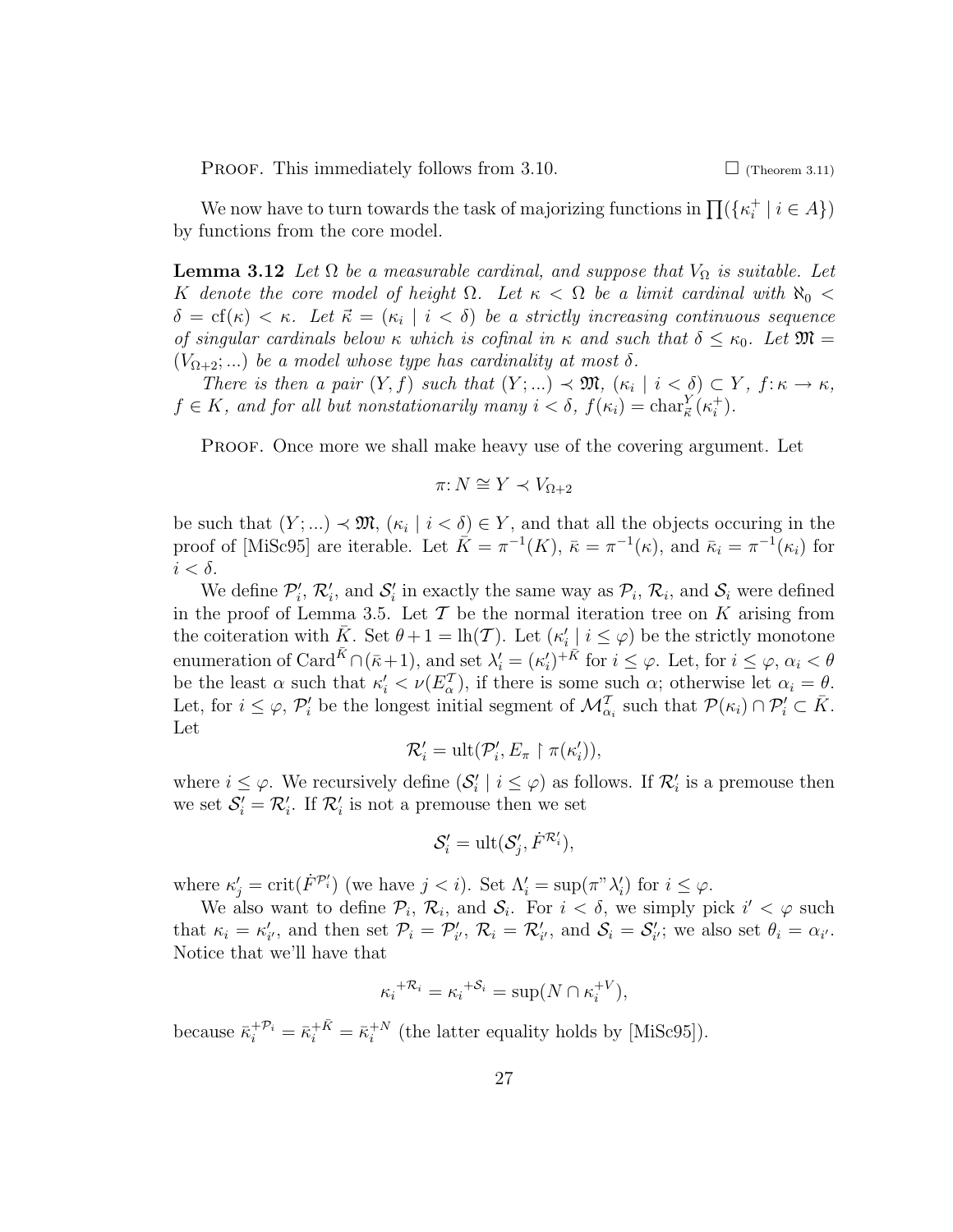Let (A) denote the assertion (which might be true or false) that

$$
\{\nu(E^{\mathcal T}_\alpha)\mid \alpha+1\leq \theta\}\cap \bar \kappa
$$

is unbounded in  $\bar{\kappa}$ . Let us define some  $C \subset \delta$ .

If (A) fails then  $\mathcal{M}_{\theta_i}^{\mathcal{T}} = \mathcal{M}_{\theta}^{\mathcal{T}}$  for all but boundedly many  $i < \delta$ , which readily implies that there is some  $\eta < \delta$  such that  $\mathcal{P}_i = \mathcal{P}_j$  whenever  $i, j \in \delta \setminus \eta$ . In this case, we simply set  $C = \delta \setminus \eta$ .

Suppose now that (A) holds. Then  $cf(\theta) = cf(\bar{\kappa}) = \delta > \aleph_0$ , and both  $[0, \theta)_T$  as well as  $\{\theta_i \mid i < \delta\}$  are closed unbounded subsets of  $\theta$ . Moreover, the set of all  $i < \delta$ such that

$$
\forall \alpha + 1 \in (0, \theta]_T \ (\text{crit}(E_{\alpha}^{\mathcal{T}}) < \bar{\kappa}_i \Rightarrow \nu(E_{\alpha}^{\mathcal{T}}) < \bar{\kappa}_i)
$$

is club in  $\delta$ . There is hence some club  $C \subset \delta$  such that whenever  $i \in C$  then  $\theta_i \in [0, \theta)_T$ ,  $\forall \alpha + 1 \in (0, \theta]_T$  (crit $(E_\alpha^{\mathcal{T}}) < \bar{\kappa}_i \Rightarrow \nu(E_\alpha^{\mathcal{T}}) < \bar{\kappa}_i$ ), and  $[\theta_i, \theta]_T$  does not contain drops of any kind. By (A),  $\bar{\kappa}$  is a cardinal in  $\mathcal{M}_{\theta}^{\mathcal{T}}$ , and it is thus easy to see that in fact for  $i \in C$ ,  $\mathcal{P}_i = \mathcal{M}_{\theta_i}^T$ . Moreover, if  $i \leq j \in C$  then  $\pi_{\theta_i \theta_j}^T \colon \mathcal{P}_i \to \mathcal{P}_j$  is such that  $\pi^{\mathcal{T}}_{\theta_i \theta_j} \restriction \bar{\kappa}_i = \text{id}.$ 

Let us now continue or discussion regardless of whether  $(A)$  holds true or not. If  $i \leq j \in C$  then we may define a map  $\varphi_{ij} : \mathcal{R}_i \to \mathcal{R}_j$  by setting

$$
[a, f]_{E_{\pi}\kappa_i}^{\mathcal{P}_i} \mapsto [a, \pi_{\theta_i\theta_j}^{\mathcal{T}}(f)]_{E_{\pi}\kappa_j}^{\mathcal{P}_j},
$$

where  $a \in [\kappa_i]^{<\omega}$ , and f ranges over those functions  $f: [\bar{\kappa}_i]^k \to \mathcal{M}_{\theta_i}^T$ , some  $k < \omega$ , which are used for defining the long ultrapower of  $\mathcal{P}_i$ .

We now have to split the remaining argument into cases. We may and shall without loss of generality assume that  $C$  was chosen such that exactly one of the four following clauses holds true.

**Clause 1.** For all  $i \in C$ ,  $\mathcal{P}_i$  is a set premouse, and  $\mathcal{S}_i = \mathcal{R}_i$ . **Clause 2.** For all  $i \in C$ ,  $\mathcal{P}_i$  is a weasel, and hence  $\mathcal{S}_i = \mathcal{R}_i$ . **Clause 3.** For all  $i \in C$ ,  $\mathcal{R}_i$  is a protomouse,  $\mathcal{S}_i \neq \mathcal{R}_i$ , and  $\mathcal{S}_i$  is a set premouse. **Clause 4.** For all  $i \in C$ ,  $\mathcal{R}_i$  is a protomouse,  $\mathcal{S}_i \neq \mathcal{R}_i$ , and  $\mathcal{S}_i$  is a weasel.

Case 1. Clause 1, 3, or 4 holds true.

In this case we'll have that for all  $i \in C$ ,  $\mathcal{P}_i$  is a premouse with  $\rho_\omega(\mathcal{P}_i) \leq \bar{\kappa}_i$ . In fact, if  $i_0$  is least in C then we shall have that  $\rho_\omega(\mathcal{P}_i) \leq \bar{\kappa}_{i_0}$  for all  $i \in C$ . Moreover,  $\mathcal{P}_i$  is sound above  $\kappa_i$ .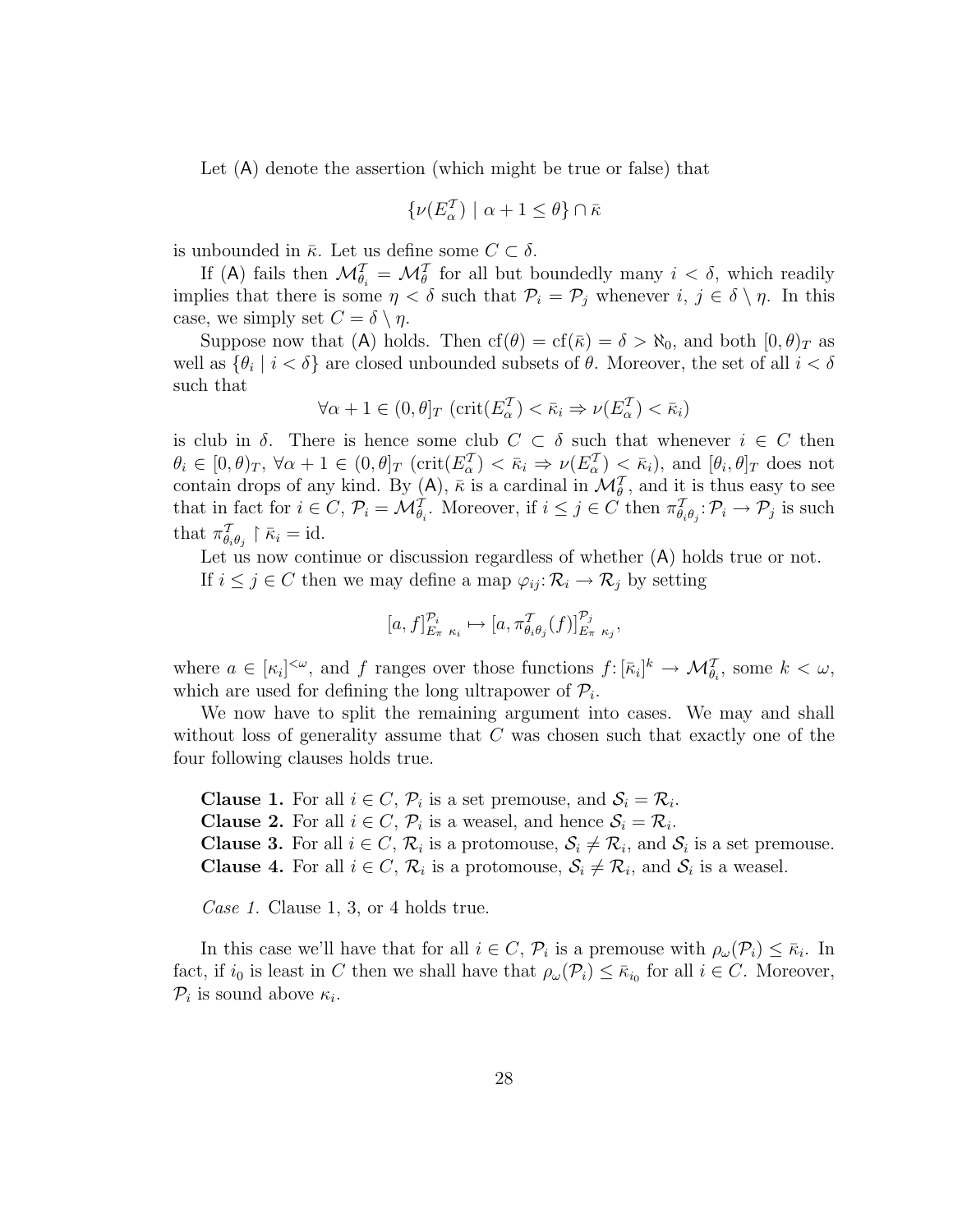Let  $n < \omega$  be such that  $\rho_{n+1}(\mathcal{P}_i) \leq \bar{\kappa}_{i_0} < \rho_n(\mathcal{P}_i)$  for  $i \in \mathbb{C}$ . Notice that for  $i \leq j \in C, \mathcal{P}_i$  is the transitive collapse of

$$
H_{n+1}^{\mathcal{P}_j}(\bar{\kappa}_i\cup\{p_{\mathcal{P}_j,n+1}\}),
$$

where the inverse of the collapsing map is either  $\pi^{\mathcal{T}}_{\theta_i\theta_j}$  (if (A) holds) or else is the identity (if (A) fails). Moreover,  $\mathcal{R}_i$  is easily seen to be the transitive collapse of

$$
H_{n+1}^{\mathcal{R}_j}(\kappa_i \cup \{p_{\mathcal{R}_j,n+1}\}),
$$

where the inverse of the collapsing map is exactly  $\varphi_{ij}$ .

Case 1.1. Clause 1 holds true.

In this case,  $\mathcal{R}_i \in K$  for all  $i \in C$ , by [MiScSt97, Lemma 3.10]. Let us define  $f: \kappa \to \kappa$  as follows. We set  $f(\xi) = \xi^+$  in the sense of the transitive collapse of

$$
H_{n+1}^{\mathcal{R}_i}(\xi \cup \{p_{\mathcal{R}_i,n+1}\}),
$$

where  $i \in C$  is large enough so that  $\xi \leq \kappa_i$ . Due to the existence of the maps  $\varphi_{ij}$ ,  $f(\xi)$  is independent from the the particular choice of i, and thus f is well-defined. Obviously,  $f \restriction \gamma \in K$  for all  $\gamma < \kappa$ . Moreover,  $f(\kappa_i) = \kappa_i^{+\mathcal{R}_i} = \sup(Y \cap \kappa_i^+)$  $i^{\dagger}$ ) for all  $i \in C$ , as desired.

It is easy to verify that in fact  $f \in K$ . Let R be the premouse given by the direct limit of the system

$$
(\mathcal{R}_i, \varphi_{ij} \mid i \leq j \in C).
$$

As  $\delta > \aleph_0$  this system does indeed have a well-founded direct limit which we can then take to be transitive; for the same reason,  $R$  will be iterable. We may then use Lemma 3.5 to deduce that actually  $\mathcal{R} \in K$ . However, we shall have that, for  $\xi < \kappa$ ,  $f(\xi) = \xi^+$  in the sense of the transitive collapse of

$$
H_{n+1}^{\tilde{\mathcal{R}}}(\xi\cup\{p_{\tilde{\mathcal{R}},n+1}\}).
$$

Case 1.2. Clause 3 or 4 holds.

In this case, [MiScSt97, Lemma 2.5.2] gives information on how  $P_i$  has to look like, for  $i \in C$ . In particular,  $\mathcal{P}_i$  will have a top extender,  $\dot{F}^{\mathcal{P}_i}$ . By [MiScSt97, Corollary 3.4, we'll have that  $\tau(F^{\mathcal{P}_i}) \leq \bar{\kappa}_i$ .

Let  $\mu = \text{crit}(\dot{F}^{\mathcal{P}_i}) = \text{crit}(\dot{F}^{\mathcal{P}_j})$  for  $i, j \in C$ . Of course,  $\pi(\mu) = \text{crit}(\dot{F}^{\mathcal{R}_i}) =$ crit( $\dot{F}^{\mathcal{R}_j}$ ) for  $i, j \in C$ . Let  $\mu = \kappa'_k$ , where  $k < \varphi$ . Setting  $\mathcal{S} = \mathcal{S}'_k$ , we have that

$$
\mathcal{S}_i = \text{ult}(\mathcal{S}, \dot{F}^{\mathcal{R}_i})
$$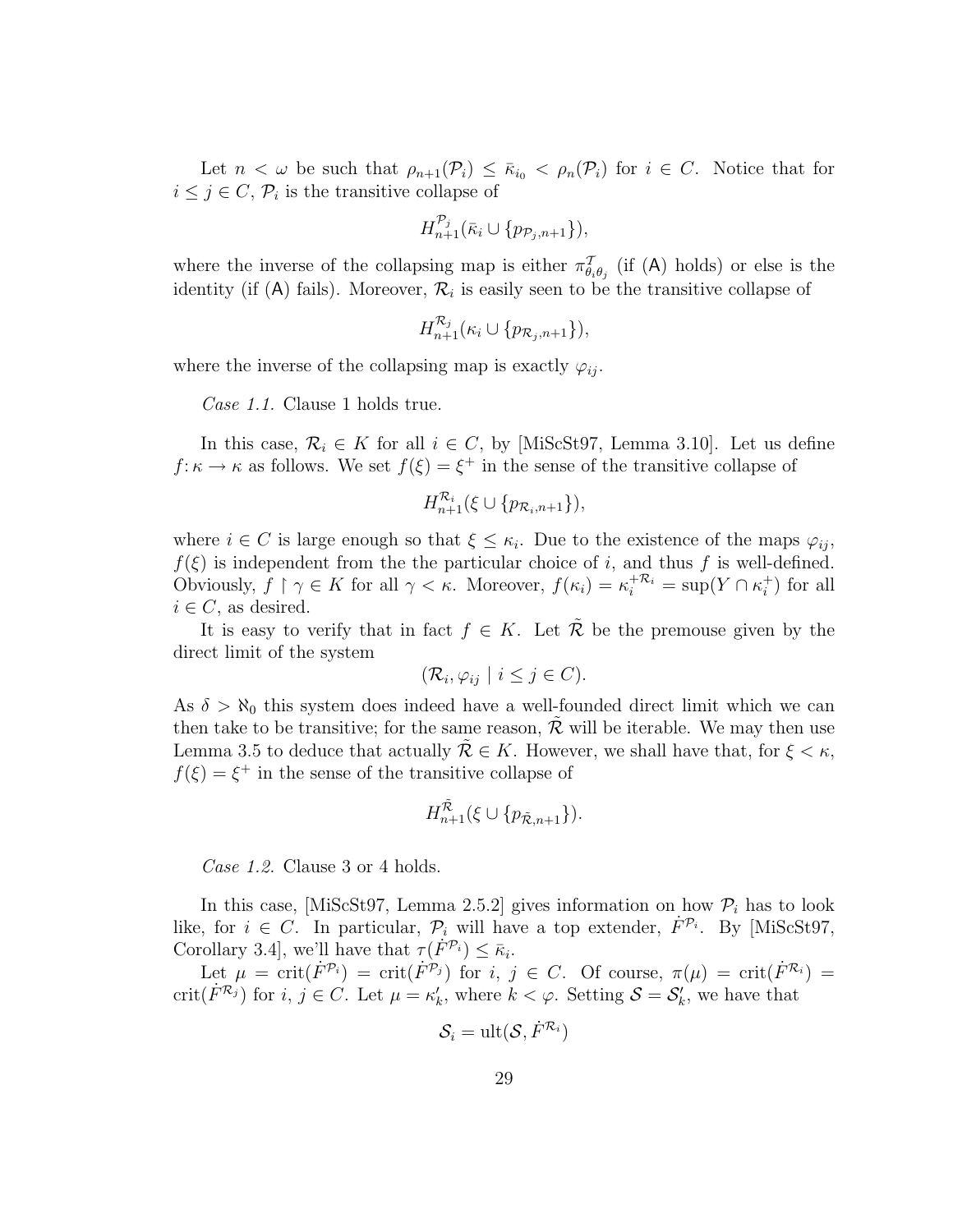for all  $i \in C$ .

By [MiScSt97, Corollary 3.4],  $\mathcal{P}_i$  is also Dodd-solid above  $\bar{\kappa}_i$ , for  $i \in C$ . By [MiScSt97, Lemma 2.1.4],  $\pi^T_{\theta_i\theta_j}(s(\vec{F}^{\mathcal{P}_i}))=s(\vec{F}^{\mathcal{P}_j})$  for  $i\leq j\in C$ . Due to the existence of the maps  $\varphi_{ij}$ , it is then straightforward to verify that

$$
\dot{F}^{\mathcal{R}_j} \restriction (\kappa_i \cup s(\dot{F}^{\mathcal{R}_j})) = \dot{F}^{\mathcal{R}_i}
$$

whenever  $i \leq j \in C$ .

Let us now define  $f: \kappa \to \kappa$  as follows. We set  $f(\xi) = \xi^+$  in the sense of

$$
\text{ult}(\mathcal{S}, \dot{F}^{\mathcal{R}_i} \upharpoonright (\xi \cup s(\dot{F}^{\mathcal{R}_i}))),
$$

where  $i \in C$  is large enough so that  $\xi \leq \kappa_i$ .  $f(\xi)$  is then independent from the particular choice of i, and therefore f is well-defined. Moreover,  $f(\kappa_i) = \kappa_i^{+S_i} =$  $\sup(Y \cap \kappa_i^+$  $\binom{+}{i}$ .

Case 1.2.1. Clause 3 holds.

By [MiScSt97, Lemma 3.10],  $S_i \in K$  for all  $i \in C$ . Also,  $S \in K$ .

In order to see that  $f \restriction \gamma \in K$  for all  $\gamma < \kappa$  it suffices to verify that  $F^{\mathcal{R}_i} \in K$ for all  $i \in C$ . Fix  $i \in C$ . Let  $m < \omega$  be such that  $\rho_{m+1}(S) \leq \pi(\mu) < \rho_m(S)$ , and let

 $\sigma: \mathcal{S} \rightarrow_{\dot{F}} \mathcal{R}_i \mathcal{S}_i = K || \beta_i,$ 

some  $\beta_i$ . It is then straightforward to verify that

$$
\operatorname{ran}(\sigma) = H_{m+1}^{K||\beta_i}(\pi(\mu) \cup \sigma(p_{\mathcal{S},m+1}) \cup s(\dot{F}_i^{\mathcal{R}})).
$$

This implies that  $\sigma \in K$ . But then  $\dot{F}^{\mathcal{R}_i} \in K$  as well.

But now letting  $\mathcal R$  be as in Case 1.1 we may actually conclude that  $f \in K$ .

Case 1.2.2. Clause 4 holds.

We know that  $S \neq K$ , as  $\pi$  is discontinuous at  $\mu^{+\bar{K}}$ . We also know that for all  $i \in C$ ,  $\mathcal{S}_i \neq K$ , as  $\pi$  is discontinuous at  $\pi^{-1}(\kappa_i^+)$  $i<sub>i</sub>$ ). We now have Claim 2 from the proof of Lemma 3.5 at our disposal, which gives the following. There is some v such that  $S = \text{ult}(K, E_{\nu}^{K})$ , where  $\text{crit}(E_{\nu}^{K}) < \text{crit}(\pi), \nu \geq \text{sup}(\kappa_{i}^{+} \cap Y)$ , and  $\tau(E_{\nu}^{K}) \leq \pi(\mu)$ . Also, for every  $i \in C$ , there is some  $\nu_{i}$  such that  $S_{i} = \text{ult}(K, E_{\nu_{i}}^{K})$ , where  $\text{crit}(E_{\nu_i}^K) = \text{crit}(E_{\nu}^K) < \text{crit}(\pi), \nu_i \ge \text{sup}(\kappa_i^+ \cap Y)$ , and  $\tau(E_{\nu}^K) \le \kappa_i$ .

In order to see that  $f \restriction \gamma \in K$  for all  $\gamma < \kappa$  it now again suffices to verify that  $\dot{F}^{\mathcal{R}_i} \in K$  for all  $i \in C$ . Fix  $i \in C$ . Let

$$
\sigma{:} \, {\mathcal S} \rightarrow_{\dot{F}} \nolimits_{{\mathcal R}_i} {\mathcal S}_i.
$$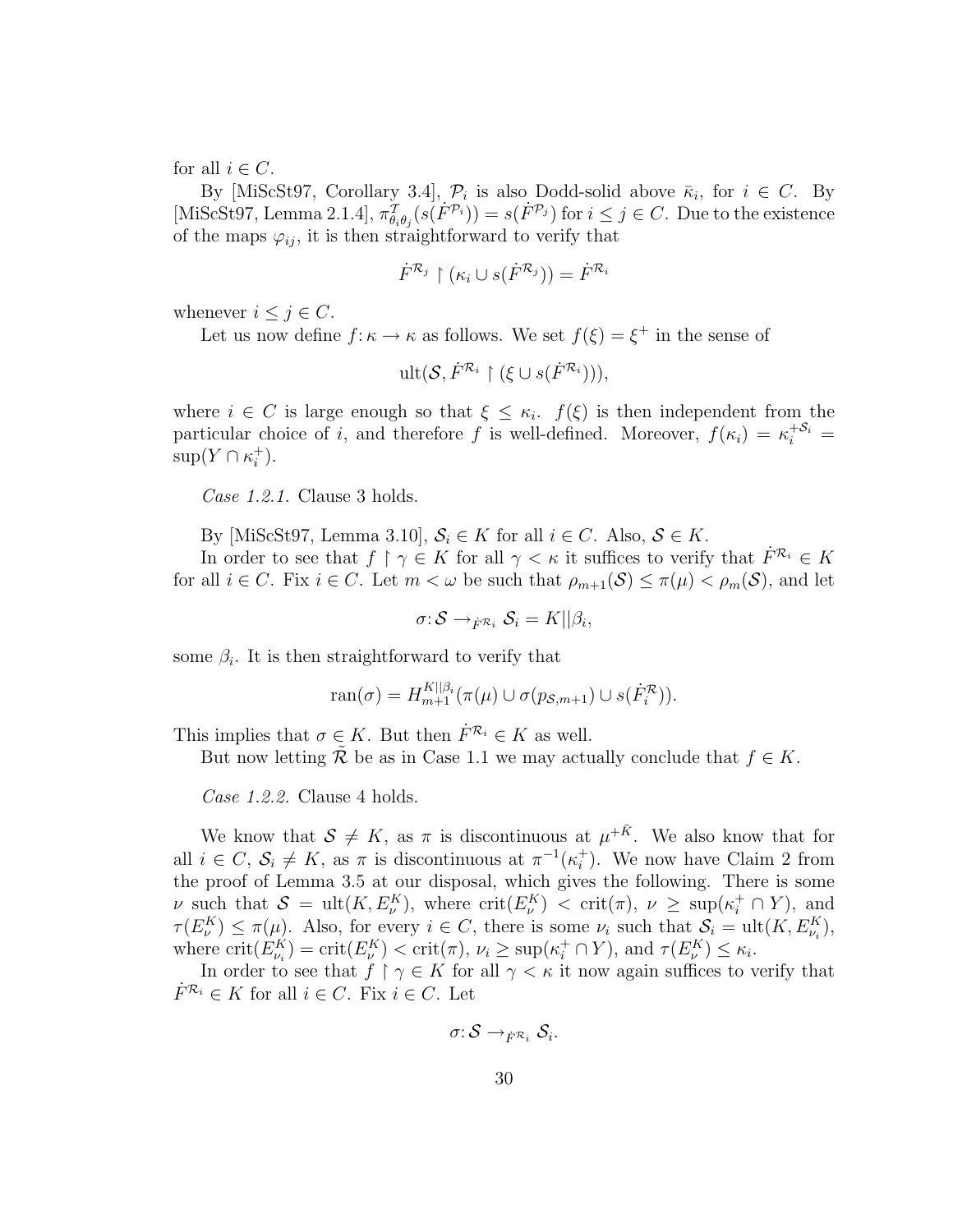Let us also write

$$
\bar{\sigma}: K \to_{E_{\nu}^K} S,
$$

and

$$
\bar{\sigma}_i: K \to_{E^K_{\nu_i}} \mathcal{S}_i.
$$

Standard arguments, using hull- and definability properties, show that in fact

$$
\bar{\sigma}_i=\sigma\circ\bar{\sigma}.
$$

Therefore,

$$
\sigma(\bar{\sigma}(f)(a)) = \bar{\sigma}_i(f)(\sigma(a))
$$

for the appropriate a, f. As  $\kappa(S) \leq \pi(\mu) = \text{crit}(\dot{F}^{\mathcal{R}_i})$ , we may hence compute  $\dot{F}^{\mathcal{R}_i}$ inside K.

By letting  $\tilde{\mathcal{R}}$  be as in Case 1.1 we may again conclude that actually  $f \in K$ .

Case 2. Clause 2 holds.

Let  $i \in C$ . Then  $\mathcal{R}_i$  is a weasel with  $\kappa(\mathcal{R}_i) = \kappa_i$  and  $c(\mathcal{R}_i) = \emptyset$ . This, combined with the proof of [MiScSt97, Lemma 3.11], readily implies that

$$
\mathcal{R}_i = \text{ult}(K, E_{\Lambda_i}^K),
$$

where  $\tau(E_{\Lambda_i}^K) \leq \kappa_i$  and  $s(E_{\Lambda_i}^K) = \emptyset$ . Moreover, by the proof of [MiScSt97, Lemma 3.11, Claim 2, crit $(E_{\Lambda_i}^K) = \text{crit}(\pi_{0\theta_i}^T) < \text{crit}(\pi)$ . Let us write

$$
\pi_i: K \to_{E_{\Lambda_i}^K} \mathcal{R}_i,
$$

and let us write

$$
\sigma_i\colon \mathcal{P}_i\to \mathcal{R}_i
$$

for the canonical long ultrapower map. Notice that we must have

$$
\pi_i = \sigma_i \circ \pi_{0\theta_i}^{\mathcal{T}}.
$$

Furthermore, if  $i \leq j \in C$ , then we'll have that

$$
\sigma_j \circ \pi_{0\theta_j}^T = \varphi_{ij} \circ \sigma_i \circ \pi_{0\theta_i}^T.
$$

Let us define  $f: \kappa \to \kappa$  as follows. We set  $f(\xi) = \xi^+$  in the sense of

$$
ult(K, E_{\Lambda_i}^K \restriction \xi),
$$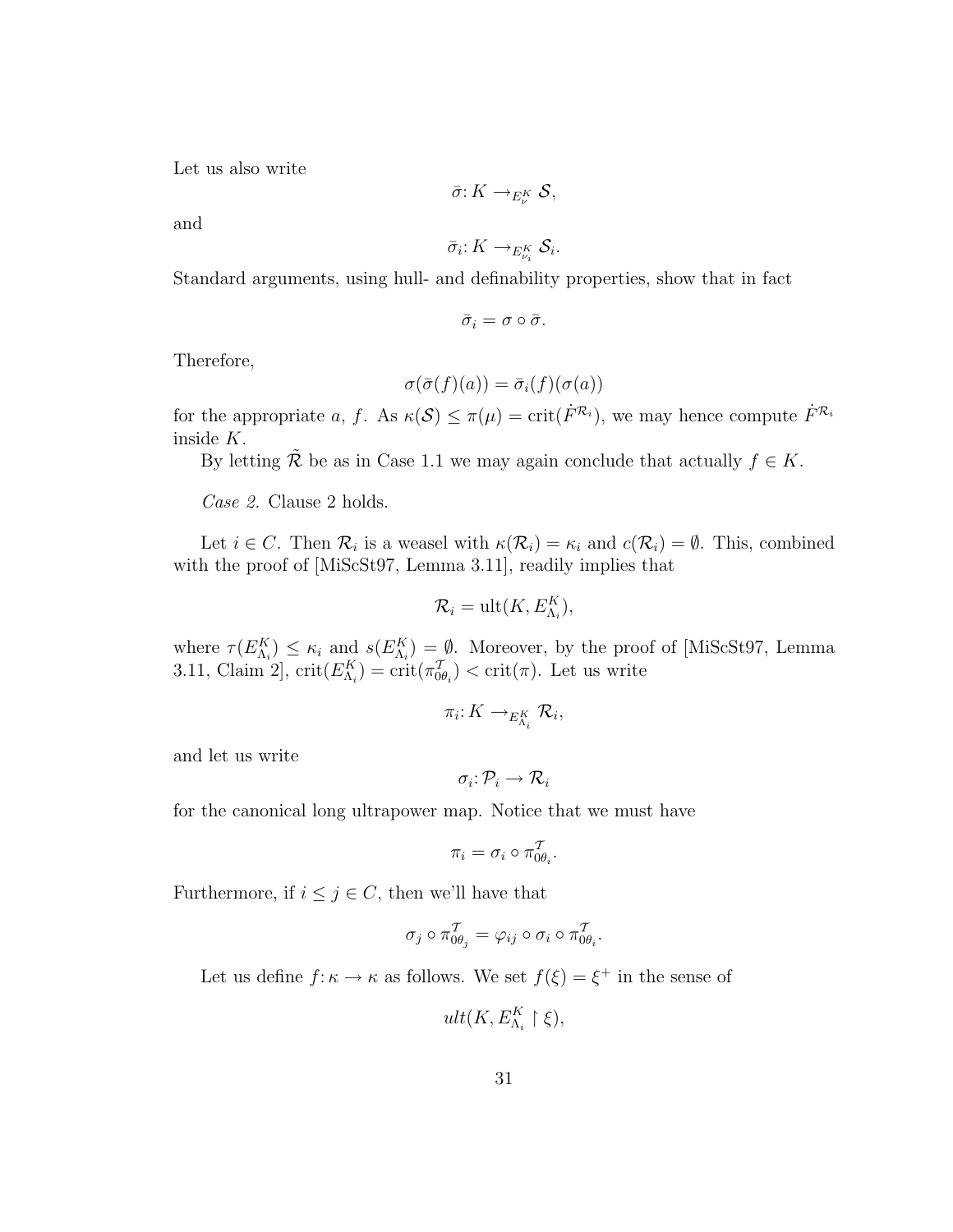where  $i \in C$  is large enough so that  $\xi \leq \kappa_i$ . If  $f(\xi)$  is independent from the choice of *i* then f is well-defined,  $f \restriction \gamma \in K$  for all  $\gamma < \kappa$ , and  $f(\kappa_i) = \sup(Y \cap \kappa_i^+$  $i^{\dagger}$ ) for all  $i \in C$ .

Now let  $i \leq j \in C$ . We aim to verify that

$$
E_{\Lambda_i}^K = E_{\Lambda_j}^K \restriction \kappa_i,
$$

which will prove that  $f(\xi)$  is independent from the choice of i.

Well, we know that  $\text{crit}(E_{\Lambda_i}^K) = \text{crit}(\pi_{0\theta_i}) = \text{crit}(\pi_{0\theta_j}) = \text{crit}(E_{\Lambda_j}^K)$ ; call it  $\mu$ . Fix  $a \in [\kappa_i]^{<\omega}$  and  $X \in \mathcal{P}([\mu]^{\mathrm{Card}(a)}) \cap K$ . We aim to prove that

$$
X \in (E_{\Lambda_i}^K)_a \Leftrightarrow X \in (E_{\Lambda_j}^K)_a.
$$

But we have that  $X \in (E_{\Lambda_i}^K)_a$  if and only if  $a \in \sigma_i \circ \pi_{0\theta_i}^T(X)$  if and only if  $a \in$  $\varphi_{ij} \circ \sigma_i \circ \pi_{0\theta_i}^T(X) = \sigma_j \circ \pi_{0\theta_j}^T(X)$  if and only if  $a \in (E_{\Lambda_{ij}}^K)_a$ , as desired.

We may now finally let  $R$  be the weasel given by the direct limit of the system

$$
(\mathcal{R}_i, \varphi_{ij} \mid i \leq j \in C).
$$

The above arguments can then easily be adopted to show that  $f \in K$ .  $\Box$  (Lemma 3.12)

We have separated the arguments that  $f \restriction \gamma \in K$  for all  $\gamma < \kappa$  from the arguments that  $f \in K$ , as the former ones also work for a "stable K up to  $\kappa$ ," for which the latter ones don't make much sense.

The following is a version of Lemma 3.12 for the stable  $K(X)$  up to  $\kappa$ .

**Lemma 3.13** Let  $\kappa > 2^{\aleph_0}$  be a limit cardinal with  $cf(\kappa) = \delta > \aleph_0$ , and let  $\vec{\kappa} =$  $(\kappa_i \mid i < \delta)$  be a strictly increasing continuous sequence of singular cardinals below κ which is cofinal in κ with  $\delta \leq \kappa_0$ . Let  $X \in H = \bigcup_{\theta \leq \kappa} H_{\theta^+}$ . Suppose that for each  $x \in H$  there is an X-suitable coarse premouse  $P$  with  $x \in P$ . Let us further assume that  $K(X)$  stabilizes in H, and let  $K(X)$  denote the stable  $K(X)$  up to  $\kappa$ . Let  $\lambda = \delta \cdot \text{Card}(\text{TC}(X))$ . Let  $\mathfrak{M} = (H; \dots)$  be a model whose type has cardinality at  $most \lambda$ .

There is then a pair  $(Y, f)$  such that  $(Y; ...) \prec \mathfrak{M}$ ,  $\text{Card}(Y) = \lambda$ ,  $(\kappa_i | i < \delta) \subset Y$ ,  $TC({X})\subset Y$ ,  $f: \kappa \to \kappa$ ,  $f \restriction \gamma \in K(X)$  for all  $\gamma < \kappa$ , and for all but nonstationarily many  $i < \delta$ ,  $f(\kappa_i) = \text{char}^Y_{\vec{\kappa}}(\kappa_i)$ .

Moreover, whenever  $(Y; ...) \prec \mathfrak{M}$  is such that  $\mathscr{C}Y \subset Y$ ,  $\text{Card}(Y) = \lambda$ ,  $(\kappa_i | i \leq$  $\delta$ )  $\subset Y$ , and  $TC({X}) \subset Y$ , then there is an  $f: \kappa \to \kappa$  such that  $f \restriction \gamma \in K(X)$  for all  $\gamma < \kappa$ , and for all but nonstationarily many  $i < \delta$ ,  $f(\kappa_i) = \text{char}_{\vec{\kappa}}^Y(\kappa_i)$ .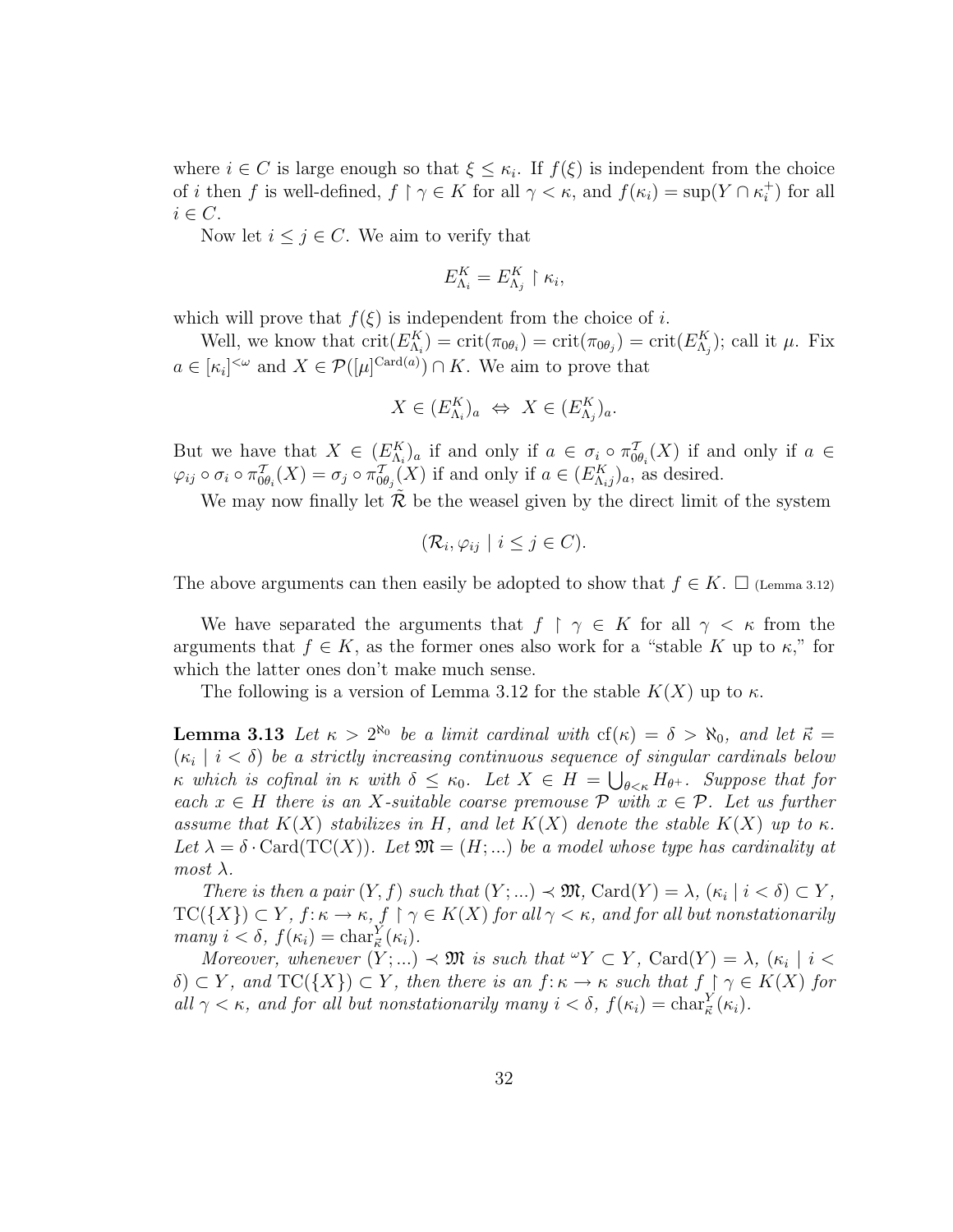**PROOF.** The proof runs in much the same way as before. For each  $i < \delta$ , there is some  $x = x_i \in H$  such that for all X-suitable coarse premice  $P$  with  $x \in P$  we have that  $K(X)^{\mathcal{P}}\vert_{\mathcal{K}_i} = K(X)\vert_{\mathcal{K}_i}$ . For  $i < \delta$ , let  $\mathcal{P}_i$  be an X-suitable coarse premouse with  $x_i \in \mathcal{P}$ .

We may pick

$$
\pi: N \cong Y \prec H,
$$

where N is transitive, such that  $(Y; ...) \prec \mathfrak{M}, (\kappa_i | i < \delta) \subset Y, \operatorname{TC}(\lbrace X \rbrace) \subset Y$ , and such that simultaneously for all  $i < \delta$ , if one runs the proof of [MiSc95] with respect to  $K(X)^{p_i}$  then all the objects occuring in this proof are iterable. Let  $\overline{K}(X)$ be defined over N in exactly the same way as  $K(X)$  is defined over H. There is a normal iteration tree T on  $K(X)$  such that for all  $i < \delta$  there is some  $\alpha_i \leq \text{lh}(T)$ with  $\bar{K}(X)||\pi^{-1}(\kappa_i) \leq \mathcal{M}_{\alpha_i}^{\mathcal{T}}$ . (For all we know T might have limit length and no cofinal branch, though.)

We may then construct  $f$  in much the same way as in the proof of Lemma 3.12. If some  $\gamma < \kappa$  is given with  $\gamma < \kappa_i$ , some  $i < \delta$ , then may argue inside the coarse premouse  $\mathcal{P}_i$  and deduce that  $f \restriction \gamma \in K(X)^{\mathcal{P}} \mid \mid \kappa_i = K(X) \mid \mid \kappa_i$ .

This proves the first part of Lemma 3.13. The "moreover" part of Lemma 3.13 follows from the method by which [MiScSt97, Lemma 3.13] is proven.  $\Box$  (Lemma 3.13)

#### 4 The proofs of the main results.

PROOF of Theorem 1.1. Let  $\alpha$  be as in the statement of Theorem 1.1. Set

$$
\mathsf{a} = \{\kappa \in \text{Reg} \mid |\alpha|^+ \leq \kappa < \aleph_\alpha\}.
$$

As  $2^{|\alpha|} < \aleph_{\alpha}$ , [BuMa90, Theorem 5.1] yields that max(pcf(a)) =  $\prod$ a|. However, | נט<br>דד  $|a| = \aleph_{\alpha}^{|\alpha|}$  (cf. [J78, Lemma 6.4]). Because  $\aleph_{\alpha}^{|\alpha|} > \aleph_{|\alpha|}$ , we therefore have that

$$
\max(\mathrm{pcf}(a))>\aleph_{|\alpha|^+}.
$$

This in turn implies that

$$
\{\aleph_{\beta+1} \mid \alpha < \beta \le |\alpha|^+\} \subset \mathrm{pcf}(a)
$$

by [BuMa90, Corollary 2.2]. Set

$$
H = \bigcup_{\theta < \aleph_{|\alpha|}+} H_{\theta^+}.
$$

We aim to prove that for each  $n < \omega$ , H is closed under  $X \mapsto M_n^{\#}(X)$ .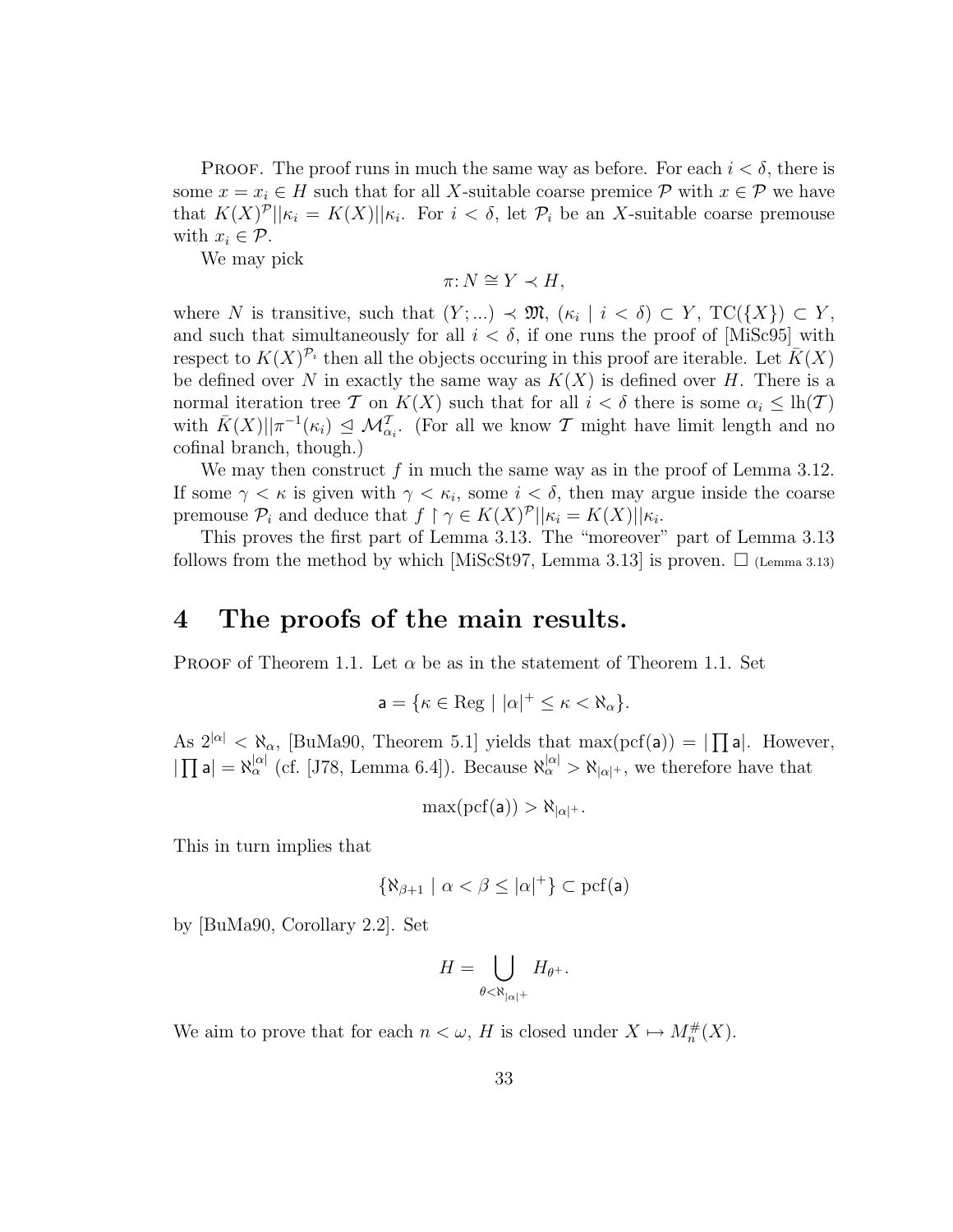To commence, let  $X \in H$ , and suppose that  $X^{\#} = M_0^{\#}$  $\int_0^{\#}(X)$  does not exist. By [BuMa90, Theorem 6.10] there is some

$$
\mathsf{d} \subset \{\aleph_{\beta+1} \mid \alpha < \beta < |\alpha|^+\}
$$

with  $\min(\mathsf{d}) > \mathrm{TC}(X)$ ,  $|\mathsf{d}| \leq |\alpha|$ , and  $\aleph_{|\alpha|+1} \in \mathrm{pcf}(\mathsf{d})$ . By [DeJe75], however, we have that

$$
\{f\in\prod\mathsf{d}\mid f=\tilde{f}\restriction\mathsf{d},\text{ some }\tilde{f}\in L[X]\}
$$

is cofinal in  $\prod d$ . As GCH holds in  $L[X]$  above X, this yields max(pcf(d))  $\leq$  sup(d)<sup>+</sup>. Contradiction!

Hence H is closed under  $X \mapsto X^{\#} = M_0^{\#}$  $_{0}^{\#}(X).$ 

Now let  $n < \omega$  and assume inductively that H is closed under  $X \mapsto M_n^{\#}(X)$ . Fix X, a bounded subset of  $\aleph_{|\alpha|}$ . Let us assume towards a contradiction that  $M_{n+1}^{\#}(X)$ does not exist.

Without loss of generality,  $\kappa = \sup(X)$  is a cardinal of V. We may and shall assume inductively that if  $\kappa \geq \aleph_2$  and if  $\overline{X} \subset \kappa$  is bounded then  $M^{\#}_{n+1}(\overline{X})$  exists.

We may use the above argument which gave that H is closed under  $Y \mapsto Y^{\#}$ together with [ScWo01, Theorem 5.3] (rather than [DeJe75]) and deduce that for every  $x \in H$  there is some  $(n, X)$ -suitable coarse premouse containing x. We claim that  $K(X)$  stabilizes in H. Well, if  $\kappa \leq \aleph_1$  then this follows from Theorem 3.9. On the other hand, if  $\kappa \geq \aleph_2$  then this follows from Theorem 3.11 together with our inductive hypothesis according to which  $M_{n+1}^{\#}(\bar{X})$  exists for all bounded  $\bar{X} \subset \kappa$ . Let  $K(X)$  denote the stable  $K(X)$  up to  $\aleph_{|\alpha|+}$ .

Set  $\lambda = |\alpha|^+ \cdot \kappa < \aleph_{|\alpha|^{+}}$ . We aim to define a function

$$
\Phi: [H]^{\lambda} \to NS_{|\alpha|^{+}}.
$$

Let us first denote by S the set of all  $Y \in [H]^{\lambda}$  such that  $Y \prec H$ ,  $(\aleph_{\eta} | \eta$  $|\alpha|^+$ )  $\subset Y$ ,  $\kappa + 1 \subset Y$ , and there is a pair  $(C, f)$  such that  $C \subset |\alpha|^+$  is club,  $f: \aleph_{|\alpha|} \to \aleph_{|\alpha|}$ ,  $f \upharpoonright \gamma \in K(X)$  for all  $\gamma < \aleph_{|\alpha|}$ , and  $f(\aleph_{\eta}) = \sup(Y \cap \aleph_{\eta+1})$  as well as  $\aleph_{\eta+1} = (\aleph_{\eta})^{+K(X)}$  for all  $\eta \in C$ . By Lemma 3.13, S is stationary in  $[H]^{\lambda}$ . Now if  $Y \in S$  then we let  $(C_Y, f_Y)$  be some pair  $(C, f)$  witnessing  $Y \in S$ , and we set  $\Phi(Y) = |\alpha|^+ \setminus C_Y$ . On the other hand, if  $Y \in [H]^{\lambda} \setminus S$  then we let  $(C_Y, f_Y)$  be undefined, and we set  $\Phi(Y) = \emptyset$ .

By Lemma 2.2, there is then some club  $D \subset |\alpha|^+$  such that for all  $g \in \prod$  $_{\eta \in D}$   $\aleph_{\eta+1}$ there is some  $Y \in S$  such that  $D \cap \Phi(Y) = \emptyset$  and  $g(\aleph_{\eta+1}) < \sup(Y \cap \aleph_{\eta+1})$  for all  $\eta \in D$ . Set

$$
\mathsf{d} = \{ \aleph_{\eta+1} \mid \alpha \leq \eta \in D \} \subset \text{pcf}(\mathsf{a}).
$$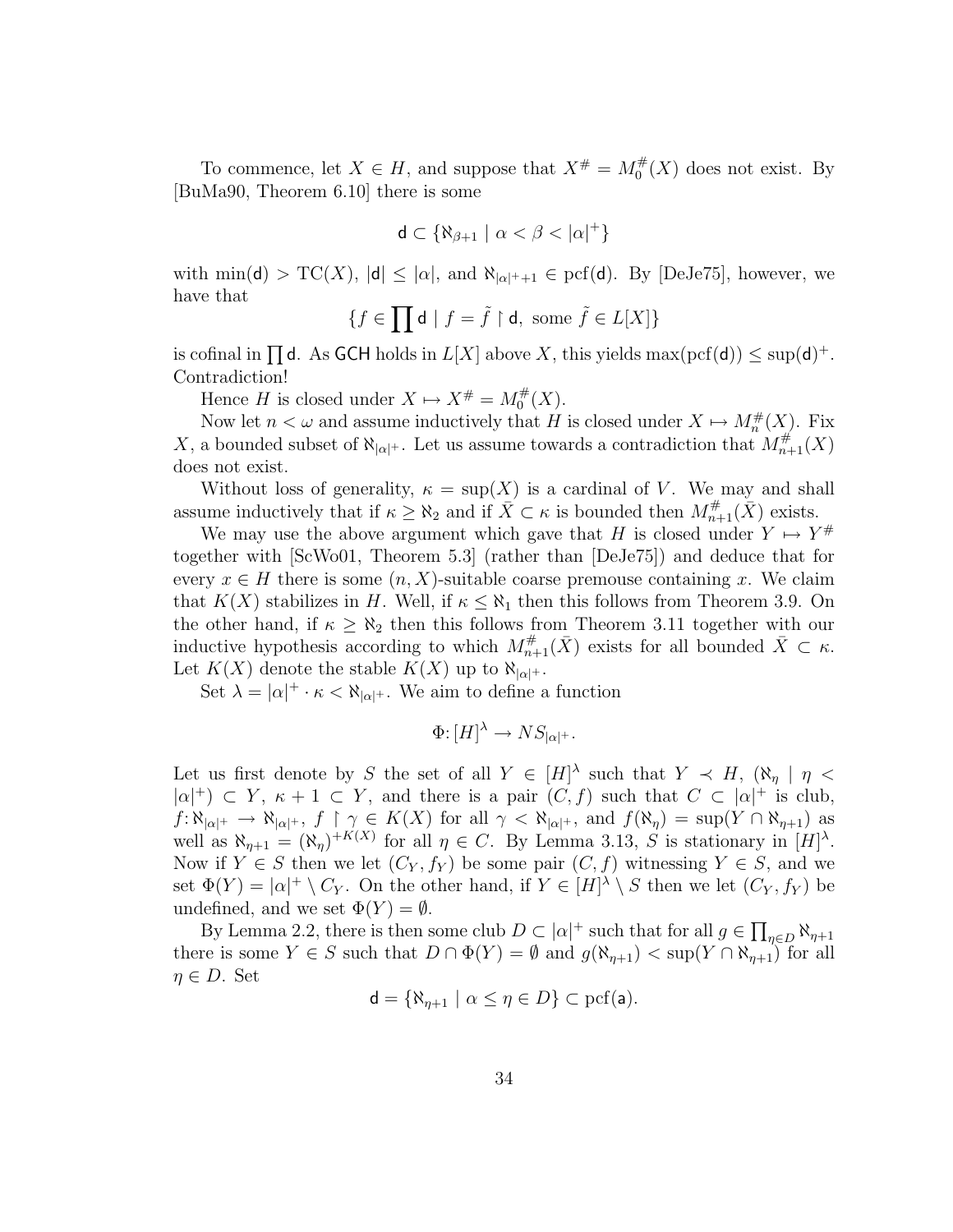There is trivially some regular  $\mu > \aleph_{|\alpha|}$  such that  $\mu \in \text{pcf}(\mathsf{d})$ . (In fact,  $\aleph_{|\alpha|}$ +<sub>+1</sub>  $\in$ pcf(d).) By [BuMa90, Theorem 6.10] there is then some  $d' \subset d$  with  $|d'| \leq |\alpha|$  and  $\mu \in \text{pcf}(d')$ . Set  $\sigma = \sup(d')$ . In particular (cf. [BuMa90, Corollary 7.10]),

$$
\mathrm{cf}(\prod d')>\sigma^+.
$$

However, we claim that

$$
\mathcal{F} = \{f \restriction \mathsf{d}' \mid f{:}\,\sigma \to \sigma \land f \in K(X)\}
$$

is cofinal in  $\prod d'$ . As GCH holds in  $K(X)$  above  $\kappa$ ,  $|\mathcal{F}| \leq |\sigma|^+$ , which gives a contradiction!  $\overline{a}$ 

To show that F is cofinal, let  $g \in$ d'. Let  $Y \in S$  be such that  $D \cap \Phi(Y) = \emptyset$ and for all  $\eta \in \mathsf{d}'$ ,  $g(\aleph_{\eta+1}) < \sup(Y \cap \aleph_{\eta+1})$ . As  $D \cap \Phi(Y) = \emptyset$ , we have that  $D \subset C_Y$ . Therefore,  $f_Y(\aleph_{\eta+1}) = \sup(Y \cap \aleph_{\eta+1})$  for all  $\eta \in \mathsf{d}'$ , and hence  $g(\aleph_{\eta+1}) < f_Y(\aleph_{\eta+1})$ for all  $\eta \in \mathsf{d}'$ . Thus, if we define  $f' : \sigma \to \sigma$  by  $f'(\xi^{+K(X)}) = f_Y(\xi)$  for  $\xi < \sigma$  then  $f' \in \mathcal{F}$  and  $g < f' \restriction \mathsf{d}'$  $\Box$  (Theorem 1.1)

PROOF of Theorem 1.3. Fix  $\kappa$  as in the statement of Theorem 1.3. Set

$$
H = \bigcup_{\theta < \kappa} H_{\theta^+}.
$$

We aim to prove that for each  $n < \omega$ , H is closed under  $X \mapsto M_n^{\#}(X)$ .

Let  $C \subset \kappa$  be club. As  $\kappa$  is a strong limit cardinal, there is some club  $\overline{C} \subset C$ such that every element of  $\overline{C}$  is a strong limit cardinal. As  $\{\alpha < \kappa \mid 2^{\alpha} = \alpha^+\}$  is co-stationary, there is some  $\lambda \in \overline{C}$  with  $2^{\lambda} \geq \lambda^{++}$ . In particular,  $\lambda^{\text{cf}(\lambda)} > \lambda^{+} \cdot 2^{\text{cf}(\lambda)}$ . We have shown that

$$
\{\lambda < \kappa \mid \lambda^{\text{cf}(\lambda)} > \lambda^+ \cdot 2^{\text{cf}(\lambda)}\}
$$

is stationary in  $\kappa$ , i.e. that **SCH** fails stationarily often below  $\lambda$ .

This fact immediately implies by [DeJe75] that H is closed under  $X \mapsto M_0^{\#}$  $_{0}^{\#}(X).$ 

Now let  $n < \omega$ , and let us assume that H is closed under  $X \mapsto M_n^{\#}(X)$ . Let us suppose that there is some  $X \in H$  such that  $M_{n+1}^{\#}(X)$  does not exist. We are left with having to derive a contradiction.

As SCH fails stationarily often below  $\lambda$ , we may use [ScWo01, Theorem 5.3] and deduce that for every  $x \in H$  there is some  $(n, X)$ -suitable coarse premouse containing x. By Theorem 3.9,  $K(X)$  stabilizes in H. Let  $K(X)$  denote the stable  $K(X)$  up to  $\kappa$ .

Let us fix a strictly increasing and continuous sequence  $\vec{\kappa} = (\kappa_i \mid i < \delta)$  of ordinals below  $\kappa$  which is cofinal in  $\kappa$ . Let us define a function

$$
\Phi \colon [H]^{2^{\delta}} \to NS_{\delta}.
$$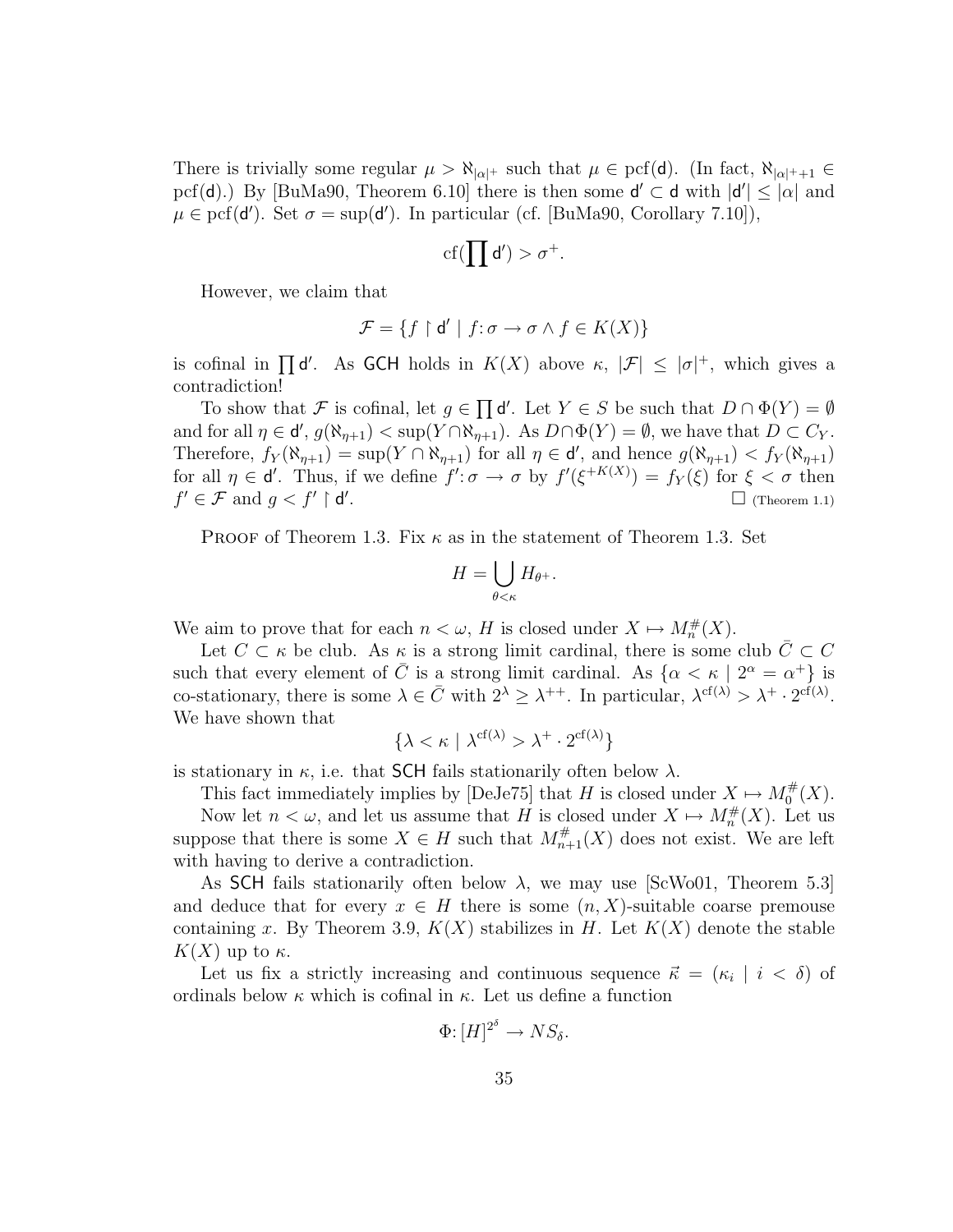Let  $Y \in [H]^{2^{\delta}}$  be such that  $Y \prec H$ ,  $(\kappa_i \mid i < \delta) \subset Y$ ,  $\text{``} Y \subset Y$ , and  $TC({X}) \subset Y$ . By Lemma 3.13, there is a pair  $(C, f)$  such that  $C \subset \delta$  is club,  $f: \kappa \to \kappa$ ,  $f \restriction \gamma \in$ K(X) for all  $\gamma < \kappa$ , and  $f(\kappa_i) = \text{char}_{\vec{\kappa}}^Y(\kappa_i)$  as well as  $\kappa_i^+ = \kappa_i^{+K}$  $i^{+K}$  for all  $i \in C$ . We let  $(C_Y, f_Y)$  be some such pair  $(C, f)$ , and we set  $\Phi(Y) = \delta \setminus C_Y$ . If Y is not as just described then we let  $(C_Y, f_Y)$  be undefined, and we set  $\Phi(X) = \emptyset$ .

By Lemma 2.3, there is then some club  $D \subset \delta$  and some limit ordinal  $i < \delta$  of D such that

$$
\mathrm{cf}(\prod\{\kappa_j^+ \mid j \in i \cap D\}) > \kappa_i^+,
$$

and for all  $f \in$  $\overline{a}$  $_{i\in D}\kappa_i^+$ <sup>+</sup> there is some  $Y \prec H$  such that  $Card(Y) = 2^{\delta}, \, {}^{\omega}Y \subset Y$ ,  $D \cap \Phi(Y) = \emptyset$ , and  $f < \text{char}_{\vec{\kappa}}^Y$ . Let us write

$$
\mathbf{d} = \{ \kappa_j^+ \mid j \in i \cap D \}.
$$

We now claim that

$$
\mathcal{F} = \{ f \restriction \mathsf{d} \mid f \colon \kappa_i \to \kappa_i \land f \in K(X) \}
$$

is cofinal in  $\prod$ d. As GCH holds in  $K(X)$  above  $TC(X)$ ,  $|\mathcal{F}| \leq |\kappa_i|^+$ , which gives a contradiction!  $\overline{a}$ 

To show that F is cofinal, let  $g \in$ d. There is some  $Y \prec H$  such that  $Card(Y)=2^{\delta}, \,^{\omega}Y\subset Y, \, D\cap \Phi(Y)=\emptyset, \, \text{and} \, g(\kappa_i^+$  $j^+$ ) < sup(Y  $\cap \kappa_j^+$  $j^{\dagger}$  for all  $j \in D \cap i$ . As  $D \cap \Phi(X) = \emptyset$ , we have that  $D \subset C_Y$ . But now if  $\kappa_j^+ \in \mathsf{d}$  then  $g(\kappa_j^+)$  $\binom{+}{j}$   $<$  $\sup(Y \cap \kappa_i^+$  $j_j^+$  =  $f_Y(\kappa_j) < \kappa_j^+$ . Thus, if we define  $f: \kappa_i \to \kappa_i$  by  $f(\xi^{+K(X)}) = f_Y(\xi)$  for  $\xi < \kappa_i$  then  $f \in \mathcal{F}$  and  $g \leq f \restriction d$ .  $\Box$  (Theorem 1.3)

# References

- [AbMa∞] Abraham, U., and Magidor, M., Cardinal arithmetic, in: Handbook of set theory, Foreman, Kanamori, Magidor (eds.), to appear.
- [BuMa90] Burke, M., and Magidor, M., Shelah's pcf theory and its applications, Ann. Pure Appl. Logic 50 (1990), pp. 207-254.
- [DeJe75] Devlin, K.J., and Jensen, R.B., Marginalia to a theorem of Silver, ISILC Logic Conf., Lecture Notes in Math. # 499, pp. 115-142.
- [Ea70] Easton, W.B., Powers of regular cardinals, Ann. Math. Logic 1 (1970), pp. 139-178.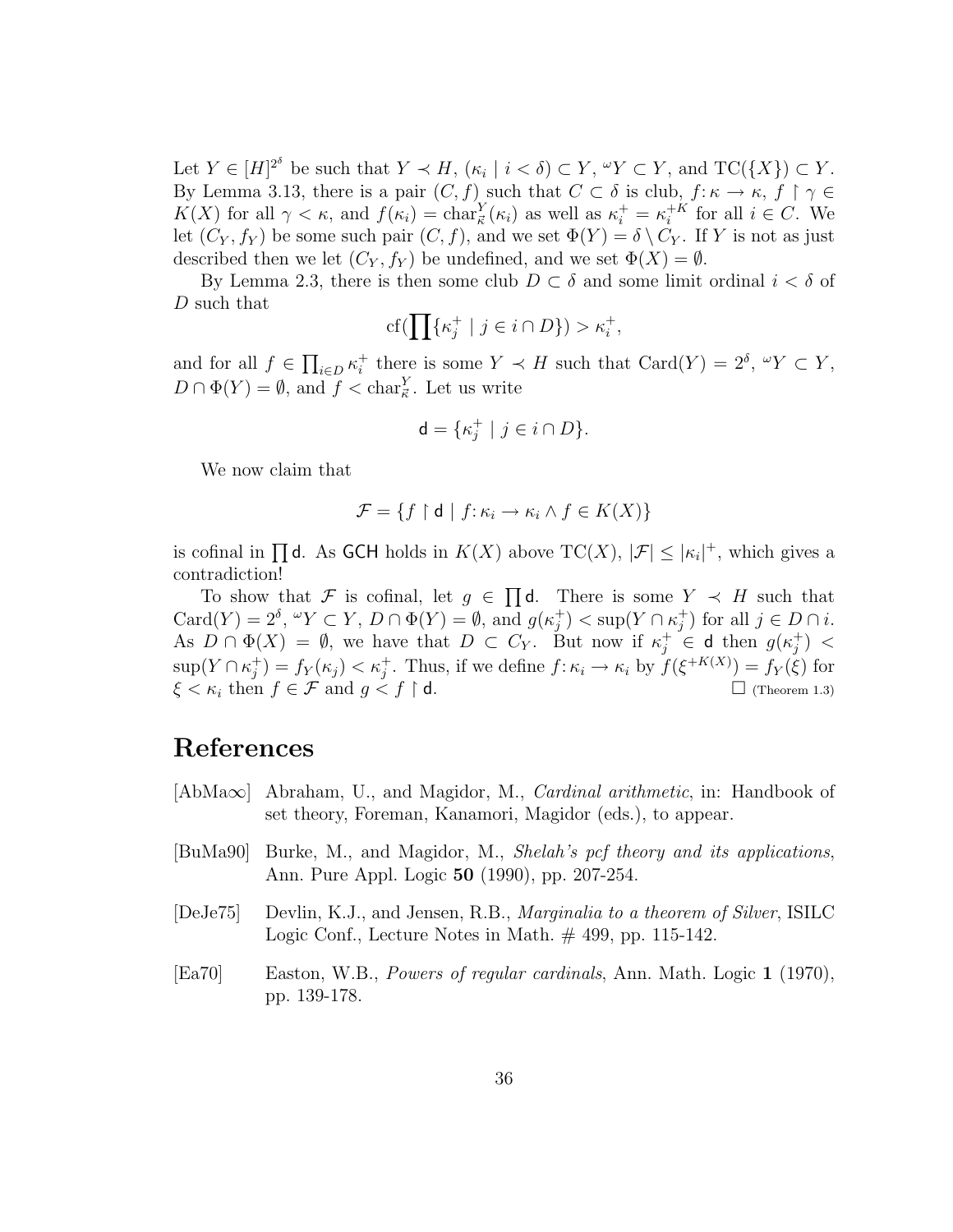- [FoMaSch01] Foreman, M., Magidor, M., and Schindler, R., The consistency strength of successsive cardinals with the tree property, J. Symb. Logic 66 (2001), pp. 1837-1847.
- [Gi89] Gitik, M., The negation of the singular cardinal hypothesis from  $o(\kappa) =$  $\kappa^{++}$ , Ann. Pure Appl. Logic 43 (1998), pp. 209-234.
- [Gi91] Gitik, M., The strength of the failure of the singular cardinal hypothesis, Ann. Pure Appl. Logic 51 (1991), pp. 215-240.
- [Gi02] Gitik, M., Blowing up power of a singular cardinal wider gaps, Ann. Pure Appl. Logic 116 (2002) pp. 1 - 38.
- $[G\infty]$  Gitik, M., *Introduction to Prikry type forcing notions*, in: Handbook of set theory, Foreman, Kanamori, Magidor (eds.), to appear.
- $[G\infty\infty]$  Gitik, M., Two stationary sets with different gaps of the power function, available at http://www.math.tau.ac.il/∼gitik .
- [GiMa92] Gitik, M., and Magidor, M., The singular cardinals problem revisited, in: Set theory of the continuum, Judah, Just, Woodin (eds.), Berlin 1992.
- [GiMi96] Gitik, M., Mitchell, W., Indiscernible sequences for extenders and the singular cardinal hypothesis, Ann. Pure Appl. Logic 82 (1996), pp. 273- 316.
- [HaSch00] Hauser, K., and Schindler, R., Projective uniformization revisited, Annals of Pure and Appl. Logic 103 (2000), pp. 109-153.
- [HSW99] Holz, M., Steffens, K., and Weitz, E., Introduction to cardinal arithmetic, Birkhäuser Verlag 1999.
- [J78] Jech, T., Set theory, San Diego 1978.
- [J95] Jech, T., Singular cardinals and the PCF theory, The Bulletin of Symbolic Logic 1 (1995), pp. 408-424.
- [Ma77a] Magidor, M., On the singular cardinals problem I, Israel Journal of Mathematics 28 (1977), pp. 1-31.
- [Ma77b] Magidor, M., On the singular cardinals problem II, Annals of Mathematics 106 (1977), pp. 517-548.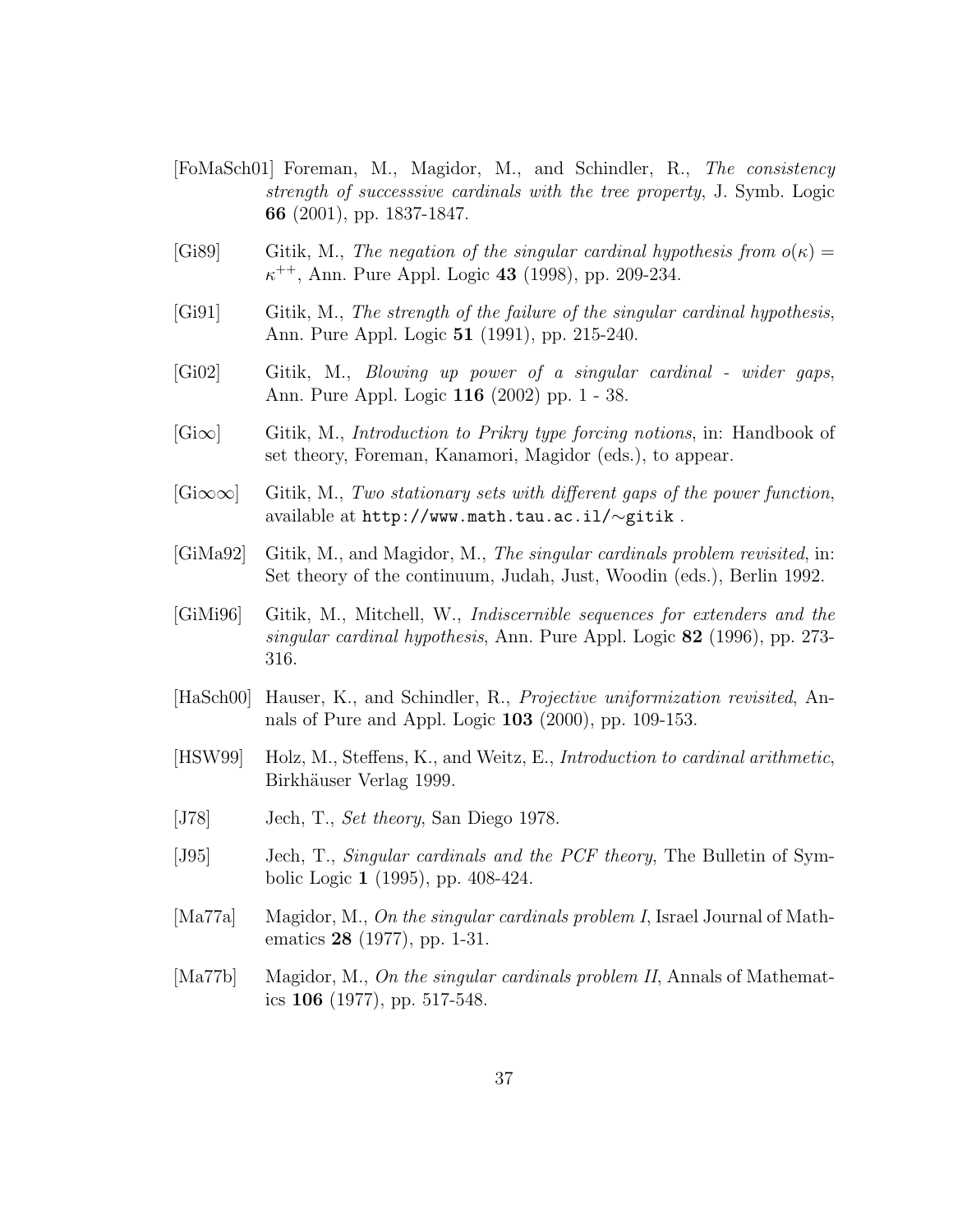- $[\text{Mix}]$  Mitchell, W., *The covering lemma*, in: Handbook of set theory, Foreman, Kanamori, Magidor (eds.), to appear.
- [MiSc95] Mitchell, W. and Schimmerling, E., Covering without countable closure, Math. Res. Lett. 2 (1995), pp. 595-609.
- [MiScSt97] Mitchell, W., Schimmerling, E., and Steel, J., The covering lemma up to a Woodin cardinal, Ann Pure Appl.Logic 84 (1997), pp. 219-255.
- [MiSt94] Mitchell, W., and Steel, J., Fine structure and iteration trees, Lecture Notes in Logic  $# 3$ .
- [Pr70] Prikry, K.L., Changing meaasurable into accessible cardinals, Diss. Math. 68 (1970), pp. 5-52.
- [RäSch05] Räsch, Th., and Schindler, R., A new condensation principle, Archive for Math. Logic 44 (2005), pp. 159-166.
- [ScSt99] Schimmerling, E., and Steel, J.R., The maximality of the core model, Trans. Amer. Math. Soc. 351 (1999), pp. 3119-3141.
- [ScWo01] Schimmerling, E., and Woodin, W.H., The Jensen covering property, J. Symbolic Logic 66 (2001), pp. 1505-1523. (2002), pp. 207 - 274.
- [SchSt] Schindler, R., and Steel, J., List of open problems in inner model theory, available at http://wwwmath1.uni-muenster.de/logik/org/staff/rds/list.html
- [SchStZe] Schindler, R., Steel, J., and Zeman, M., Deconstructing inner model theory, J. Symbolic Logic 67 (2002), pp. 721 - 736.
- [Sch05] Schindler, R., Mutual stationarity in the core model, in: Proceedings of the 2001 Logic Colloquium (Baaz et al., eds.), Wellesley (MA) 2005, pp. 386-401.
- [Sh94] Shelah, S., Cardinal arithmetic, Oxford 1994. (Sh:g)

.

- [Sh96] Shelah, S., Further cardinal arithmetic, Israel Journal of Mathematics 95 (1996), pp. 61-114. (Sh:430)
- [Si74] Silver, J., On the singular cardinals problem, Proc. Int. Congr. Math. Vancouver 1974, pp. 265-268.